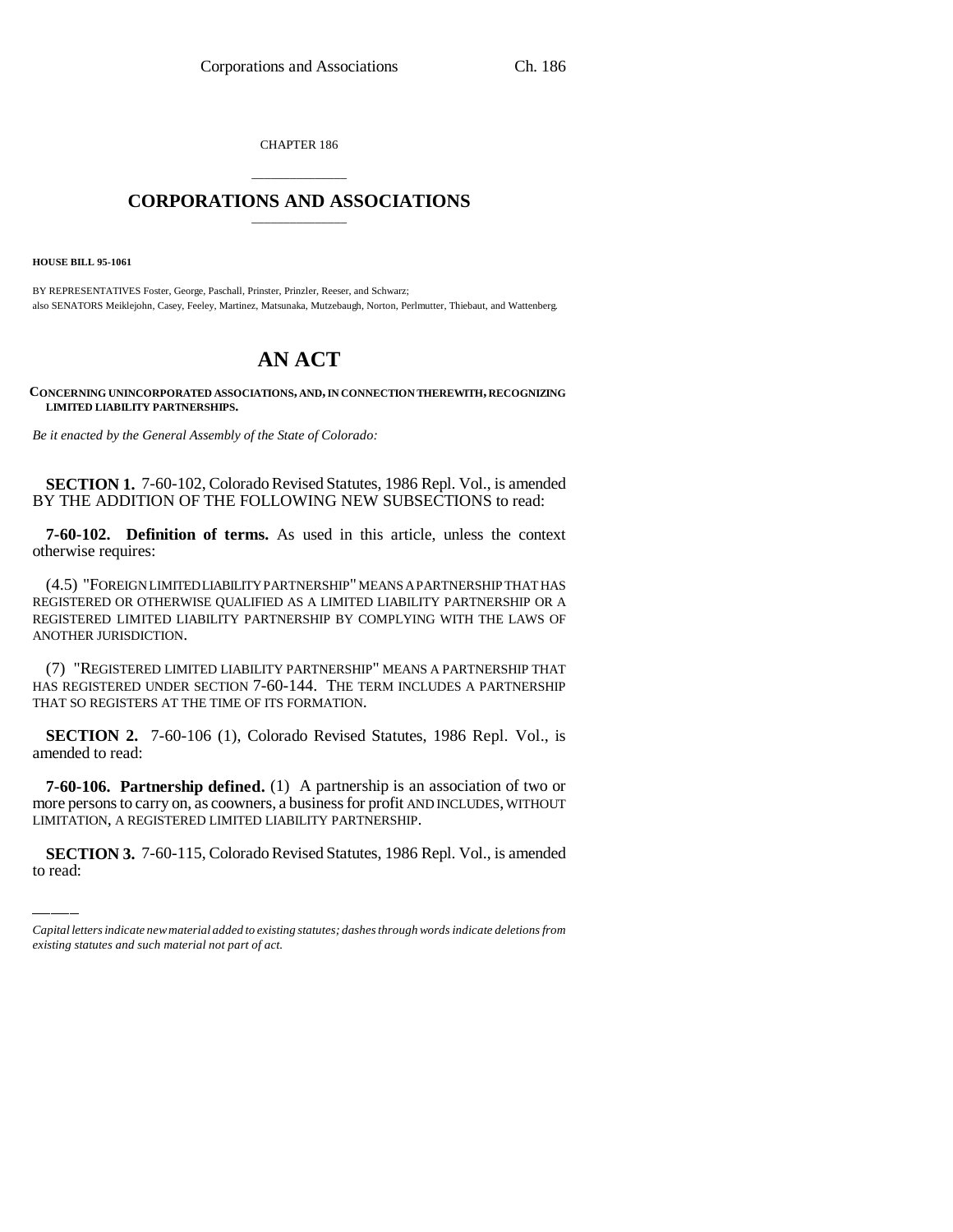**7-60-115. Nature of partner's liability.** (1) EXCEPT AS OTHERWISE PROVIDED IN SUBSECTION (2) OF THIS SECTION, all partners are liable:

(a) Jointly and severally for everything chargeable to the partnership under sections 7-60-113 and 7-60-114;

(b) Jointly and severally for all other debts and obligations of the partnership, but any partner may enter into a separate obligation to perform a partnership contract.

(2) (a) EXCEPT AS OTHERWISE PROVIDED IN THE PARTNERSHIP AGREEMENT, PARTNERS IN A REGISTERED LIMITED LIABILITY PARTNERSHIP ARE NOT LIABLE DIRECTLY OR INDIRECTLY, INCLUDING BY WAY OF INDEMNIFICATION, CONTRIBUTION, OR OTHERWISE, UNDER A JUDGMENT, DECREE, OR ORDER OF A COURT, OR IN ANY OTHER MANNER, FOR A DEBT, OBLIGATION, OR LIABILITY OF OR CHARGEABLE TO THE PARTNERSHIP WHILE IT IS A REGISTERED LIMITED LIABILITY PARTNERSHIP; EXCEPT THAT THIS SUBSECTION (2) SHALL NOT AFFECT THE LIABILITY OF A PARTNER IN A REGISTERED LIMITED LIABILITY PARTNERSHIP FOR SUCH PARTNER'S OWN NEGLIGENCE, WRONGFUL ACTS, OR MISCONDUCT.

(b) PARTNERS IN A REGISTERED LIMITED LIABILITY PARTNERSHIP DO NOT BECOME LIABLE, DIRECTLY OR INDIRECTLY, FOR DEBTS, OBLIGATIONS, OR LIABILITIES INCURRED WHILE THE PARTNERSHIP WAS A REGISTERED LIMITED LIABILITY PARTNERSHIP MERELY BECAUSE THE PARTNERSHIP CEASES TO BE A REGISTERED LIMITED LIABILITY PARTNERSHIP.

**SECTION 4.** 7-60-116 (2), Colorado Revised Statutes, 1986 Repl. Vol., is amended to read:

**7-60-116. Partner by estoppel.** (2) When a partnership liability results, such person is liable as though he THE PERSON were an actual member of the partnership; EXCEPT THAT, IN THE CASE OF A REGISTERED LIMITED LIABILITY PARTNERSHIP, THE PERSON'S LIABILITY IS SUBJECT TO SECTION 7-60-115 (2).

**SECTION 5.** 7-60-118 (1) (a), Colorado Revised Statutes, 1986 Repl. Vol., is amended to read:

**7-60-118. Rights and duties of partners.** (1) The rights and duties of the partners in relation to the partnership shall be determined, subject to any agreement between them, by the following rules:

(a) Each partner shall be repaid his SUCH PARTNER'S contributions, whether by way of capital or advances to the partnership property and share equally in the profits and surplus remaining after all liabilities, including those to partners, are satisfied and shall contribute toward the losses whether of capital or otherwise sustained by the partnership according to his SUCH PARTNER's share in the profits; EXCEPT THAT A PARTNER IN A REGISTERED LIMITED LIABILITY PARTNERSHIP SHALL NOT BE OBLIGATED TO CONTRIBUTE TO PARTNERSHIP LOSSES IN EXCESS OF THE PARTNER'S INTEREST IN THE PARTNERSHIP BEYOND THE EXTENT:

(I) SUCH OBLIGATION TO CONTRIBUTE IS SET OUT IN A WRITING SIGNED BY THE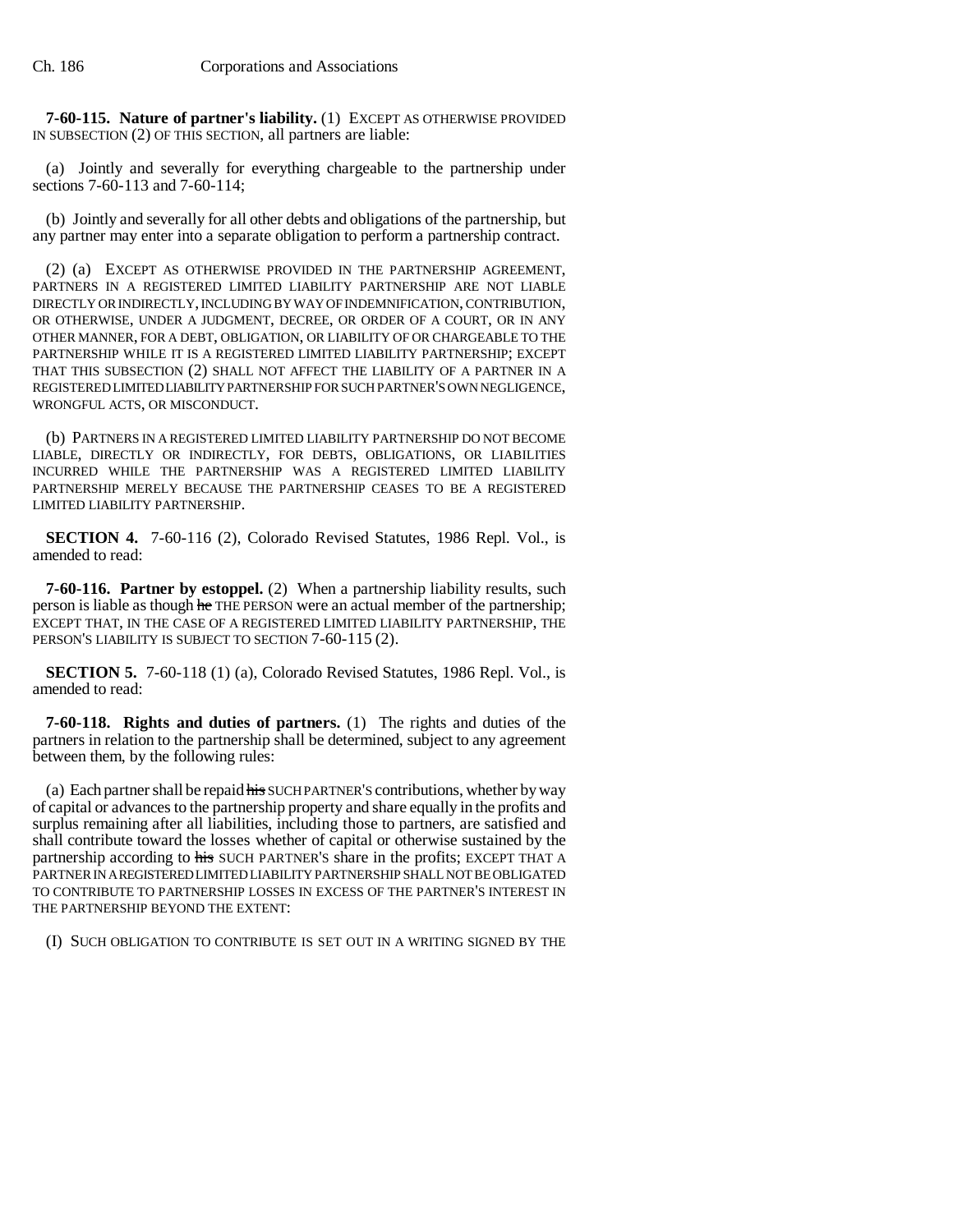PARTNER; OR

(II) SUCH LOSS IS ATTRIBUTABLE TO AN OBLIGATION OR LIABILITY FOR WHICH THE PARTNER WOULD HAVE INDIVIDUAL LIABILITY UNDER SECTION 7-60-115 (2).

**SECTION 6.** 7-60-134, Colorado Revised Statutes, 1986 Repl. Vol., is amended to read:

**7-60-134. Right of partner to contribution.** (1) EXCEPT AS OTHERWISE PROVIDED IN SUBSECTION (2) OF THIS SECTION, where the dissolution is caused by the act, death, or bankruptcy of a partner, each partner is liable to his THE OTHER partners for his SUCH PARTNER'S share of any liability created by any partner acting for the partnership as if the partnership had not been dissolved unless:

(a) The dissolution being by act of any partner, the partner acting for the partnership had knowledge of the dissolution; or

(b) The dissolution being by the death or bankruptcy of a partner, the partner acting for the partnership had knowledge or notice of the death or bankruptcy.

(2) A PARTNER IN A REGISTERED LIMITED LIABILITY PARTNERSHIP SHALL NOT BE LIABLE TO THE OTHER PARTNERS EXCEPT TO THE EXTENT THAT:

(a) THE PARTNER'S LIABILITY IS SET OUT IN A WRITING SIGNED BY THE PARTNER; OR

(b) THE PARTNER'S OBLIGATION TO CONTRIBUTE IS ATTRIBUTABLE TO A LIABILITY FOR WHICH THE PARTNER WOULD HAVE INDIVIDUAL LIABILITY UNDER SECTION 7-60-115 (2).

**SECTION 7.** 7-60-136 (4), Colorado Revised Statutes, 1986 Repl. Vol., is amended to read:

**7-60-136. Effect of dissolution on existing liability.** (4) The individual property of a deceased PERSON WHO WAS A partner shall be liable, TO THE EXTENT THE DECEASED PERSON WAS OR WOULD HAVE BEEN LIABLE UNDER SECTION 7-60-115, 7-60-118, OR 7-60-134, for all obligations of the partnership incurred while he THE PERSON was a partner but subject to the prior payment of his OR HER separate debts.

**SECTION 8.** 7-60-139 (1) (b), Colorado Revised Statutes, 1986 Repl. Vol., is amended to read:

**7-60-139. Rights dissolved for fraud.** (1) Where a partnership contract is rescinded on the ground of fraud or misrepresentation of one of the parties, the party entitled to rescind is, without prejudice to any other right, entitled:

(b) To stand, after all liabilities to third persons have been satisfied, in the place of the creditors of the partnership for any payments made by him OR HER in respect of the partnership liabilities, SUBJECT TO THE LIMITATIONS IN SECTION 7-60-115, IF THE PARTNERSHIP WAS A REGISTERED LIMITED LIABILITY PARTNERSHIP AT THE TIME OF ITS DISSOLUTION; and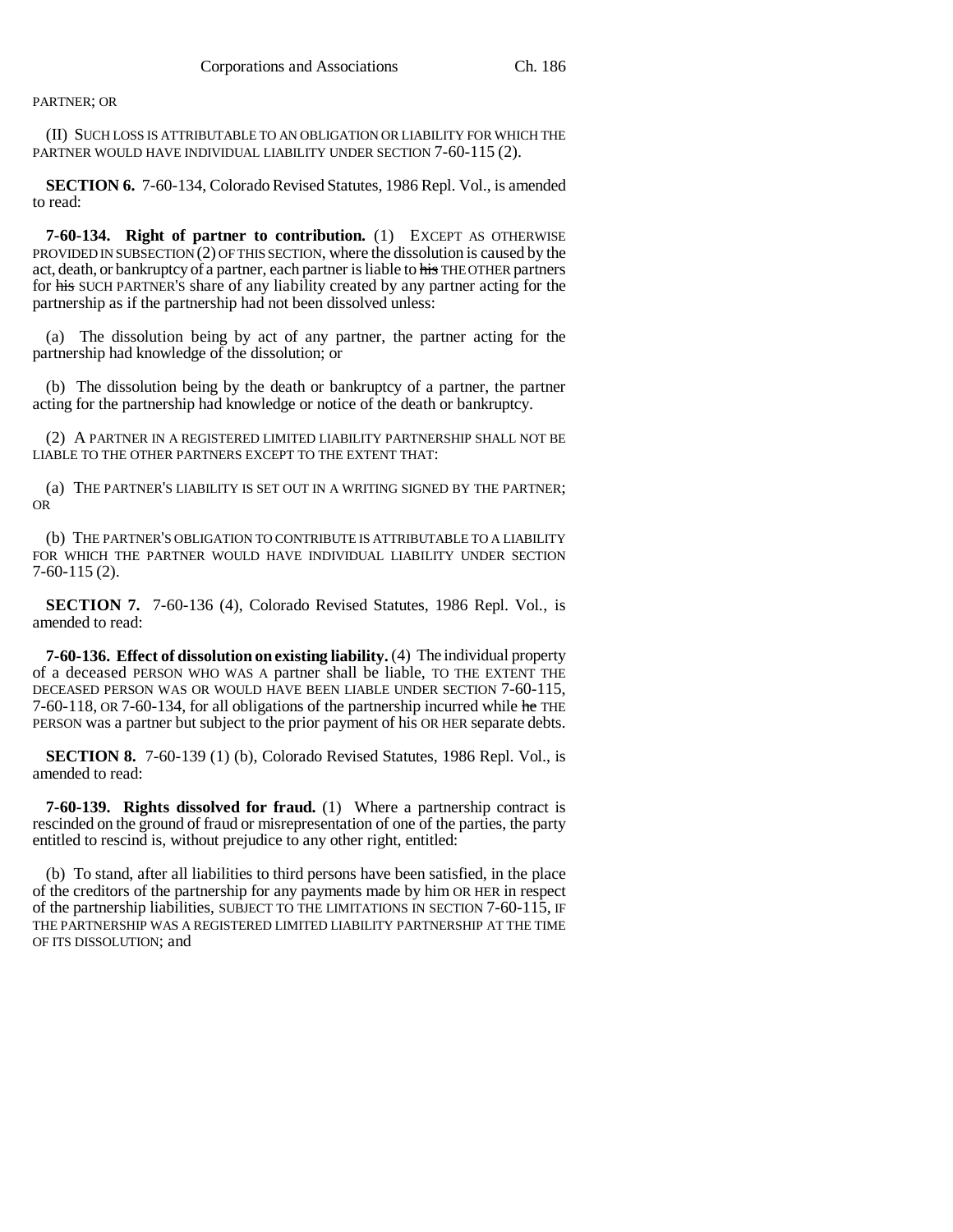**SECTION 9.** 7-60-140 (1) (a) and (1) (d), Colorado Revised Statutes, 1986 Repl. Vol., are amended to read:

**7-60-140. Rules for distribution.** (1) In settling accounts between the partners after dissolution, the following rules shall be observed, subject to any agreement to the contrary:

(a) The assets of the partnership are:

(I) The partnership property;

(II) The contributions of the partners, AS LIMITED BY PARAGRAPH (d) OF THIS SUBSECTION (1), necessary for the payment of all the liabilities specified in paragraph (b) of this subsection (1).

(d) The partners shall contribute as provided by section  $7-60-118$  (1) (a), the amount necessary to satisfy the liabilities AS PROVIDED BY SECTIONS 7-60-118 (1) (a) AND AS LIMITED BY SAID SECTION AND SECTIONS 7-60-115 AND 7-60-134; but if any but not all of the partners are insolvent or, not being subject to process, refuse to contribute, the other partners shall contribute their share of the liabilities and, in the relative proportions in which they share the profits, the additional amount necessary to pay the liabilities.

**SECTION 10.** 7-60-141, Colorado Revised Statutes, 1986 Repl. Vol., is amended BY THE ADDITION OF A NEW SUBSECTION to read:

**7-60-141. Liability of persons continuing business.** (11) IF THE BUSINESS OF A REGISTERED LIMITED LIABILITY PARTNERSHIP IS CONTINUED AFTER THE DEATH, RETIREMENT, OR EXPULSION OF A PARTNER OR THE ADMISSION OF A NEW PARTNER, THE PARTNERSHIP CONTINUING THE BUSINESS IS A REGISTERED LIMITED LIABILITY PARTNERSHIP.

**SECTION 11.** Article 60 of title 7, Colorado Revised Statutes, 1986 Repl. Vol., as amended, is amended BY THE ADDITION OF THE FOLLOWING NEW SECTIONS to read:

**7-60-144. Registration of partnerships.** (1) A PARTNERSHIP MAY REGISTER AS A REGISTERED LIMITED LIABILITY PARTNERSHIP, AND A LIMITED PARTNERSHIP MAY REGISTER AS A REGISTERED LIMITED LIABILITY LIMITED PARTNERSHIP, BY FILING A REGISTRATION STATEMENT WITH THE SECRETARY OF STATE. THE REGISTRATION STATEMENT SHALL BE APPROVED IN THE MANNER PROVIDED IN THE PARTNERSHIP AGREEMENT OR, IF NOT SO PROVIDED, SHALL BE APPROVED BY ALL OF THE GENERAL PARTNERS. THE REGISTRATION STATEMENT SHALL BE SIGNED BY A PARTNER AND SHALL SET FORTH:

(a) THE NAME OF THE REGISTERED LIMITED LIABILITY PARTNERSHIP;

(b) THE ADDRESS OF ITS PRINCIPAL OFFICE;

(c) IF THE PRINCIPAL OFFICE OF THE REGISTERED LIMITED LIABILITY PARTNERSHIP IS NOT LOCATED IN THIS STATE, THE ADDRESS OF A REGISTERED OFFICE AND THE NAME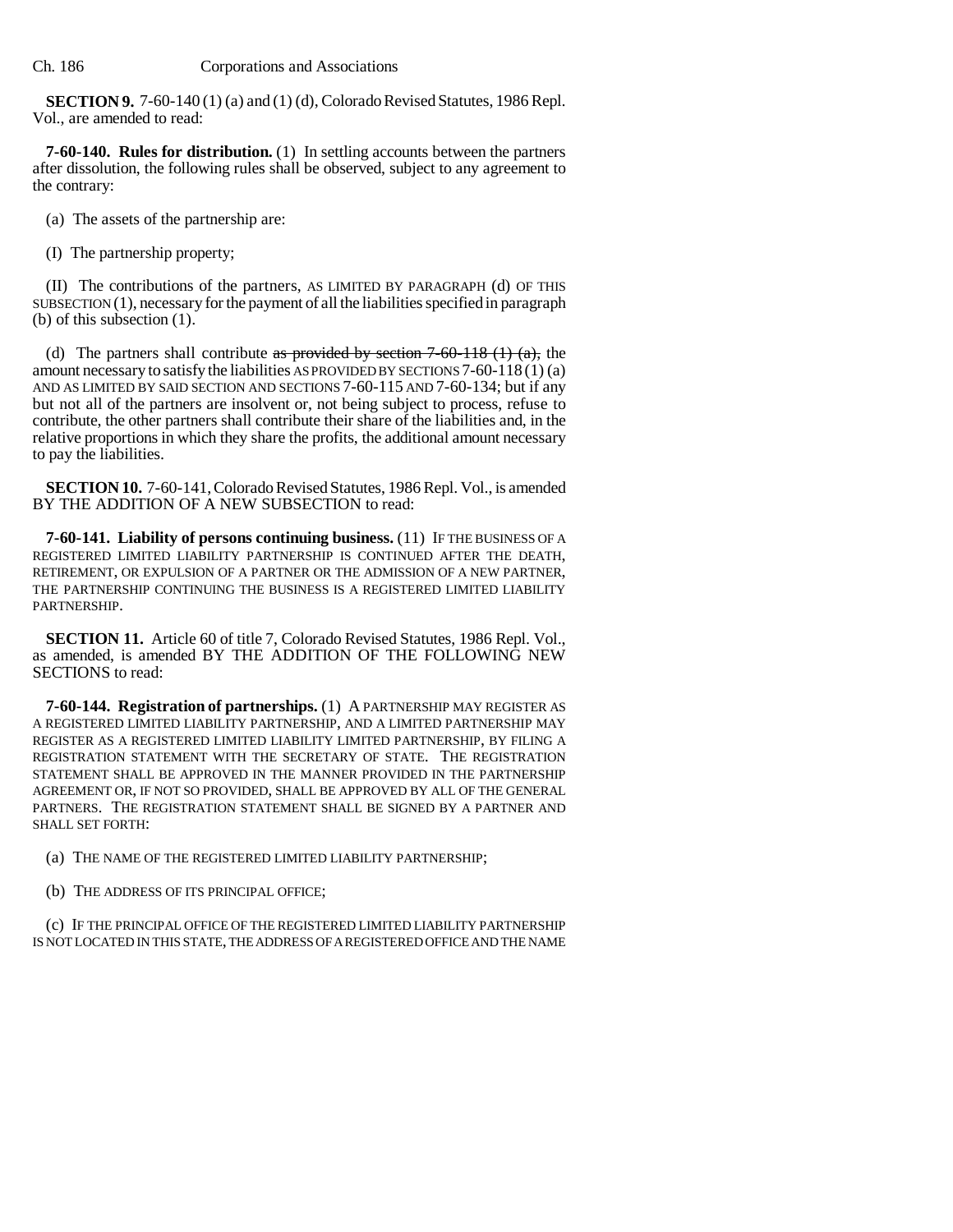AND ADDRESS OF A REGISTERED AGENT FOR SERVICE OF PROCESS IN THIS STATE;

(d) ANY OTHER MATTER THE PARTNERSHIP DETERMINES TO INCLUDE.

(2) A PARTNERSHIP OR LIMITED PARTNERSHIP THAT HAS REGISTERED SHALL CONTINUE TO BE A REGISTERED LIMITED LIABILITY PARTNERSHIP OR A REGISTERED LIMITED LIABILITY LIMITED PARTNERSHIP, AS THE CASE MAY BE, UNTIL:

(a) THE REGISTRATION STATEMENT IS REVOKED PURSUANT TO SECTION 7-60-152 UNLESS THE REGISTRATION STATEMENT IS REINSTATED PURSUANT TO SECTION 7-60-152 (4); OR

(b) THE PARTNERSHIP OR LIMITED PARTNERSHIP FILES A WITHDRAWAL OF REGISTRATION STATEMENT.

(3) A WITHDRAWAL OF REGISTRATION STATEMENT SHALL BE SIGNED BY AT LEAST ONE PARTNER AND SHALL BE APPROVED IN THE MANNER PROVIDED IN THE PARTNERSHIP AGREEMENT OR, IF NOT SO PROVIDED, SHALL BE APPROVED BY ALL OF THE GENERAL PARTNERS.

(4) BEFORE TRANSACTING BUSINESS IN THIS STATE, A FOREIGN LIMITED LIABILITY PARTNERSHIP OR FOREIGN LIMITED LIABILITY LIMITED PARTNERSHIP SHALL REGISTER AS SUCH WITH THE SECRETARY OF STATE IN THE MANNER PRESCRIBED BY SUBSECTION (1) OF THIS SECTION. A FOREIGN LIMITED LIABILITY PARTNERSHIP OR FOREIGN LIMITED LIABILITY LIMITED PARTNERSHIP TRANSACTING BUSINESS IN THIS STATE MAY NOT MAINTAIN ANY ACTION, SUIT, OR PROCEEDING IN ANY COURT IN THIS STATE UNTIL IT HAS REGISTERED IN THIS STATE. THE FAILURE OF THE FOREIGN LIMITED LIABILITY PARTNERSHIP OR FOREIGN LIMITED LIABILITY LIMITED PARTNERSHIP TO REGISTER IN THIS STATE DOES NOT IMPAIR THE VALIDITY OF ANY CONTRACT OR ACT OF THE FOREIGN LIMITED LIABILITY PARTNERSHIP OR FOREIGN LIMITED LIABILITY LIMITED PARTNERSHIP OR PREVENT THE FOREIGN LIMITED LIABILITY PARTNERSHIP OR FOREIGN LIMITED LIABILITY LIMITED PARTNERSHIP FROM DEFENDING ANY ACTION, SUIT, OR PROCEEDING IN ANY COURT IN THIS STATE. THE LIABILITY OF A PARTNER IN A FOREIGN LIMITED LIABILITY PARTNERSHIP OR FOREIGN LIMITED LIABILITY LIMITED PARTNERSHIP SHALL NOT BE AFFECTED SOLELY BY REASON OF SUCH PARTNERSHIP'S HAVING TRANSACTED BUSINESS IN THIS STATE WITHOUT REGISTRATION. A FOREIGN LIMITED LIABILITY PARTNERSHIP OR FOREIGN LIMITED LIABILITY LIMITED PARTNERSHIP, BY TRANSACTING BUSINESS IN THIS STATE WITHOUT REGISTRATION, APPOINTS THE SECRETARY OF STATE AS ITS AGENT ON WHOM ANY NOTICE, PROCESS, OR DEMAND MAY BE SERVED.

(5) A PARTNERSHIP OR LIMITED PARTNERSHIP THAT HAS BEEN REGISTERED UNDER THIS ARTICLE IS FOR ALL PURPOSES THE SAME ENTITY THAT EXISTED BEFORE IT REGISTERED.

(6) UNLESS THE PARTNERSHIP AGREEMENT OTHERWISE PROVIDES, REGISTRATION OF A PARTNERSHIP SHALL REQUIRE THE UNANIMOUS CONSENT OF THE GENERAL PARTNERS IN THE PARTNERSHIP AT THE TIME THE STATEMENT OF REGISTRATION IS FILED. THE FILING OF A REGISTRATION STATEMENT SHALL BE CONCLUSIVE AS TO THIRD PARTIES AND SHALL BE INCONTESTABLE BY THIRD PARTIES THAT ALL CONDITIONS PRECEDENT TO REGISTERING AS A REGISTERED LIMITED LIABILITY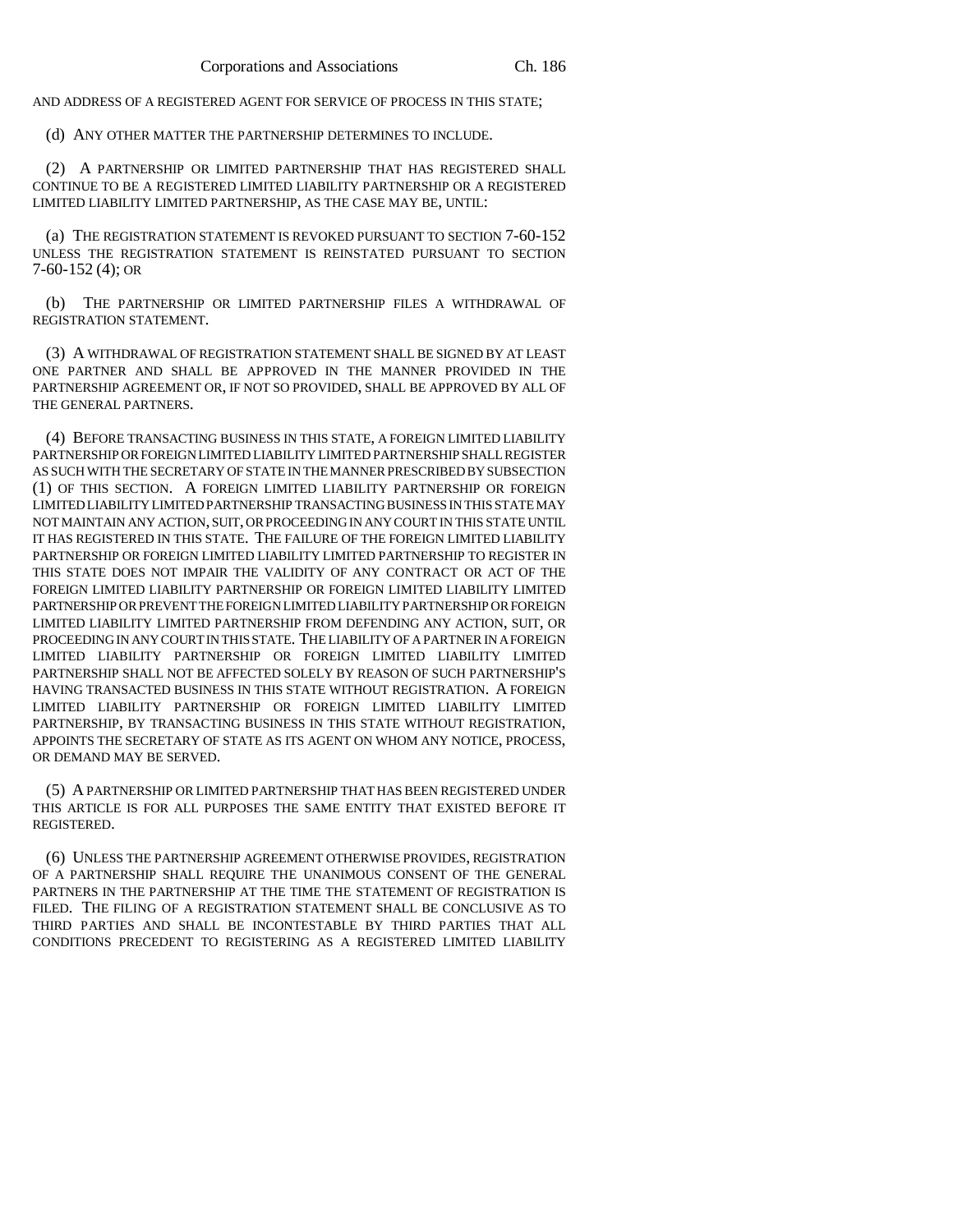PARTNERSHIP HAVE BEEN MET.

**7-60-145. Name of registered limited liability partnership.** (1) THE NAME OF EACH REGISTERED LIMITED LIABILITY PARTNERSHIP, AS SET FORTH IN ITS REGISTRATION STATEMENT:

(a) SHALL CONTAIN THE WORDS "REGISTERED LIMITED LIABILITY PARTNERSHIP" OR "LIMITED LIABILITY PARTNERSHIP" OR THE ABBREVIATION "L.L.P.", "LLP", "R.L.L.P.", OR "RLLP";

(b) SHALL NOT BE THE SAME AS OR DECEPTIVELY SIMILAR TO:

(I) THE NAME OF ANY ENTITY ON FILE WITH THE SECRETARY OF STATE;

(II) ANY NAME WHICH HAS BEEN RESERVED OR REGISTERED WITH THE SECRETARY OF STATE UNDER THE LAWS OF THIS STATE; OR

(III) THE CORPORATE OR TRADE NAME OF A DISSOLVED CORPORATION DURING THE ONE-HUNDRED-TWENTY-DAY PERIOD FOLLOWING THE EFFECTIVE DATE OF ITS DISSOLUTION PURSUANT TO SECTION 7-114-103, 7-114-202 (2), OR 7-114-304; AND

(c) SHALL NOT SO RESEMBLE ANY TRADEMARK REGISTERED WITH THE SECRETARY OF STATE UNDER THE LAWS OF THIS STATE BY ANOTHER PERSON, WHICH TRADEMARK HAS PREVIOUSLY BEEN USED BY THE REGISTERED TRADEMARK OWNER AND NOT ABANDONED, THAT IT IS LIKELY TO CAUSE CONFUSION OR MISTAKE OR TO DECEIVE WHEN USED IN CONNECTION WITH THE GOODS OR SERVICES OF THE OWNER OF SUCH REGISTERED TRADEMARK.

(2) PARAGRAPH (b) OF SUBSECTION (1) OF THIS SECTION SHALL NOT APPLY IF THE SIMILARLY DESIGNATED CORPORATION, LIMITED PARTNERSHIP, LIMITED LIABILITY COMPANY, REGISTERED LIMITED LIABILITY PARTNERSHIP, OR REGISTERED LIMITED LIABILITY LIMITED PARTNERSHIP OR PERSON WHO HAS APPLIED TO RESERVE A SPECIFIED NAME CONSENTS TO THE USE OF THE SAME OR SIMILAR NAME AND THERE ARE ADEQUATE WORDS, NUMBERS, OR SYMBOLS PRECEDING OR FOLLOWING THE NAME WHICH DISTINGUISH ONE ENTITY FROM ANOTHER.

(3) THE NAME OF A REGISTERED LIMITED LIABILITY PARTNERSHIP SHALL BE TREATED AS THE NAME OF A LIMITED PARTNERSHIP FOR PURPOSES OF THE APPLICATION OF SECTIONS 7-62-103 AND 7-71-101 AND PART 3 OF ARTICLE 35 OF TITLE 24, C.R.S.

**7-60-146. Limitations on distribution from registered limited liability partnerships.** A PARTNER MAY NOT RECEIVE A DISTRIBUTION FROM A REGISTERED LIMITED LIABILITY PARTNERSHIP TO THE EXTENT THAT, AFTER GIVING EFFECT TO THE DISTRIBUTION, ALL LIABILITIES OF THE REGISTERED LIMITED LIABILITY PARTNERSHIP THAT ARE SUBJECT TO THE LIMITATIONS SET FORTH IN SECTION 7-60-115 (2) EXCEED THE FAIR VALUE OF THE PARTNERSHIP ASSETS; EXCEPT THAT THE REASONABLE COMPENSATION TO THE PARTNERS FOR THEIR PARTICIPATION AS EMPLOYEES IN THE BUSINESS OF THE PARTNERSHIP REGULARLY OR CUSTOMARILY PAID TO PARTNERS OR THEIR ESTATES IN THE NORMAL COURSE OF THE PARTNERSHIP BUSINESS SHALL BE EXEMPT FROM THE PROVISIONS OF THIS SECTION AND OF SECTION 7-60-147.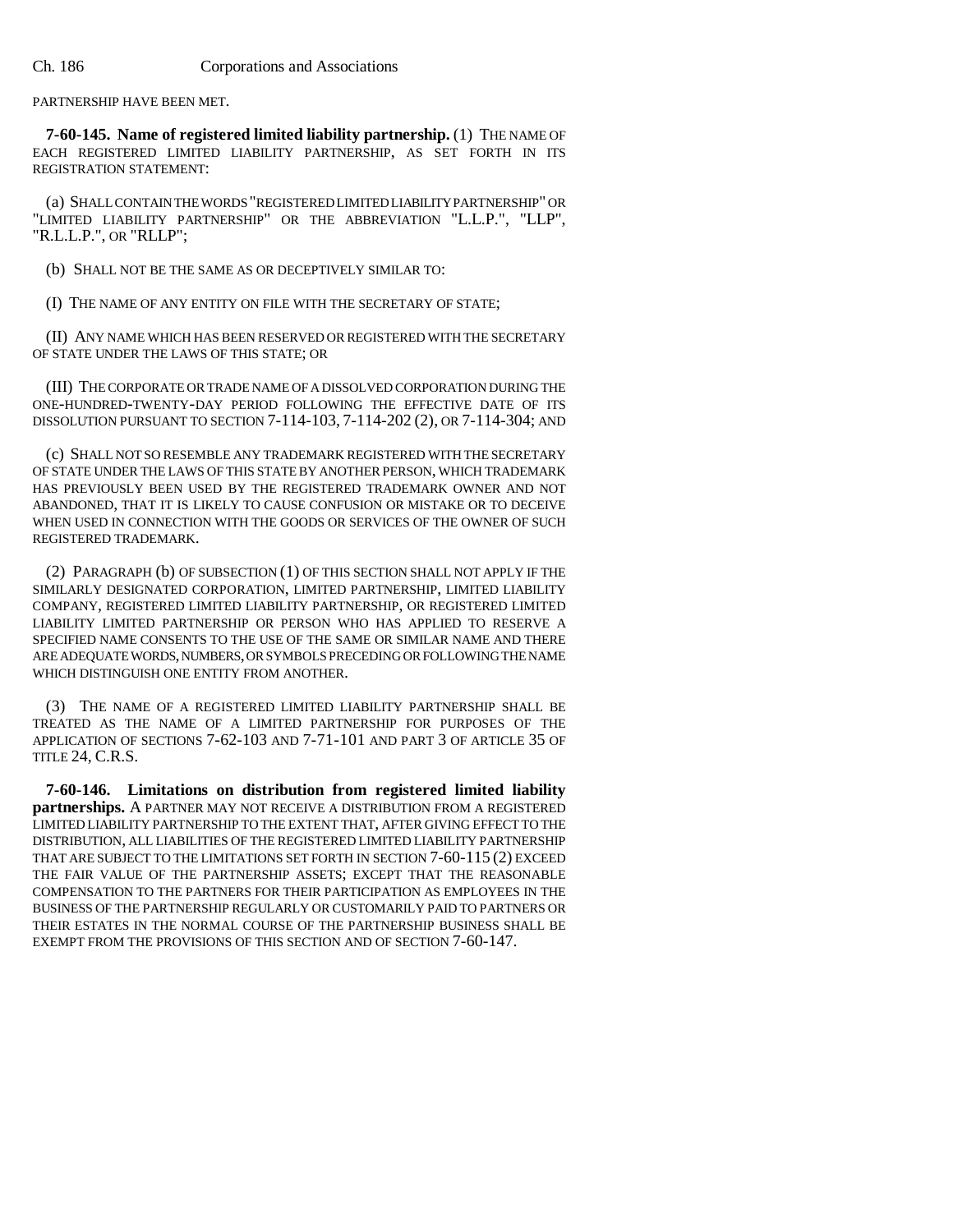**7-60-147. Liability of partner in registered limited liability partnership upon return of contribution.** (1) IF A PARTNER IN A REGISTERED LIMITED LIABILITY PARTNERSHIP HAS RECEIVED THE RETURN OF ALL OR ANY PART OF THAT PARTNER'S CONTRIBUTION IN VIOLATION OF THE PARTNERSHIP AGREEMENT OR OF THIS ARTICLE, SUCH PARTNER IS LIABLE TO THE REGISTERED LIMITED LIABILITY PARTNERSHIP FOR A PERIOD OF SIX YEARS THEREAFTER FOR THE AMOUNT OF THE CONTRIBUTION WRONGFULLY RETURNED.

(2) A PARTNER RECEIVES A RETURN OF HIS OR HER CONTRIBUTION TO THE EXTENT THAT A DISTRIBUTION TO THE PARTNER REDUCES THE PARTNER'S SHARE OF THE FAIR VALUE OF THE NET ASSETS OF THE REGISTERED LIMITED PARTNERSHIP BELOW THE VALUE, AS OF THE DATE OF DISTRIBUTION, OF THE PARTNER'S CONTRIBUTION WHICH HAS NOT BEEN DISTRIBUTED TO THE PARTNER.

**7-60-148. Law governing foreign limited liability partnerships.** THE LAWS OF THE STATE UNDER WHICH A FOREIGN LIMITED LIABILITY PARTNERSHIP IS ORGANIZED GOVERN ITS ORGANIZATION AND INTERNAL AFFAIRS AND THE LIABILITY OF ITS PARTNERS, AND A FOREIGN LIMITED LIABILITY PARTNERSHIP MAY NOT BE DENIED REGISTRATION BY REASON OF ANY DIFFERENCE BETWEEN THE LAWS PURSUANT TO WHICH IT IS ORGANIZED AND THE LAWS OF THIS STATE.

**7-60-149. Registered limited liability partnership reports.** (1) EACH REGISTERED LIMITED LIABILITY PARTNERSHIP AND EACH FOREIGN LIMITED LIABILITY PARTNERSHIP AUTHORIZED TO TRANSACT BUSINESS IN THIS STATE SHALL FILE, WITHIN THE TIME PRESCRIBED BY THIS SECTION, A REGISTERED LIMITED LIABILITY PARTNERSHIP REPORT SETTING FORTH THE NAME OF THE REGISTERED LIMITED LIABILITY PARTNERSHIP AND, IF A FOREIGN LIMITED LIABILITY PARTNERSHIP, THE STATE WHERE IT IS ORGANIZED AND, IF DIFFERENT FROM THAT REFLECTED ON ITS REGISTRATION STATEMENT:

(a) THE ADDRESS OF ITS PRINCIPAL OFFICE; AND

(b) IF THE PRINCIPAL OFFICE OF THE REGISTERED LIMITED LIABILITY PARTNERSHIP IS NOT LOCATED IN THIS STATE, THE ADDRESS OF A REGISTERED OFFICE AND THE NAME OF A REGISTERED AGENT AT SUCH OFFICE FOR SERVICE OF PROCESS IN THIS STATE.

(2) (a) THE SECRETARY OF STATE SHALL INITIATE THE REPORT PROCESS BY ISSUING A REPORT FORM TO THE REGISTERED LIMITED LIABILITY PARTNERSHIP IN A DESIGNATED YEAR ON OR BEFORE THE LAST DAY OF THE MONTH IN WHICH THE REGISTRATION STATEMENT WAS FILED. THE REGISTERED LIMITED LIABILITY PARTNERSHIP SHALL RETURN THE REPORT TO THE SECRETARY OF STATE, HAND-DELIVERED OR POSTMARKED ON OR BEFORE THE SIXTIETH DAY AFTER THE LAST DAY OF THE MONTH IN WHICH THE SECRETARY OF STATE MAILED THE REPORT FORM TO THE REGISTERED LIMITED LIABILITY PARTNERSHIP.

(b) THE INFORMATION REQUIRED SHALL BE GIVEN AS OF THE DATE OF THE EXECUTION OF THE REPORT, AND IT SHALL BE EXECUTED BY A PARTNER IN THE REGISTERED LIMITED LIABILITY PARTNERSHIP, OR, IF THE REGISTERED LIMITED LIABILITY PARTNERSHIP IS IN THE HANDS OF A RECEIVER OR TRUSTEE, BY THE RECEIVER OR TRUSTEE ON BEHALF OF THE REGISTERED LIMITED LIABILITY PARTNERSHIP. THE REPORT SHALL BE ACCOMPANIED BY A WRITTEN DECLARATION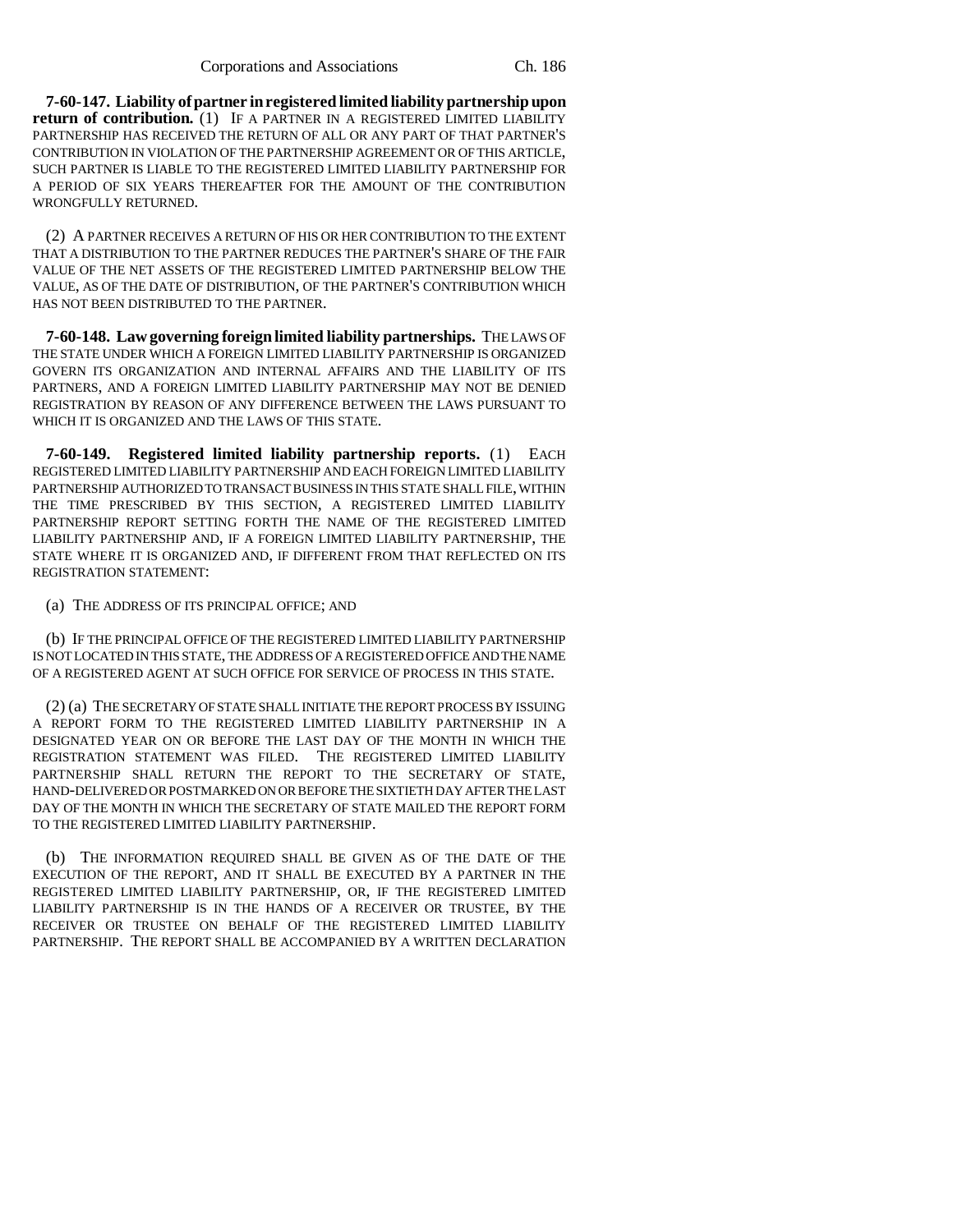THAT IT IS MADE UNDER THE PENALTIES OF PERJURY.

**7-60-150. Filing of report.** IF THE SECRETARY OF STATE FINDS THAT A REPORT CONFORMS TO THE REQUIREMENTS OF THIS ARTICLE, THE SECRETARY OF STATE SHALL FILE THE SAME, OR, UPON FINDING THAT IT DOES NOT SO CONFORM, SHALL PROMPTLY RETURN IT TO THE REGISTERED LIMITED LIABILITY PARTNERSHIP FOR ANY NECESSARY CORRECTIONS. NO PENALTY FEE FOR LATE FILING SHALL BE ASSESSED IF SUCH REPORT WAS TIMELY DELIVERED, IS CORRECTED TO CONFORM TO THE REQUIREMENTS OF THIS ARTICLE, AND IS RETURNED TO THE SECRETARY OF STATE NO LATER THAN THIRTY DAYS AFTER THE DATE THE REPORT WAS MAILED BACK TO THE REGISTERED LIMITED LIABILITY PARTNERSHIP OR FOREIGN LIMITED LIABILITY PARTNERSHIP.

**7-60-151. Filing, service, and copying fees.** (1) THE SECRETARY OF STATE SHALL CHARGE AND COLLECT FEES AND OTHER CHARGES, WHICH SHALL BE DETERMINED AND COLLECTED PURSUANT TO SECTION 24-21-104 (3), C.R.S., FOR:

(a) ISSUING A CERTIFICATE FOR ANY PURPOSE WHATSOEVER UNDER THIS ARTICLE;

(b) FURNISHING WRITTEN INFORMATION ON ANY REGISTERED LIMITED LIABILITY PARTNERSHIP;

(c) FURNISHING A COPY OF ANY DOCUMENT OR INSTRUMENT AND CERTIFYING THE COPY OF SUCH DOCUMENT OR INSTRUMENT;

(d) ANY SERVICE OF NOTICE, DEMAND, OR PROCESS UPON THE SECRETARY OF STATE AS RESIDENT AGENT OF A REGISTERED LIMITED LIABILITY PARTNERSHIP, WHICH AMOUNT MAY BE RECOVERED AS TAXABLE COSTS BY THE PARTY TO THE SUIT, ACTION, OR PROCEEDING CAUSING SUCH SERVICE TO BE MADE IF SUCH PARTY PREVAILS THEREIN; AND

(e) FILING ANY DOCUMENT REQUIRED OR PERMITTED TO BE FILED UNDER THIS ARTICLE.

(2) THE SECRETARY OF STATE SHALL CHARGE AND COLLECT, AT THE TIME OF SERVICE OF ANY SUBPOENA UPON THE SECRETARY OF STATE OR ANY DEPUTY OR EMPLOYEE OF THE SECRETARY OF STATE'S OFFICE, A FEE OF FIFTY DOLLARS AND AN ALLOWANCE OF TEN DOLLARS FOR MEALS AND A CHARGE FOR MILEAGE AT THE RATE PRESCRIBED BY SECTION 24-9-104,C.R.S., FOR EACH MILE FROM THE STATE CAPITOL TO THE PLACE NAMED IN THE SUBPOENA. THE FEE IS TO BE PAID TO THE SECRETARY OF STATE; THE MEAL ALLOWANCE AND MILEAGE CHARGE ARE TO BE PAID TO THE PERSON NAMED IN THE SUBPOENA. IF THE PERSON NAMED IN THE SUBPOENA IS REQUIRED TO APPEAR AT THE PLACE NAMED IN THE SUBPOENA FOR MORE THAN ONE DAY, THE PERSON SHALL BE PAID IN ADVANCE A PER DIEM ALLOWANCE OF FORTY-FOUR DOLLARS FOR EACH DAY OF ATTENDANCE IN ADDITION TO ANY OTHER FEES, ALLOWANCES, AND CHARGES.

**7-60-152. Failure of registered limited liability partnerships to pay fees and file appropriate reports.** (1) IF ANY REGISTERED LIMITED LIABILITY PARTNERSHIP OR REGISTERED LIMITED LIABILITY LIMITED PARTNERSHIP HAS FAILED TO PAY THE FEES REQUIRED BY LAW OR TO FILE ANY REPORT OR STATEMENT REQUIRED BY LAW, THE SECRETARY OF STATE SHALL GIVE NOTICE BY FIRST-CLASS MAIL TO THE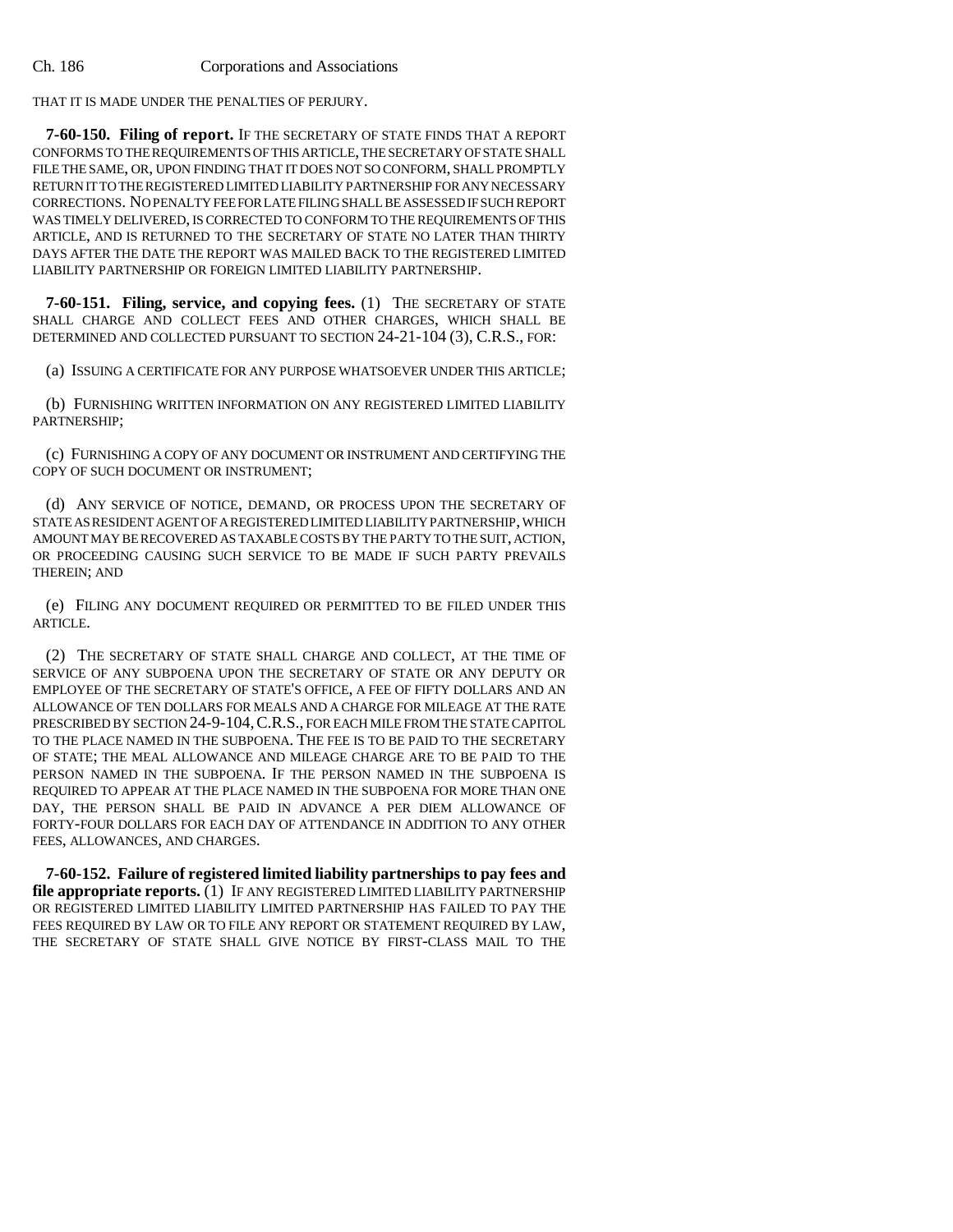PARTNERSHIP OF SUCH FAILURE. SIXTY DAYS AFTER THE DATE OF MAILING OF SUCH NOTICE, UNLESS THE REPORT OR STATEMENT WITH THE FEE AND PENALTY, IF DUE, HAS BEEN DELIVERED AND PAID TO THE SECRETARY OF STATE, THE REGISTRATION STATEMENT OF SUCH REGISTERED LIMITED LIABILITY PARTNERSHIP OR REGISTERED LIMITED LIABILITY LIMITED PARTNERSHIP SHALL BE REVOKED.

(2) ANY REGISTERED LIMITED LIABILITY PARTNERSHIP WHICH CEASES TO BE A REGISTERED LIMITED LIABILITY PARTNERSHIP UNDER SUBSECTION (1) OF THIS SECTION SHALL NOT BE CONSIDERED TO HAVE DISSOLVED AS A RESULT OF CEASING TO BE A REGISTERED LIMITED LIABILITY PARTNERSHIP.

(3) A REGISTRATION STATEMENT OF A REGISTERED LIMITED LIABILITY PARTNERSHIP OR REGISTERED LIMITED LIABILITY LIMITED PARTNERSHIP THAT HAS BEEN REVOKED UNDER SUBSECTION (1) OF THIS SECTION MAY BE REINSTATED IF SUCH PARTNERSHIP APPLIES TO THE SECRETARY OF STATE FOR REINSTATEMENT AND TAKES SOME OR ALL OF THE FOLLOWING STEPS, AS APPLICABLE:

(a) PAYING A REINSTATEMENT FEE AS DETERMINED BY THE SECRETARY OF STATE;

(b) MAKING AND DELIVERING A REGISTERED LIMITED LIABILITY PARTNERSHIP REPORT AND PAYING THE FEE DUE UPON FILING SUCH REPORT FOR THE YEAR IN WHICH IT IS TO BE REINSTATED;

(c) PAYING A LATE FILING PENALTY FOR THE CURRENT YEAR'S REPORT IF FILED AFTER THE REQUIRED REPORTING DATE;

(d) PAYING AN AMOUNT EQUAL TO THE FEE CHARGED AND COLLECTED FOR FILING OF CORPORATE REPORTS FOR DOMESTIC CORPORATIONS PLUS A LATE FILING PENALTY FOR EACH YEAR A REQUIRED LIMITED LIABILITY REPORT WAS NOT FILED.

(4) IF A REGISTERED LIMITED LIABILITY PARTNERSHIP OR REGISTERED LIMITED LIABILITY LIMITED PARTNERSHIP OBTAINS THE REINSTATEMENT OF ITS REGISTRATION STATEMENT WITHIN TWO YEARS AFTER THE DATE ON WHICH THE REGISTRATION STATEMENT WAS REVOKED, THE REGISTRATION STATEMENT SHALL BE DEEMED NOT TO HAVE BEEN REVOKED.

**7-60-153. Application of corporation case law to set aside limited liability.** (1) IN ANY CASE IN WHICH A PARTY SEEKS TO HOLD THE PARTNERS OF A REGISTERED LIMITED LIABILITY PARTNERSHIP OR REGISTERED LIMITED LIABILITY LIMITED PARTNERSHIP PERSONALLY RESPONSIBLE FOR THE ALLEGED IMPROPER ACTIONS OF THE REGISTERED LIMITED LIABILITY PARTNERSHIP OR REGISTERED LIMITED LIABILITY LIMITED PARTNERSHIP, THE COURT SHALL APPLY THE CASE LAW WHICH INTERPRETS THE CONDITIONS AND CIRCUMSTANCES UNDER WHICH THE CORPORATE VEIL OF A CORPORATION MAY BE PIERCED UNDER COLORADO LAW.

(2) FOR PURPOSES OF THIS SECTION, THE FAILURE OF A REGISTERED LIMITED LIABILITY PARTNERSHIP OR REGISTERED LIMITED LIABILITY LIMITED PARTNERSHIP TO OBSERVE THE FORMALITIES OR REQUIREMENTS RELATING TO THE MANAGEMENT OF ITS BUSINESS AND AFFAIRS IS NOT IN ITSELF A GROUND FOR IMPOSING PERSONAL LIABILITY ON THE PARTNERS FOR LIABILITIES OF THE REGISTERED LIMITED LIABILITY PARTNERSHIP OR REGISTERED LIMITED LIABILITY LIMITED PARTNERSHIP.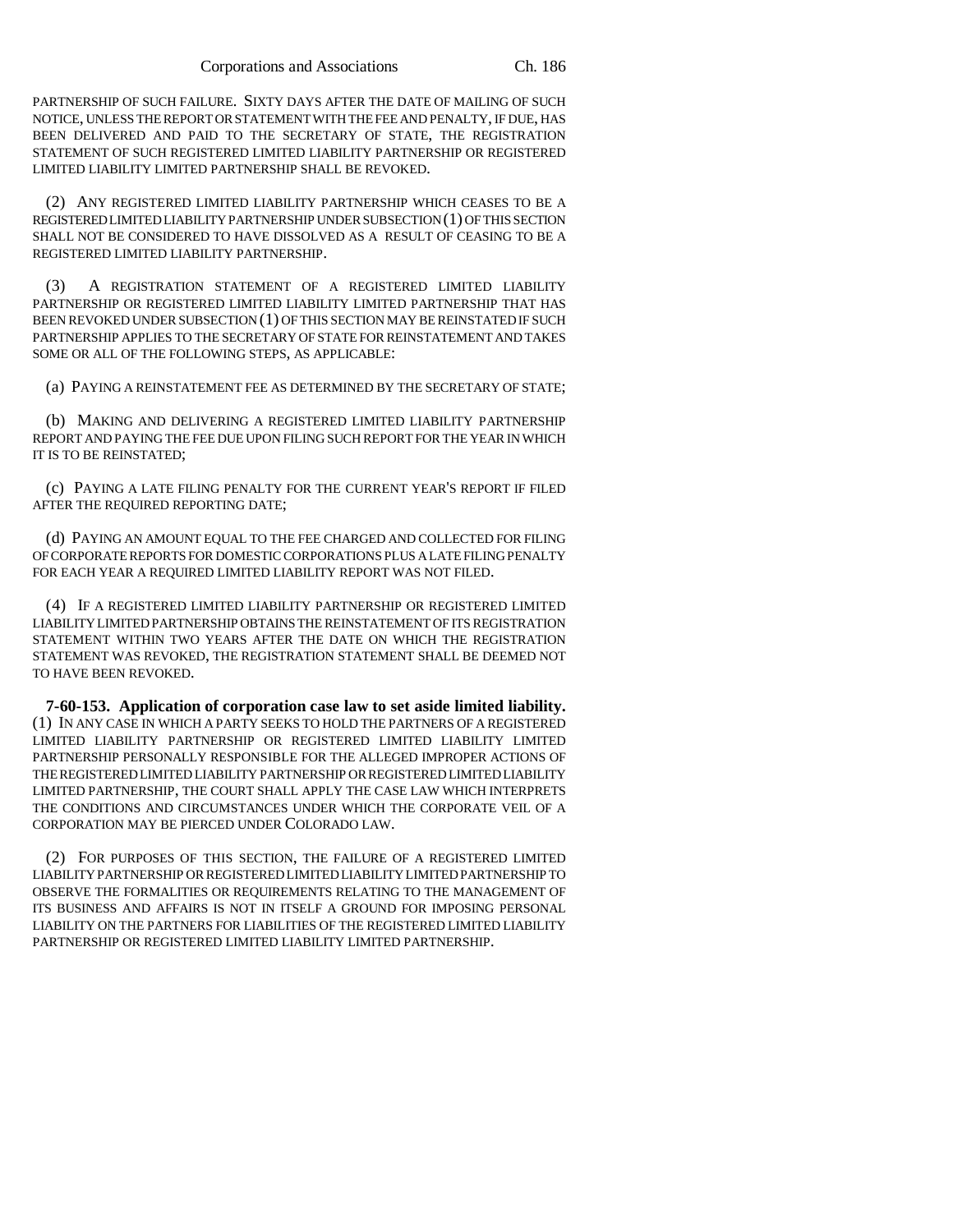**7-60-154. Scope of article - choice of law - application to professions and occupations.** (1) A PARTNERSHIP, INCLUDING A REGISTERED LIMITED LIABILITY PARTNERSHIP OR REGISTERED LIMITED LIABILITY LIMITED PARTNERSHIP, MAY CONDUCT ITS BUSINESS, CARRY ON ITS OPERATIONS, AND EXERCISE THE POWERS GRANTED BY THIS ARTICLE WITHIN AND WITHOUT THE STATE.

(2) (a) IT IS THE INTENT OF THE GENERAL ASSEMBLY THAT THE LEGAL EXISTENCE OF REGISTERED LIMITED LIABILITY PARTNERSHIPS AND REGISTERED LIMITED LIABILITY LIMITED PARTNERSHIPS BE RECOGNIZED OUTSIDE THE BOUNDARIES OF THIS STATE AND THAT THE LAWS OF THIS STATE GOVERNING THE REGISTERED LIMITED LIABILITY PARTNERSHIP OR REGISTERED LIMITED LIABILITY LIMITED PARTNERSHIP TRANSACTING BUSINESS OUTSIDE THIS STATE BE GRANTED THE PROTECTION OF FULL FAITH AND CREDIT UNDER SECTION 1 OF ARTICLE IV OF THE CONSTITUTION OF THE UNITED STATES.

(b) IT IS THE INTENT OF THE GENERAL ASSEMBLY THAT THE INTERNAL AFFAIRS OF A REGISTERED LIMITED LIABILITY PARTNERSHIP OR REGISTERED LIMITED LIABILITY LIMITED PARTNERSHIP FORMED IN THIS STATE BE SUBJECT TO AND GOVERNED BY THE LAWS OF THIS STATE, INCLUDING THE PROVISIONS GOVERNING LIABILITY OF PARTNERS FOR DEBTS, OBLIGATIONS, AND LIABILITIES CHARGEABLE TO PARTNERSHIPS.

(3) NOTHING IN THIS ARTICLE SHALL BE CONSTRUED TO PERMIT A REGISTERED LIMITED LIABILITY PARTNERSHIP TO ENGAGE IN A PROFESSION OR OCCUPATION AS DESCRIBED IN TITLE 12, C.R.S., FOR WHICH THERE IS A SPECIFIC STATUTORY PROVISION APPLICABLE TO THE PRACTICE OF SUCH PROFESSION OR OCCUPATION BY A CORPORATION OR PROFESSIONAL CORPORATION IN THIS STATE UNLESS AUTHORIZED UNDER APPLICABLE PROVISIONS OF TITLE 12, C.R.S.

**SECTION 12.** 7-62-101 (4) and (7), Colorado Revised Statutes, 1986 Repl. Vol., are amended, and the said 7-62-101 is further amended BY THE ADDITION OF THE FOLLOWING NEW SUBSECTIONS, to read:

**7-62-101. Definitions.** As used in this article, unless the context otherwise requires:

(3.5) "FOREIGN LIMITED LIABILITY LIMITED PARTNERSHIP" MEANS A FOREIGN LIMITED PARTNERSHIP FORMED UNDER THE LAWS OF ANY JURISDICTION OTHER THAN COLORADO AND HAVING REGISTERED AS A LIMITED LIABILITY LIMITED PARTNERSHIP OR REGISTERED LIMITED LIABILITY PARTNERSHIP UNDER THE LAWS OF THAT JURISDICTION.

(4) "Foreign limited partnership" means a partnership formed under the laws of any jurisdiction other than this jurisdiction and having as partners one or more general partners and one or more limited partners. THE TERM INCLUDES A FOREIGN LIMITED PARTNERSHIP THAT IS A REGISTERED LIMITED LIABILITY LIMITED PARTNERSHIP.

(5.5) "LIMITED LIABILITY PARTNERSHIP" MEANS A REGISTERED LIMITED LIABILITY PARTNERSHIP AS DEFINED IN SECTION 7-60-102 (7).

(7) "Limited partnership" or "domestic limited partnership" means a partnership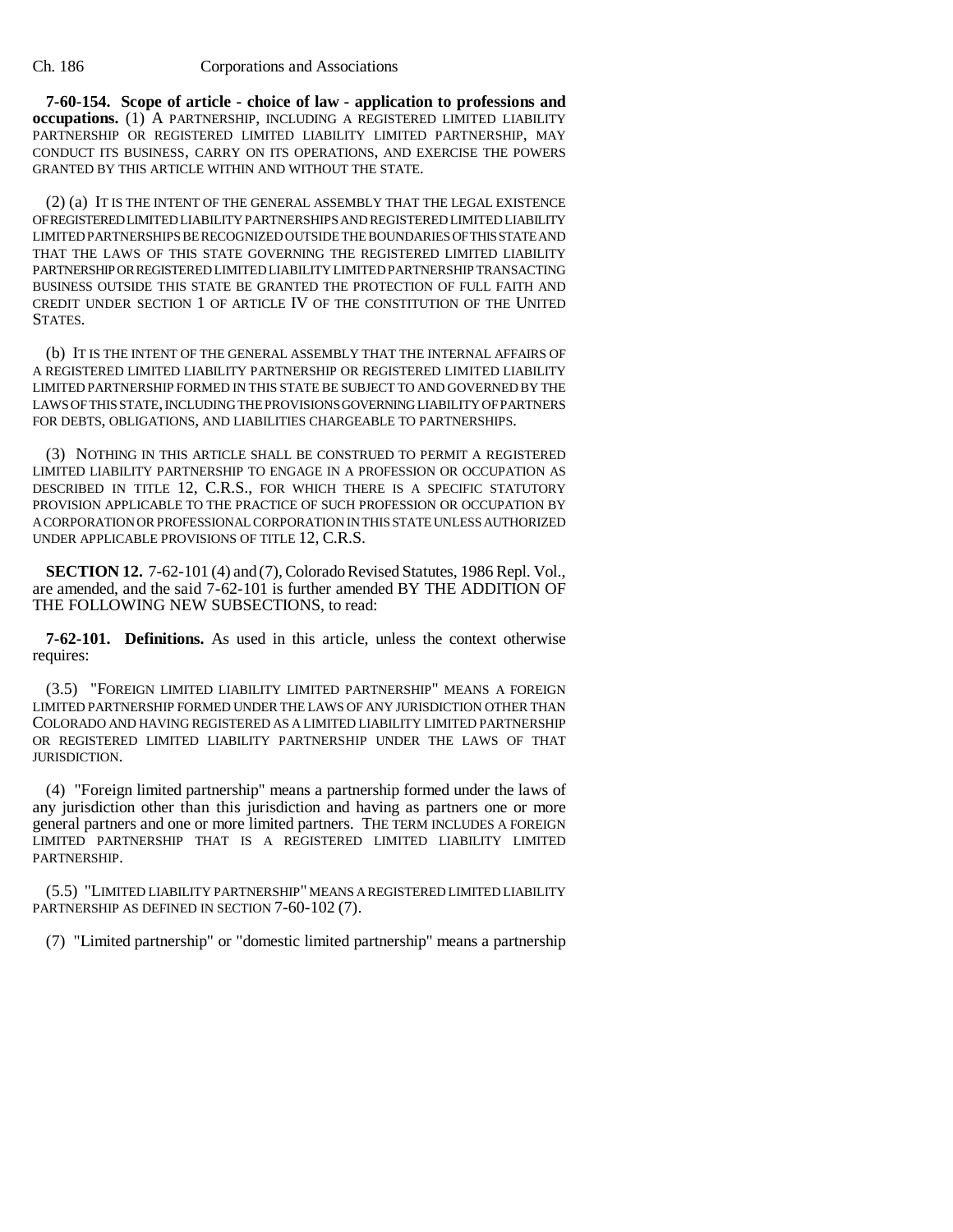formed by two or more persons under the laws of this state and having one or more general partners and one or more limited partners. THE TERM INCLUDES A LIMITED PARTNERSHIP THAT IS A REGISTERED LIMITED LIABILITY LIMITED PARTNERSHIP.

(12) "REGISTERED LIMITED LIABILITY LIMITED PARTNERSHIP" MEANS A DOMESTIC OR FOREIGN LIMITED PARTNERSHIP THAT HAS REGISTERED UNDER SECTION 7-60-144.

**SECTION 13.** Part 1 of article 62 of title 7, Colorado Revised Statutes, 1986 Repl. Vol., as amended, is amended BY THE ADDITION OF A NEW SECTION to read:

**7-62-109. Conversion of limited partnership into other entities.** A LIMITED PARTNERSHIP MAY BECOME A REGISTERED LIMITED LIABILITY LIMITED PARTNERSHIP BY COMPLYING WITH THE APPLICABLE PROVISIONS OF THE "UNIFORM PARTNERSHIP LAW", ARTICLE 60 OF THIS TITLE.

**SECTION 14.** 7-62-403 (2), Colorado Revised Statutes, 1986 Repl. Vol., is amended to read:

**7-62-403. General powers and liabilities.** (2) (a) Except as provided in this article:

(I) A general partner of a limited partnership has the liabilities of a partner in a partnership without limited partners to persons other than the partnership and the other partners; AND

(II) A GENERAL PARTNER OF A REGISTERED LIMITED LIABILITY LIMITED PARTNERSHIP HAS THE LIABILITIES OF A PARTNER IN A REGISTERED LIMITED LIABILITY PARTNERSHIP TO PERSONS OTHER THAN THE PARTNERSHIP AND THE OTHER PARTNERS.

(b) Except as provided in this article or in the partnership agreement:

(I) A general partner of a limited partnership has the liabilities of a partner in a partnership without limited partners to the partnership and to the other partners; AND

(II) A GENERAL PARTNER OF A REGISTERED LIMITED LIABILITY LIMITED PARTNERSHIP HAS THE LIABILITIES OF A PARTNER IN A REGISTERED LIMITED LIABILITY PARTNERSHIP TO THE PARTNERSHIP AND TO THE OTHER PARTNERS.

**SECTION 15.** 7-62-603, Colorado Revised Statutes, 1986 Repl. Vol., is amended to read:

**7-62-603. Withdrawal of limited partner.** A limited partner may ONLY withdraw from a limited partnership at the time or upon the happening of events specified in writing in the partnership agreement. If the agreement does not specify in writing the time or the events upon the happening of which a limited partner may withdraw or a definite time for the dissolution and winding up of the limited partnership, a limited partner may withdraw upon not less than six months' prior written notice to each general partner as stated in the certificate of limited partnership.

**SECTION 16.** 7-62-901, Colorado Revised Statutes, 1986 Repl. Vol., is amended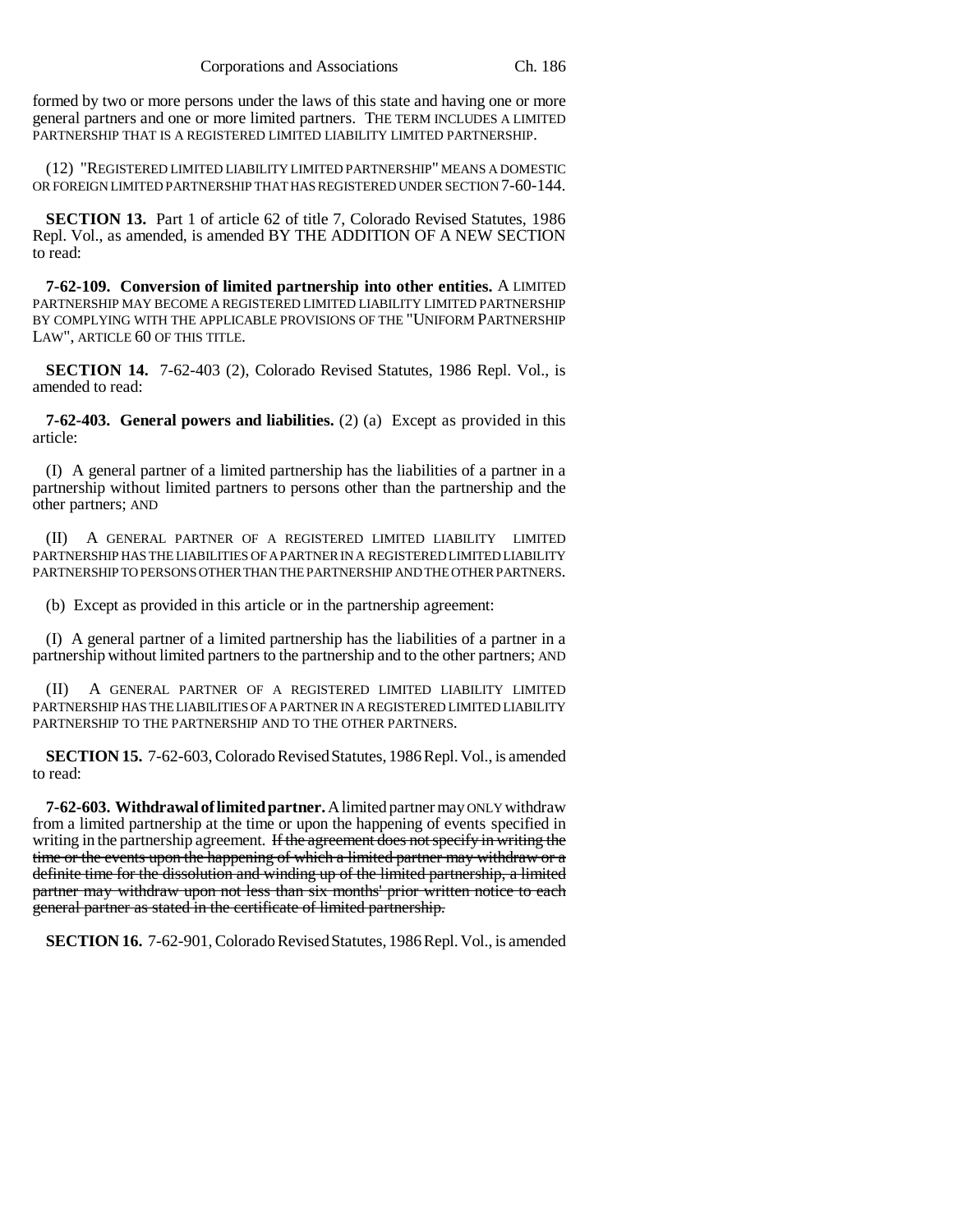to read:

**7-62-901. Law governing foreign limited partnership or foreign limited** liability limited partnership. Subject to the constitution of this state, The laws of the jurisdiction under which a foreign limited partnership OR FOREIGN LIMITED LIABILITY LIMITED PARTNERSHIP is organized govern its organization and internal affairs and the liability of its limited partners, and a foreign limited partnership OR FOREIGN LIMITED LIABILITY LIMITED PARTNERSHIP may not be denied registration by reason of any difference between those laws and the laws of this state.

**SECTION 17.** 7-62-1104, Colorado Revised Statutes, 1986 Repl. Vol., is amended to read:

**7-62-1104. Rules for cases not provided for in this article - registration as limited liability limited partnership.** In any case not provided for in this article, the provisions of the "Uniform Partnership Law" shall govern. A LIMITED PARTNERSHIP MAY REGISTER AS A REGISTERED LIMITED LIABILITY LIMITED PARTNERSHIP BY COMPLYING WITH THE APPLICABLE PROVISIONS OF THE "UNIFORM PARTNERSHIP LAW".

**SECTION 18.** Title 7, Colorado Revised Statutes, 1986 Repl. Vol., as amended, is amended BY THE ADDITION OF A NEW ARTICLE to read:

## **ARTICLE 63 Colorado Limited Partnership Association Act**

**7-63-101.Short title.** THIS ARTICLE SHALL BE KNOWN AND MAY BE CITED AS THE "COLORADO LIMITED PARTNERSHIP ASSOCIATION ACT".

**7-63-102. Definitions.** AS USED IN THIS ARTICLE, UNLESS THE CONTEXT OTHERWISE REQUIRES:

(1) "ARTICLES OF ASSOCIATION" AND "BYLAWS" INCLUDE AMENDMENTS AND RESTATEMENTS OF THE SAME.

(2) "LIMITED PARTNERSHIP ASSOCIATION" OR "ASSOCIATION" MEANS AN UNINCORPORATED BUSINESS ASSOCIATION FORMED UNDER THIS ARTICLE.

**7-63-103. Nature of business.** A LIMITED PARTNERSHIP ASSOCIATION MAY BE FORMED UNDER THIS ARTICLE FOR ANY LAWFUL ACTIVITY, INCLUDING OWNERSHIP OF REAL OR PERSONAL PROPERTY, SUBJECT TO ANY PROVISIONS OF LAW GOVERNING OR REGULATING SUCH ACTIVITY WITHIN THIS STATE.

**7-63-104. Formation of association.** ANY TWO OR MORE PERSONS MAY FORM A LIMITED PARTNERSHIP ASSOCIATION BY SUBSCRIBING TO THE CAPITAL OF THE ASSOCIATION AND BY SIGNING AND DELIVERING ARTICLES OF ASSOCIATION TO THE SECRETARY OF STATE FOR FILING. THE ASSOCIATION SHALL BE FORMED UPON THE EFFECTIVE DATE OF THE FILING OF THE ARTICLES BY THE SECRETARY OF STATE.

**7-63-105. Articles.** (1) THE ARTICLES OF ASSOCIATION SHALL SET FORTH: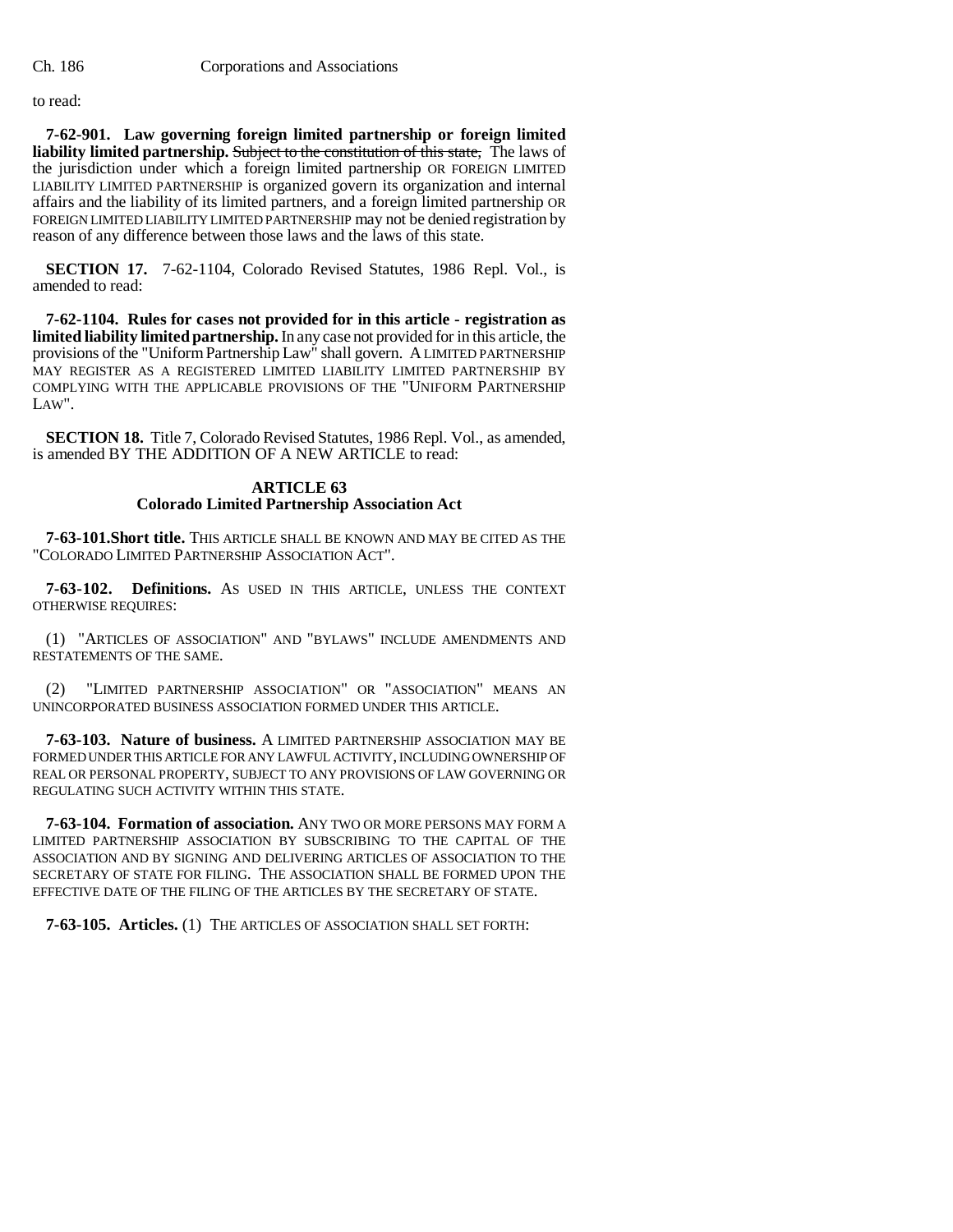(a) THE NAME OF THE ASSOCIATION;

(b) A STATEMENT THAT THE ASSOCIATION IS FORMED UNDER THIS ARTICLE;

(c) IF MANAGEMENT IS VESTED IN THE MEMBERS OR IN ONE OR MORE CLASSES OF MEMBERS AS PROVIDED IN SECTION 7-63-110(3), A STATEMENT TO THAT EFFECT AND, IF ANY CLASS OR CLASSES OF MEMBERS, BUT NOT ALL, ARE SO VESTED WITH MANAGEMENT, THE NAME OF EACH OF THE CLASSES OF MEMBERS INDICATING WHICH ARE AND WHICH ARE NOT SO VESTED WITH MANAGEMENT;

(d) ANY NOTICE OF PROVISIONS OF THE BYLAWS PERMITTED BY SECTION 7-63-111 (3) CONCERNING THE AUTHORITY OF OFFICERS AND MANAGERS OR OTHERWISE RESTRICTING THE APPLICATION OF SECTION 7-63-111 (4);

(e) THE ADDRESS OF THE ASSOCIATION'S INITIAL PRINCIPAL OFFICE;

(f) THE NAME OF THE ASSOCIATION'S INITIAL REGISTERED AGENT AND THE ADDRESS OF ITS INITIAL REGISTERED OFFICE IN THIS STATE; AND

(g) THE NAMES AND BUSINESS ADDRESSES OF THE PERSONS SIGNING THE ARTICLES.

(2) ANY AMENDMENT TO OR RESTATEMENT OF THE ARTICLES OF ASSOCIATION MUST BE AUTHORIZED IN A SEPARATE WRITING OR WRITINGS BY ALL OF THE MEMBERS. THIS SUBSECTION (2) IS A DEFAULT RULE, SUBJECT TO THE BYLAWS.

(3) ARTICLES OF AMENDMENT, RESTATEMENT, OR DISSOLUTION FILED WITH THE SECRETARY OF STATE ON BEHALF OF THE ASSOCIATION ARE NOT EFFECTIVE UNLESS SIGNED BY THE CHAIRMAN, ANY MANAGER OR VICE CHAIRMAN, AND THE SECRETARY OR AN ASSISTANT SECRETARY. OTHER DOCUMENTS TO BE SO FILED MAY BE SIGNED BY ANY ONE OF THE MANAGERS OR OFFICERS. ANY PERSON OTHER THAN AN OFFICER WHO MAY SIGN ARTICLES OF ASSOCIATION OR OTHER DOCUMENTS MAY SIGN SUCH DOCUMENTS BY AN AGENT. A MANAGER, OFFICER, AGENT, OR FIDUCIARY NEED NOT EXHIBIT ANY EVIDENCE OF AUTHORITY AS A PREREQUISITE TO ANY FILING.

(4) EXCEPT IN A PROCEEDING BY THE STATE TO INVOLUNTARILY DISSOLVE AN ASSOCIATION, THE FILING OF THE ARTICLES OF ASSOCIATION BY THE SECRETARY OF STATE IS CONCLUSIVE AS TO FORMATION OF THE ASSOCIATION AND IT SHALL BE UNCONTESTABLE THAT ALL CONDITIONS PRECEDENT TO FORMATION HAVE BEEN MET.

**7-63-106. Names.** THE NAME AND ASSUMED OR TRADE NAMES OF AN ASSOCIATION SHALL CONTAIN THE WORD "LIMITED" OR THE ABBREVIATION "LTD." OR "LPA".

**7-63-107. Limited liability.** THE MANAGERS, OFFICERS, AND MEMBERS, INCLUDING THEIR TRANSFEREES AND OTHER SUCCESSORS, OF AN ASSOCIATION SHALL NOT BE LIABLE UNDER ANY JUDGMENT, DECREE, OR ORDER OF ANY COURT, OR IN ANY OTHER MANNER, FOR A DEBT, OBLIGATION, OR OTHER LIABILITY OF THE ASSOCIATION. THIS SECTION IS A DEFAULT RULE, SUBJECT TO THE BYLAWS.

**7-63-108. Reference to corporation law.** (1) IN A CASE IN WHICH A PARTY SEEKS TO HOLD THE MEMBERS OF AN ASSOCIATION PERSONALLY RESPONSIBLE FOR THE ALLEGED IMPROPER ACTIONS OF THE ASSOCIATION, THE COURT SHALL APPLY THE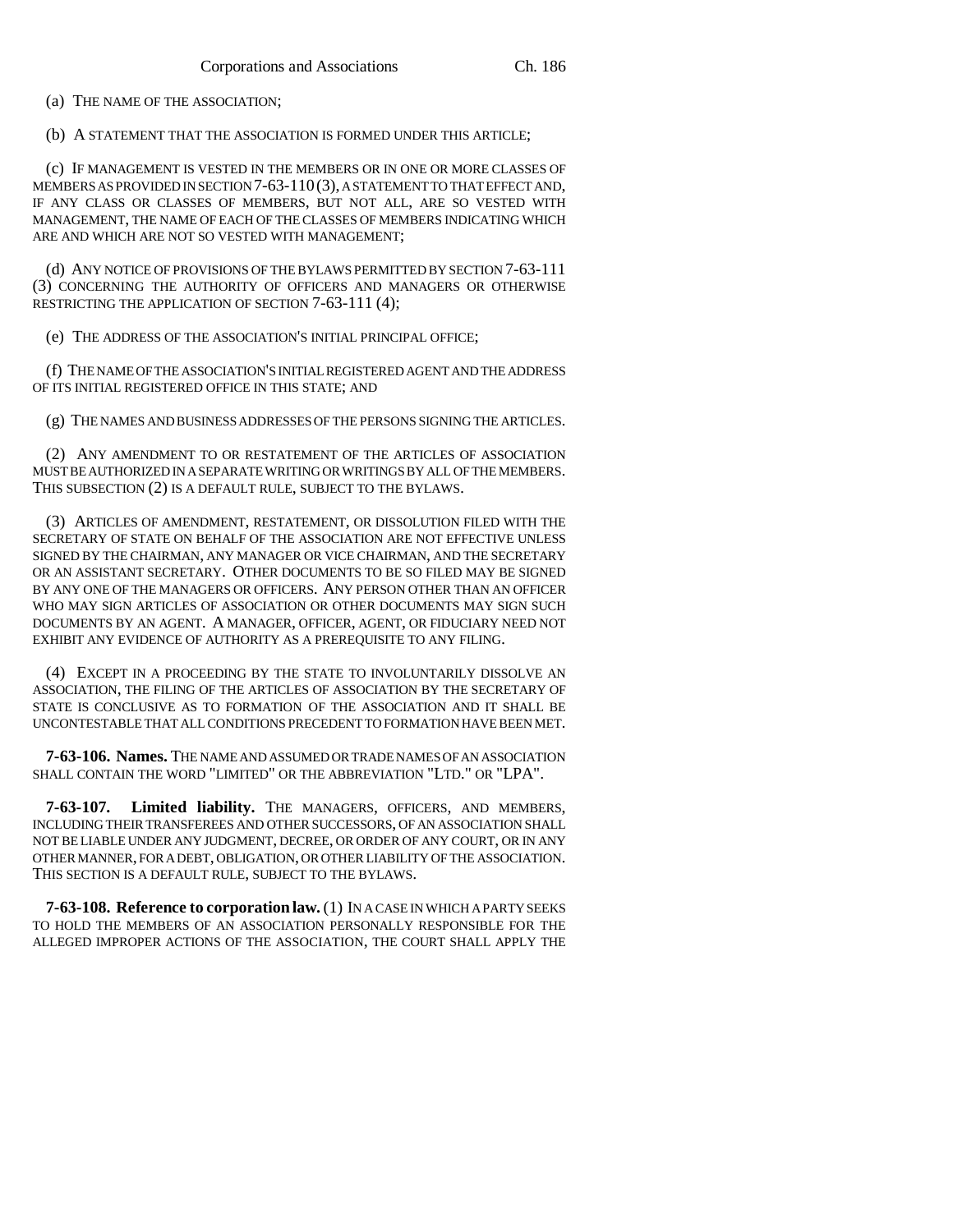CASE LAW THAT INTERPRETS THE CONDITIONS AND CIRCUMSTANCES UNDER WHICH THE CORPORATE VEIL OF A CORPORATION MAY BE PIERCED UNDER THE LAW OF THIS STATE.

(2) FOR PURPOSES OF SUBSECTION (1) OF THIS SECTION, THE FAILURE OF AN ASSOCIATION TO OBSERVE THE FORMALITIES OR REQUIREMENTS RELATING TO THE MANAGEMENT OF THE ASSOCIATION'S BUSINESS AND AFFAIRS IS NOT IN ITSELF A GROUND FOR IMPOSING PERSONAL LIABILITY ON THE MEMBERS FOR THE LIABILITIES OF THE ASSOCIATION.

(3) EXCEPT AS OTHERWISE PROVIDED IN THIS ARTICLE, THE LAWS OF THIS STATE APPLICABLE TO A CORPORATION ORGANIZED UNDER THE "COLORADO BUSINESS CORPORATION ACT", ARTICLES 101 TO 117 OF THIS TITLE, SHALL APPLY TO AN ASSOCIATION WITH RESPECT TO THE FOLLOWING MATTERS:

(a) THE EXECUTION AND FILING WITH THE SECRETARY OF STATE OF ARTICLES FOR THE FORMATION OR DISSOLUTION OF AN ASSOCIATION, PERIODIC REPORTS CONCERNING AN ASSOCIATION, CHANGE OF REGISTERED AGENT OR REGISTERED OR PRINCIPAL OFFICE, AND OTHER DOCUMENTS INCLUDING WITHDRAWAL AND RESTATEMENT OF, AMENDMENTS AND CORRECTIONS TO, AND STATEMENTS WITH RESPECT TO ANY ARTICLES, REPORTS AND OTHER DOCUMENTS;

(b) CERTIFICATION OF DOCUMENTS AND FACTS OF RECORD AND PROVISION OF OTHER INFORMATION AND SERVICES BY THE SECRETARY OF STATE;

(c) THE EFFECT OF SIGNING DOCUMENTS TO BE FILED WITH THE SECRETARY OF STATE, THE EFFECTIVE DATE AND EFFECT OF ANY FILING WITH OR CERTIFICATION OF DOCUMENTS OR FACTS BY THE SECRETARY OF STATE, AND THE EFFECT AND EFFECTIVE DATE OF ANY FILING OR RECORDING OF A DOCUMENT WITH A CLERK AND RECORDER;

(d) THE FEES PAYABLE TO THE SECRETARY OF STATE FOR FILING OF DOCUMENTS AND FOR PROVIDING INFORMATION AND OTHER SERVICES AND THE PENALTIES PAYABLE TO THE SECRETARY OF STATE AND OTHER CIVIL AND CRIMINAL PENALTIES WITH RESPECT TO DOCUMENTS PERMITTED OR REQUIRED TO BE FILED WITH THE SECRETARY OF STATE;

(e) THE AVAILABILITY, RESERVATION, REGISTRATION, RECORDING, USE, PROTEC-TION, WITHDRAWAL, AND CHANGE OF AN ASSOCIATION NAME AND ASSUMED OR TRADE NAMES OF AN ASSOCIATION;

(f) THE MAINTENANCE OF A REGISTERED AGENT AND REGISTERED OFFICE WITHIN THIS STATE, THE DESIGNATION OF A PRINCIPAL OFFICE, AND SERVICE OF PROCESS UPON THE REGISTERED AGENT AND UPON THE ASSOCIATION AT ITS PRINCIPAL OFFICE;

(g) THE ADMINISTRATIVE DISSOLUTION AND REINSTATEMENT AND THE JUDICIAL DISSOLUTION OF AN ASSOCIATION; AND

(h) THE ELECTION TO REJECT WORKER'S COMPENSATION COVERAGE UNDER SECTION 8-41-202,C.R.S., AND, FOR THIS PURPOSE, THE TERM "CORPORATE OFFICER" AS USED IN SAID SECTION INCLUDES ANY MANAGER WHO OWNS AT LEAST A TEN PERCENT INTEREST IN THE ASSOCIATION.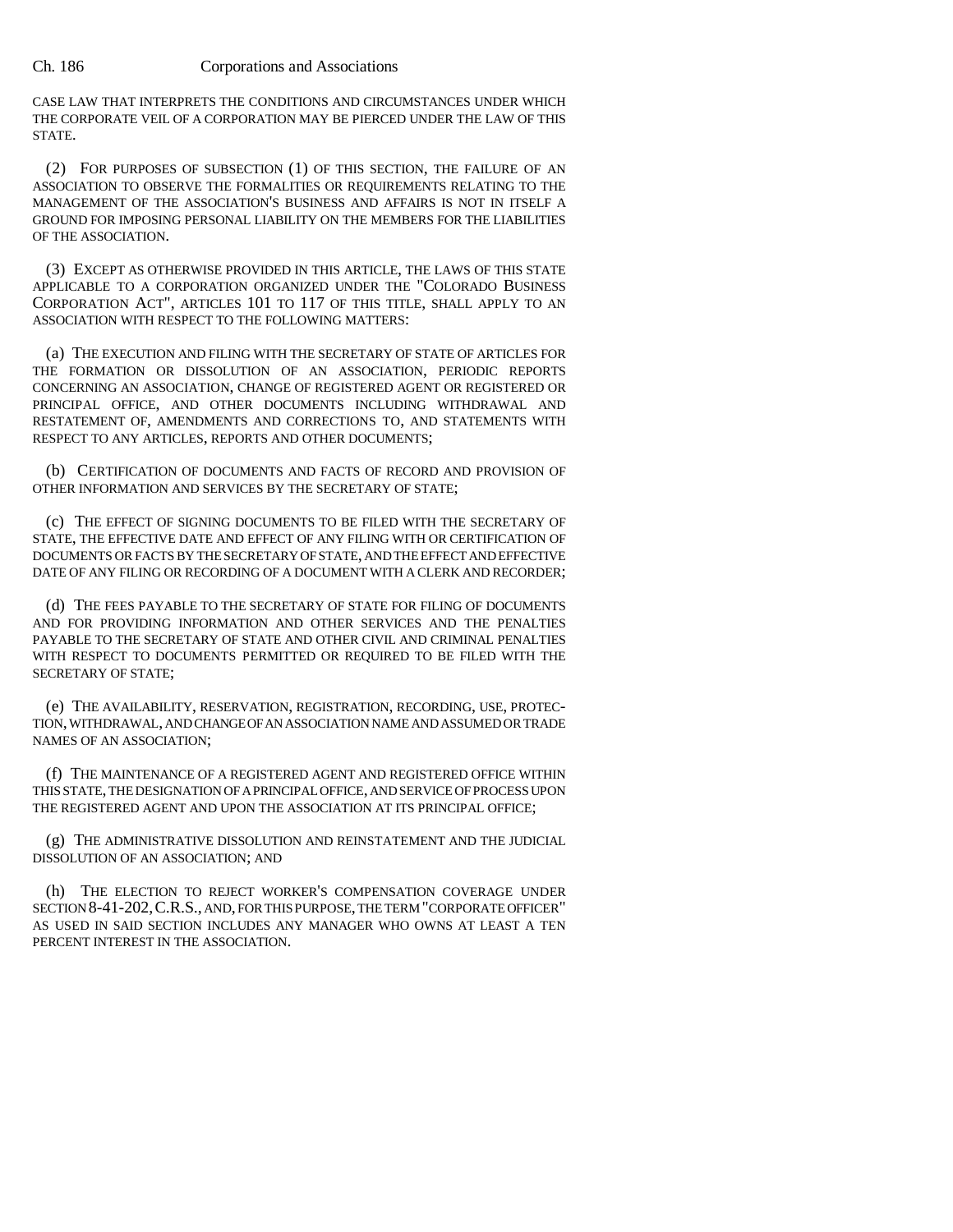(4) SERVICE OF PROCESS MAY ALSO BE MADE ON ANY MANAGER, THE CHAIRMAN OR SECRETARY OF THE ASSOCIATION, OR ANY AGENT OF THE ASSOCIATION APPOINTED FOR THAT PURPOSE.

(5) THE PROHIBITION AGAINST AND THE PENALTIES AND LIABILITIES IMPOSED UPON PERSONS DOING BUSINESS AS A CORPORATION WITHOUT AUTHORITY UNDER THE "COLORADO BUSINESS CORPORATION ACT", ARTICLES 101 TO 117 OF THIS TITLE, SHALL APPLY TO PERSONS DOING BUSINESS IN THIS STATE AS AN ASSOCIATION WITHOUT AUTHORITY UNDER THIS ARTICLE OR IN THIS STATE AS A LIMITED PARTNERSHIP ASSOCIATION, FORMED UNDER THE LAWS OF ANOTHER JURISDICTION, WITHOUT AUTHORITY AS PROVIDED IN SUBSECTION (6) OF THIS SECTION.

(6) THE PROVISIONS OF THE "COLORADO BUSINESS CORPORATION ACT", ARTICLES 101 TO 117 OF THIS TITLE, RELATING TO THE AUTHORIZATION OF A FOREIGN CORPORATION TO DO BUSINESS IN THIS STATE AND THE REGULATION OF A FOREIGN CORPORATION SHALL APPLY WITH RESPECT TO A LIMITED PARTNERSHIP ASSOCIATION FORMED UNDER THE LAWS OF ANOTHER JURISDICTION.

**7-63-109. Bylaws.** (1) THE INITIAL BYLAWS SHALL BE ADOPTED BY ALL OF THE MEMBERS EITHER BEFORE OR AFTER ITS ARTICLES OF ASSOCIATION ARE FILED.

(2) THE BYLAWS MAY BE AMENDED AT ANY TIME, EITHER BEFORE OR AFTER THE ARTICLES OF ASSOCIATION ARE FILED, BY ALL OF THE MEMBERS.

(3) EXCEPT AS OTHERWISE PROVIDED IN SUBSECTION (4) OR (6) OF THIS SECTION:

(a) THE BYLAWS GOVERN ALL MATTERS RELATING TO THE BUSINESS AND AFFAIRS OF AN ASSOCIATION;

(b) THE AFFAIRS OF AN ASSOCIATION GOVERNED BY THE BYLAWS INCLUDE, WITHOUT LIMITATION, THE RIGHTS, DUTIES, AUTHORITY, LIABILITY, INDEMNIFICATION, ADMISSION AND QUALIFICATIONS OF, LIMITATIONS ON AND DEALINGS AND OTHER RELATIONS AMONG AND BETWEEN THE MANAGERS, OFFICERS, AGENTS, MEMBERS, TRANSFEREES AND OTHER SUCCESSORS TO THE INTEREST OF A MEMBER, AND THE ASSOCIATION; AND

(c) THE BYLAWS MAY CONFER RIGHTS ON AND IMPOSE DUTIES, LIMITATIONS, AND OTHER PROVISIONS FOR THE PROTECTION OR BENEFIT OF ANY OTHER PERSON OR PERSONS, INCLUDING THE PUBLIC, AS THIRD-PARTY BENEFICIARIES.

(4) EXCEPT AS OTHERWISE PROVIDED IN SUBSECTION (6) OF THIS SECTION:

(a) THE BYLAWS SHALL CONTROL OVER ANY PROVISION OF THIS ARTICLE TO THE CONTRARY THAT IS DESIGNATED IN THIS ARTICLE AS "A DEFAULT RULE, SUBJECT TO THE BYLAWS";

(b) THE PROVISIONS OF THIS ARTICLE THAT ARE SO DESIGNATED SHALL CONTROL ONLY TO THE EXTENT THAT THE BYLAWS DO NOT OTHERWISE PROVIDE;

(c) THE OTHER PROVISIONS OF THIS ARTICLE SHALL CONTROL OVER PROVISIONS OF THE BYLAWS TO THE CONTRARY; AND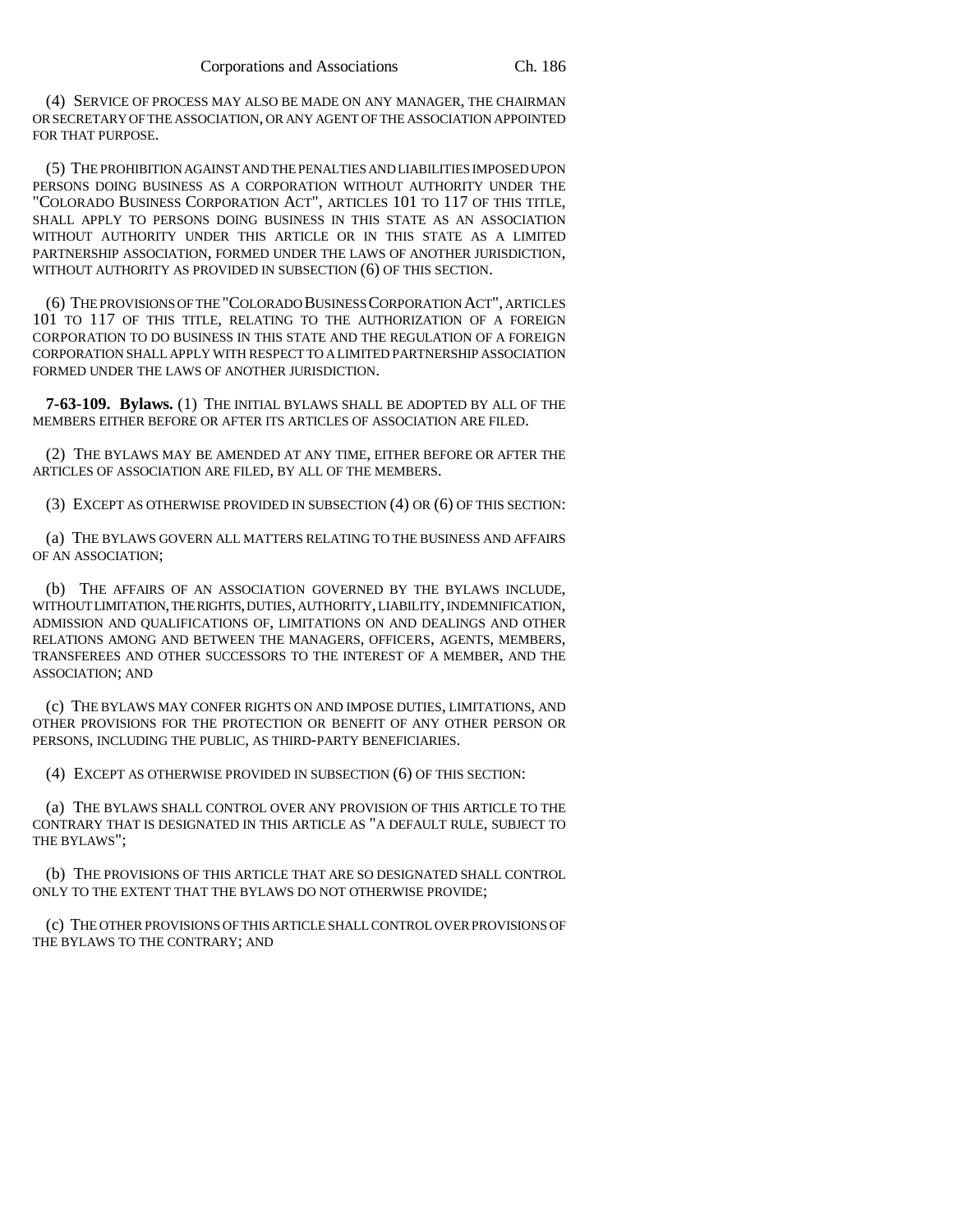(d) THE BYLAWS SHALL CONTROL ONLY TO THE EXTENT THAT SUCH OTHER PROVISIONS OF THIS ARTICLE DO NOT OTHERWISE PROVIDE.

(5) THE REFERENCES IN THIS ARTICLE TO MATTERS THAT MAY BE ADDRESSED IN THE BYLAWS AND TO MATTERS DESIGNATED AS "DEFAULT RULES, SUBJECT TO THE BYLAWS" OR WITH RESPECT TO WHICH PROVISIONS OF THIS ARTICLE OTHERWISE DEFER SHALL NOT BE CONSTRUED TO LIMIT THE SCOPE OF THE MATTERS GOVERNED OR CONTROLLED BY THE BYLAWS.

(6) THE BYLAWS MAY NOT:

(a) UNREASONABLY RESTRICT A MEMBER'S RIGHT OF ACCESS TO BOOKS AND RECORDS;

(b) UNREASONABLY REDUCE THE DUTY OF CARE OF A MANAGER TO THE ASSOCIATION AND ITS MEMBERS;

(c) ELIMINATE THE OBLIGATION OF A MANAGER TO PERFORM THE MANAGER'S DUTY OF CARE IN GOOD FAITH; EXCEPT THAT THE BYLAWS MAY DETERMINE THE STANDARDS BY WHICH THE PERFORMANCE OF THE OBLIGATION IS TO BE MEASURED IF SUCH STANDARDS ARE NOT MANIFESTLY UNREASONABLE; OR

(d) EXCEPT AS PROVIDED IN SECTION 7-63-111 (3) OR FOR THE RESTRICTION OF RIGHTS CONFERRED BY OR ARISING UNDER THE BYLAWS, RESTRICT THE RIGHTS OF, OR IMPOSE DUTIES ON, PERSONS OTHER THAN THE MANAGERS, OFFICERS, AGENTS, MEMBERS AND THEIR TRANSFEREES AND OTHER SUCCESSORS, AND THE ASSOCIATION, WITHOUT THE CONSENT OF SUCH PERSONS.

(7) SUBSECTIONS (2) AND (3) (c) OF THIS SECTION ARE DEFAULT RULES, SUBJECT TO THE BYLAWS.

**7-63-110. Management - officers, managers, and members.** (1) SUBSECTION (2) OF THIS SECTION SHALL APPLY TO AN ASSOCIATION UNLESS ITS ARTICLES OF ASSOCIATION HAVE VESTED MANAGEMENT IN THE MEMBERS OR ONE OR MORE CLASSES OF MEMBERS.

(2) THERE SHALL BE AT LEAST ONE MEETING OF THE MEMBERS IN EACH YEAR. AT LEAST TWO MANAGERS SHALL BE ELECTED AT SUCH MEETING BY THE MEMBERS FROM AMONG THEIR NUMBER. SUCH MANAGERS SHALL HOLD THEIR RESPECTIVE MANAGERSHIPS FOR ONE YEAR AND UNTIL THEIR SUCCESSORS HAVE BEEN ELECTED AND QUALIFIED. THE MEMBERS SHALL ALSO ELECT THE OFFICERS AT SUCH MEETING. THE ELECTION OF A MANAGER OR OFFICER SHALL REQUIRE A MAJORITY VOTE OF THE MEMBERS IN NUMBER AND INTEREST.

(3) THE MANAGEMENT OF THE BUSINESS AND AFFAIRS OF AN ASSOCIATION MAY BE VESTED BY THE ARTICLES OF ASSOCIATION IN THE MEMBERS AS MEMBERS OR IN ONE OR MORE CLASSES OF MEMBERS AS MEMBERS OF SUCH CLASS OR CLASSES. IF MANAGEMENT IS SO VESTED, THEN:

(a) ANY REFERENCE IN THIS ARTICLE TO A MANAGER OR MANAGERS SHALL BE DEEMED TO REFER TO THE MEMBER OR MEMBERS WHO ARE SO VESTED WITH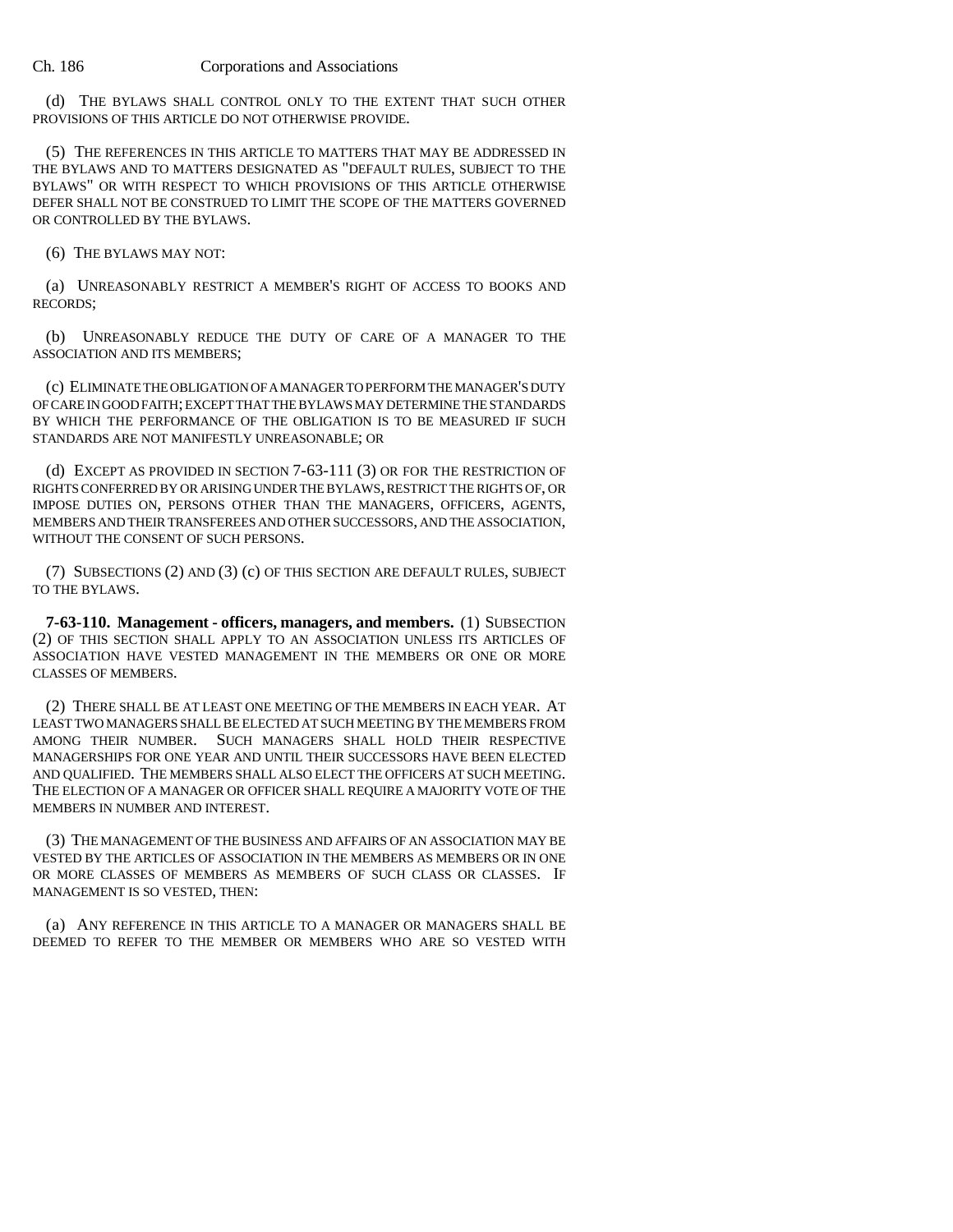MANAGEMENT AUTHORITY; AND

(b) SUBSECTION (4) OF THIS SECTION SHALL APPLY TO THE ASSOCIATION IN LIEU OF SUBSECTION (2) OF THIS SECTION.

(4) THERE SHALL BE AT LEAST ONE MEETING OF THE MANAGERS IN EACH YEAR. THE MANAGERS SHALL ELECT THE OFFICERS AT SUCH MEETING. THE ELECTION OF AN OFFICER SHALL REQUIRE A VOTE OF A MAJORITY IN NUMBER OF THE MANAGERS.

(5) AN ASSOCIATION MAY HAVE MORE THAN ONE CLASS OF MEMBERS AND MORE THAN ONE CLASS OF MANAGERS. ANY CLASS MAY CONSIST OF ONE OR MORE MEMBERS OR MANAGERS. THE BYLAWS MAY PROVIDE THAT ALL OR ANY NUMBER OR PORTION OF THE MEMBERS OR MANAGERS OR ANY CLASS OR CLASSES OF MEMBERS OR MANAGERS CONSENT, VOTE, ELECT, DETERMINE, EXERCISE AUTHORITY, OR OTHERWISE ACT, WITH OR WITHOUT A MEETING, ON A PER CAPITA OR OTHER BASIS ON ANY MATTER, OR NOT ACT OR HAVE AUTHORITY ON ANY MATTER. MEMBERS AND MANAGERS MAY BE COMPENSATED FOR SERVICES PERFORMED FOR AN ASSOCIATION AS A MANAGER, OFFICER, MEMBER, EMPLOYEE, AGENT, OR OTHER CONTRACTOR.

(6) THE DUTIES OF A MANAGER SHALL BE DISCHARGED IN GOOD FAITH, WITH THE DEGREE OF CARE AN ORDINARY PRUDENT PERSON IN A LIKE POSITION WOULD EXERCISE UNDER SIMILAR CIRCUMSTANCES, AND IN A MANNER THAT THE MANAGER REASONABLY BELIEVES TO BE IN THE BEST INTERESTS OF THE ASSOCIATION. MANAGERS AND OFFICERS MAY RELY IN GOOD FAITH ON THE SAME KINDS OF OPINIONS, REPORTS, STATEMENTS, DATA, AND OTHER INFORMATION AND SHALL HAVE THE SAME KINDS OF DEFENSES, LIMITATIONS ON LIABILITY, AND OTHER PROTECTIONS AS DIRECTORS OF A CORPORATION ORGANIZED UNDER THE "COLORADO BUSINESS CORPORATION ACT", ARTICLES 101 TO 117 OF THIS TITLE.

(7) AN ASSOCIATION SHALL HAVE OFFICERS, INCLUDING A CHAIRMAN WITH RESPONSIBILITY FOR PRESIDING AT MEETINGS OF MANAGERS AND MEMBERS AND A SECRETARY WITH RESPONSIBILITY FOR THE PREPARATION, MAINTENANCE, AND AUTHENTICATION OF MINUTES AND THE OTHER RECORDS OF THE ASSOCIATION. THE OFFICERS SHALL BE CHOSEN FROM AMONG THE MANAGERS INCLUDING THE REPRESENTATIVES OF ANY MANAGER WHO IS NOT AN INDIVIDUAL, AND SHALL HOLD THEIR RESPECTIVE OFFICES FOR ONE YEAR AND UNTIL THEIR SUCCESSORS HAVE BEEN ELECTED AND QUALIFIED.

(8) OFFICERS MUST BE INDIVIDUALS AT LEAST EIGHTEEN YEARS OF AGE.

(9) THE FAILURE TO HOLD ANNUAL OR OTHER MEETINGS OF OR ELECTIONS BY THE MEMBERS OR MANAGERS DOES NOT AFFECT THE CONTINUATION OF THE TERM OF ANY PERSON ELECTED OR ANY OTHER ASSOCIATION ACTION AND DOES NOT WORK A DISSOLUTION OR TERMINATION OF THE ASSOCIATION.

(10) SUBSECTIONS (2), (4) TO (7), AND (9) OF THIS SECTION ARE DEFAULT RULES, SUBJECT TO THE BYLAWS.

**7-63-111. Dealings on behalf of association.** (1) AS USED IN THIS SECTION, "PROPERTY" INCLUDES PROPERTY WHEREVER LOCATED, TANGIBLE PERSONAL PROPERTY, INTANGIBLE PERSONAL PROPERTY, INCLUDING INTERESTS IN THE ASSOCIA-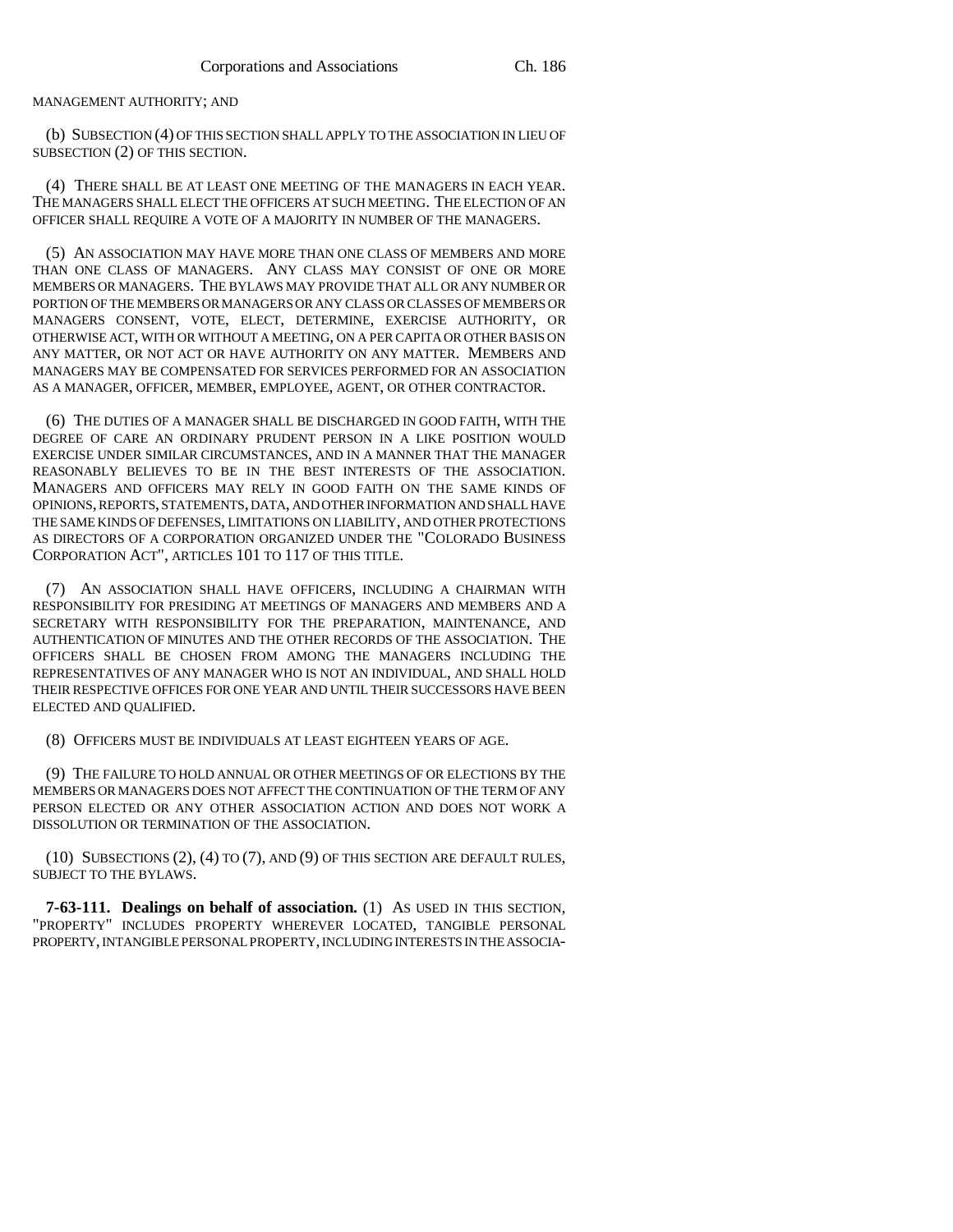TION OR ANY OTHER ENTITY, AND REAL PROPERTY AND ANY LEGAL OR EQUITABLE INTEREST IN PROPERTY.

(2) SUBJECT TO SUBSECTIONS (4) AND (6) OF THIS SECTION, EACH MANAGER SHALL HAVE AGENCY AUTHORITY TO BIND AND OTHERWISE REPRESENT THE ASSOCIATION AND MAY, IN THE EXERCISE OF SUCH AUTHORITY, ON BEHALF OF THE ASSOCIATION AND IN ITS NAME, DO ANYTHING THAT AN INDIVIDUAL MAY DO, INCLUDING:

(a) MAKE CONTRACTS AND GUARANTEES, INCUR LIABILITIES, BORROW MONEY OR OTHER PROPERTY, ISSUE NOTES, BONDS, AND OTHER OBLIGATIONS, SECURE OBLIGATIONS BY MORTGAGE OR PLEDGE OF ANY OF ITS PROPERTY, LEND MONEY OR OTHER PROPERTY, RECEIVE AND HOLD PROPERTY AS SECURITY FOR REPAYMENT OR OTHER PERFORMANCE, AND INVEST AND REINVEST FUNDS;

(b) SUE AND BE SUED, COMPLAIN AND DEFEND;

(c) BE A PROMOTER, PARTNER, MEMBER, ASSOCIATE, MANAGER, TRUSTEE OR OTHER FIDUCIARY, OR NOMINEE OR OTHER AGENT OF, OR HOLD ANY SIMILAR POSITION WITH, ANY PERSON;

(d) PURCHASE, LEASE, TAKE BY DONATIVE TRANSFER, DEVISE OR BEQUEST, AND OTHERWISE ACQUIRE, DISCLAIM OR RENOUNCE PROPERTY, AND OWN, HOLD, USE, IMPROVE, EXCHANGE, SELL, CONVEY, ENDORSE, TRANSFER, LEASE, MORTGAGE, PLEDGE, ENCUMBER, AND OTHERWISE DEAL WITH OR DISPOSE OF PROPERTY, INCLUDING ALL OR ANY PART OF THE PROPERTY OF THE ASSOCIATION;

(e) EXECUTE, ACKNOWLEDGE, AND DELIVER A CONVEYANCE OR OTHER TRANSFER, CONTRACT, OR OTHER INSTRUMENT WITH RESPECT TO ANY PROPERTY OR OTHER DEALINGS;

(f) LOCATE OFFICES, CONDUCT BUSINESS, HAVE DEALINGS, AND CARRY ON OTHER ACTIVITIES, INCLUDING THE HOLDING OF PROPERTY, AND OTHERWISE EXERCISE THE AUTHORITY PURSUANT TO THIS ARTICLE AND THE BYLAWS, WHETHER WITHIN OR WITHOUT THIS STATE; AND

(g) APPOINT, COMPENSATE, AND DEFINE THE DUTIES AND AUTHORITY, INCLUDING ANY AUTHORITY CONFERRED UPON A MANAGER BY THIS SUBSECTION (2) OR BY THE BYLAWS, OF AGENTS OF THE ASSOCIATION AND DELEGATE SUCH AUTHORITY TO OFFICERS AND DIRECT THE PERFORMANCE OF DUTIES AND THE EXERCISE OF AUTHORITY BY THE AGENTS AND OFFICERS.

(3) PROVISIONS OF THE BYLAWS MAY ELIMINATE, LIMIT, AND OTHERWISE RESTRICT THE APPLICATION OF ALL OR ANY PORTION OF SUBSECTION (4) OF THIS SECTION; EXCEPT THAT SUCH PROVISIONS OF THE BYLAWS SHALL NOT TAKE EFFECT UNTIL SET FORTH IN THE ARTICLES OF ASSOCIATION. THE PROVISIONS SET FORTH SHALL ONLY HAVE PROSPECTIVE EFFECT.

(4) EXCEPT AS OTHERWISE PROVIDED IN SUBSECTION (3) OF THIS SECTION:

(a) AS USED IN THIS SUBSECTION (4), THE TERM "INSTRUMENT":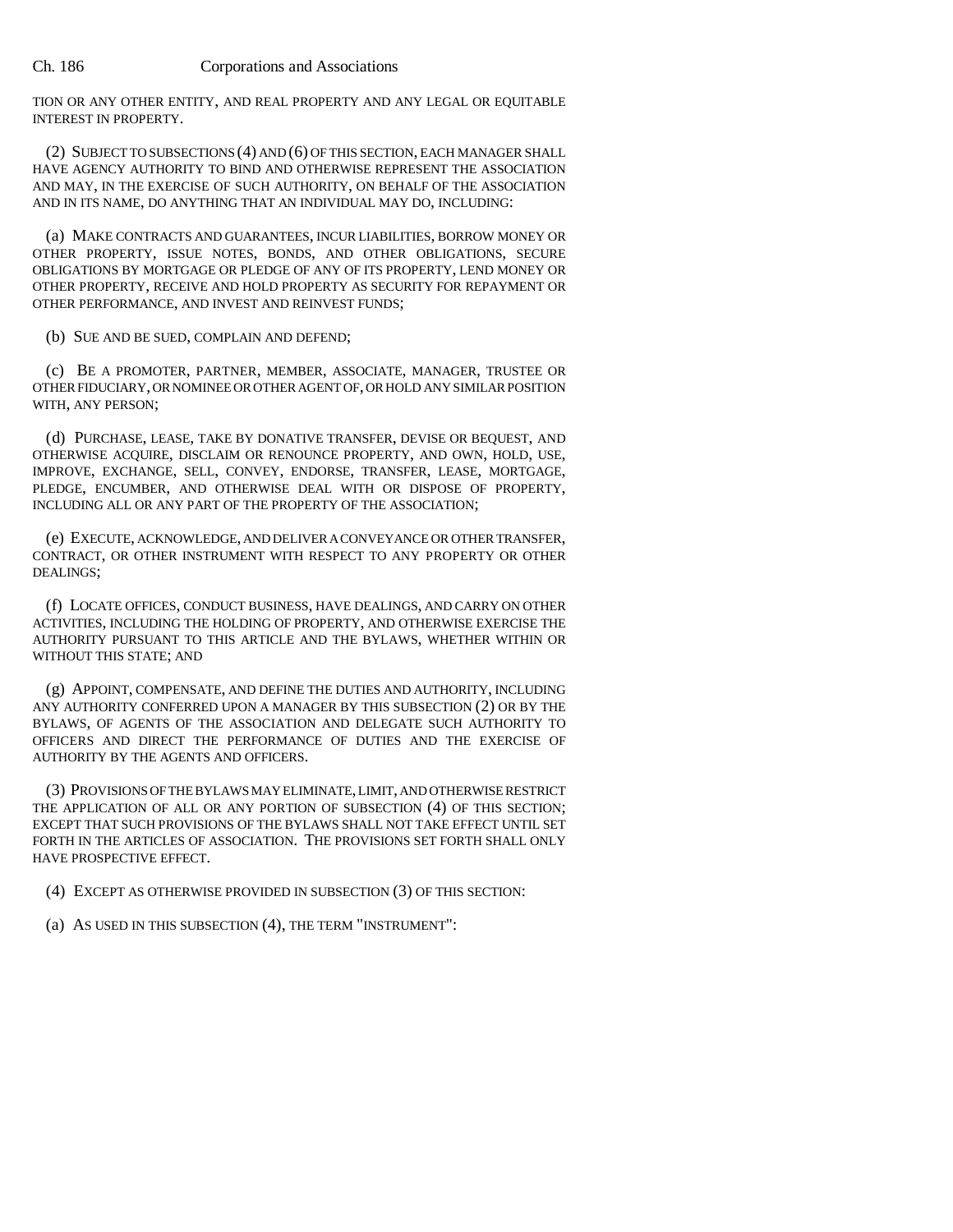(I) INCLUDES ANY CONTRACT, CONVEYANCE, TRANSFER, MORTGAGE, PLEDGE, ENCUMBRANCE, NOTE, ENDORSEMENT, OR OTHER WRITING AND ANY AUTHENTICATION OF RECORDS, DESIGNATION OR AUTHORIZATION OF OR DELEGATION TO ANY OFFICER, MANAGER OR AGENT, ACKNOWLEDGMENT OR OTHER STATEMENT OR REPRESENTATION OF ANY FACT; AND

(II) IMPLIES THE REQUIREMENT OF A WRITING AND EXCLUDES ANYTHING THAT IS NOT IN WRITING.

(b) EVERY MANAGER IS AN AGENT OF THE ASSOCIATION FOR THE PURPOSE OF ITS BUSINESS, AND THE ACT OF EVERY MANAGER, INCLUDING THE SIGNING IN THE ASSOCIATION NAME OF ANY INSTRUMENT FOR APPARENTLY CARRYING ON IN THE USUAL WAY THE BUSINESS OF THE ASSOCIATION OF WHICH HE OR SHE IS A MANAGER, BINDS THE ASSOCIATION, UNLESS THE MANAGER SO ACTING HAS IN FACT NO AUTHORITY TO ACT FOR THE ASSOCIATION IN THE PARTICULAR MATTER AND THE PERSON WITH WHOM THE MANAGER IS DEALING HAS KNOWLEDGE OF THE FACT THAT THE MANAGER HAS NO SUCH AUTHORITY.

(c) EXCEPT AS OTHERWISE PROVIDED IN PARAGRAPH (d) OF THIS SUBSECTION (4), AN ACT OF A MANAGER WHICH IS NOT APPARENTLY FOR CARRYING ON THE BUSINESS OF THE ASSOCIATION IN THE USUAL WAY DOES NOT BIND THE ASSOCIATION.

(d) NO INSTRUMENT SIGNED BY THE CHAIRMAN, ANY MANAGER OR VICE CHAIRMAN AND BY THE SECRETARY OR ANY ASSISTANT SECRETARY NOR THE DELIVERY OF ANY SUCH INSTRUMENT SHALL BE INVALIDATED AS TO THE ASSOCIATION BY ANY LACK OF AUTHORITY OF ANY OFFICER OR MANAGER OF THE ASSOCIATION SIGNING OR DELIVERING THE INSTRUMENT, IF:

(I) THE INSTRUMENT IS IN THE NAME OF THE ASSOCIATION AND SIGNED OR ENTERED INTO WITH OR ISSUED OR DELIVERED TO A PERSON OR THE INSTRUMENT EVIDENCES, AUTHORIZES, OR FACILITATES A TRANSACTION ON BEHALF OF THE ASSOCIATION WITH A PERSON; AND

(II) THE PERSON GIVES VALUE FOR THE INSTRUMENT OR IN THE TRANSACTION AND THE PERSON IS WITHOUT KNOWLEDGE THAT THE OFFICER OR MANAGER DID NOT HAVE AUTHORITY TO SO ACT OR WAS ACTING IN CONTRAVENTION OF A RESTRICTION ON SUCH AUTHORITY.

(5) NO ACT OF A MANAGER WHO IN FACT HAS NO AUTHORITY TO ACT FOR THE ASSOCIATION IN A PARTICULAR MATTER SHALL BIND THE ASSOCIATION TO PERSONS HAVING KNOWLEDGE OF THE FACT THAT THE MANAGER DOES NOT HAVE SUCH AUTHORITY. NO ACT OF A MANAGER IN CONTRAVENTION OF A RESTRICTION ON AUTHORITY SHALL BIND THE ASSOCIATION TO PERSONS HAVING KNOWLEDGE OF THE RESTRICTION.

(6) AN INTEREST IN THE ASSOCIATION MAY BE ISSUED OR REDEEMED ONLY AS AUTHORIZED IN WRITING BY ALL OF THE MEMBERS.

(7) SUBSECTIONS (2) AND (6) OF THIS SECTION ARE DEFAULT RULES, SUBJECT TO THE BYLAWS.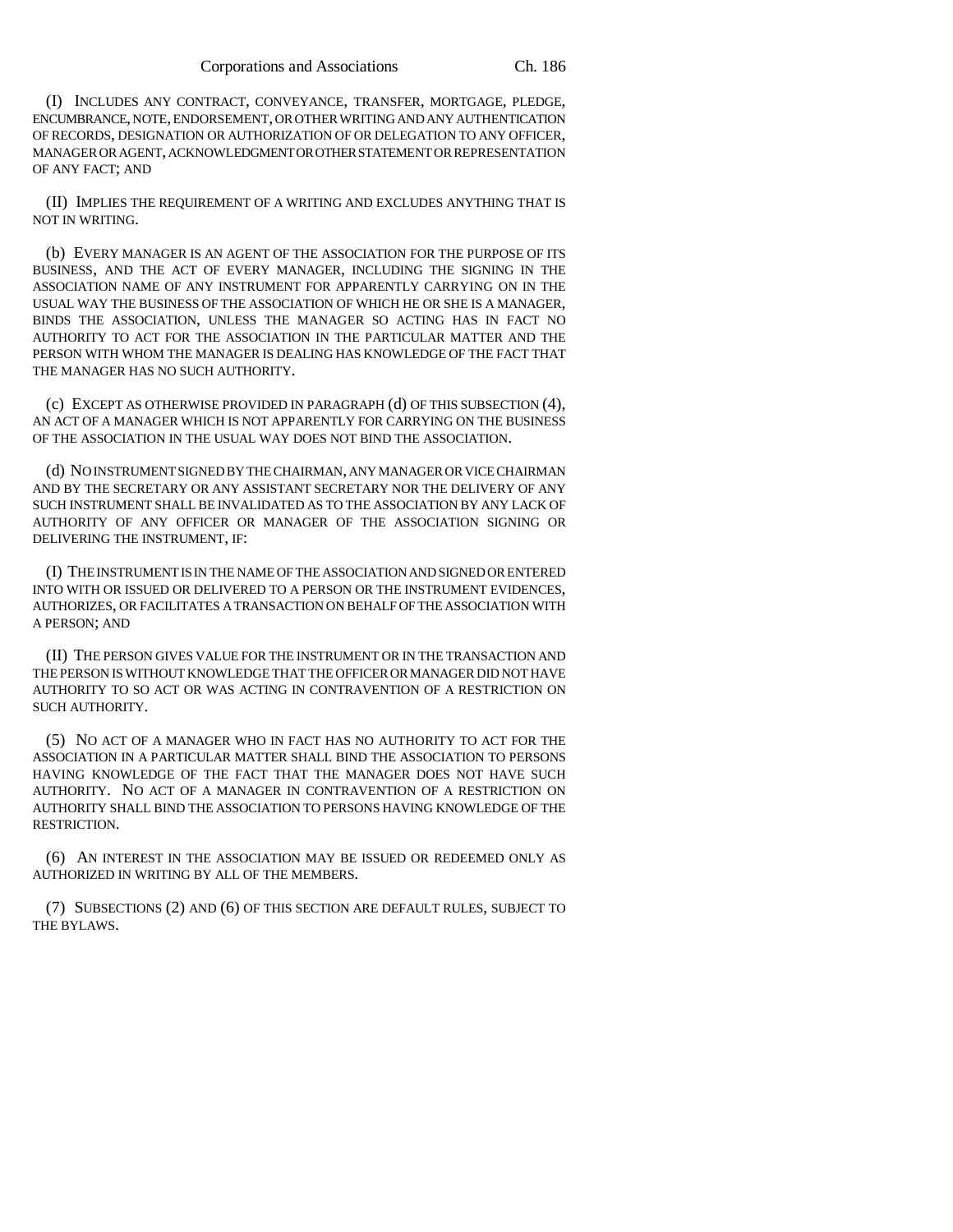**7-63-112. Capital contributions.** (1) THE PERSONS FORMING AN ASSOCIATION SHALL MAKE CONTRIBUTION TO ITS CAPITAL IN CASH OR IN OTHER PROPERTY.

(2) THE VALUATION OF PROPERTY CONTRIBUTED AS CONTEMPLATED IN SUBSECTION (1) OF THIS SECTION MUST BE APPROVED BY ALL OF THE INITIAL MEMBERS. THIS SUBSECTION (2) IS A DEFAULT RULE, SUBJECT TO THE BYLAWS.

**7-63-113. Dividends.** (1) AS USED IN THIS SECTION, THE TERM "DIVIDEND" INCLUDES ALL DISTRIBUTIONS BY AN ASSOCIATION TO ITS MEMBERS IN RESPECT OF THEIR INTERESTS IN THE ASSOCIATION AS MEMBERS.

(2) AN ASSOCIATION MAY PAY DIVIDENDS FROM TIME TO TIME TO ITS MEMBERS IN CASH OR OTHER PROPERTY AS ITS MANAGERS DETERMINE PURSUANT TO THIS SECTION AND THE BYLAWS. FOR PRINCIPAL AND INCOME ACCOUNTING PURPOSES OF A FIDUCIARY, AND SUBJECT TO THE INSTRUMENT UNDER WHICH THE FIDUCIARY ACTS, A DIVIDEND SHALL CONSTITUTE INCOME UNLESS OTHERWISE DECLARED BY THE MANAGERS AS CHARGEABLE TO THE CAPITAL ACCOUNTS OF THE MEMBERS.

(3) THE DETERMINATIONS AND DECLARATIONS CONCERNING A DIVIDEND SHALL BE MADE BY A MAJORITY IN NUMBER OF THE MANAGERS; EXCEPT THAT, IF MANAGEMENT IS VESTED IN THE MEMBERS OR ONE OR MORE CLASSES OF MEMBERS, SUCH DETERMINATIONS MUST ALSO BE APPROVED BY A MAJORITY IN NUMBER AND INTEREST OF THE MEMBERS. NO DEBT OF OR INTEREST IN THE ASSOCIATION MAY BE PAID AS A DIVIDEND UNLESS AUTHORIZED IN WRITING BY ALL OF THE MEMBERS.

(4) NO DIVIDEND MAY BE PAID IF, AFTER GIVING IT EFFECT:

(a) THE ASSOCIATION WOULD NOT BE ABLE TO PAY ITS DEBTS AS THEY BECOME DUE IN THE USUAL COURSE OF BUSINESS; OR

(b) THE ASSOCIATION'S TOTAL ASSETS WOULD BE LESS THAN THE SUM OF ITS TOTAL LIABILITIES PLUS THE AMOUNT THAT WOULD BE NEEDED, IF THE ASSOCIATION WERE TO BE DISSOLVED, TO SATISFY THE PREFERENTIAL RIGHTS OF MEMBERS WHOSE PREFERENTIAL RIGHTS ARE SUPERIOR TO THOSE RECEIVING THE DIVIDEND.

(5) THE MANAGERS AUTHORIZING A DIVIDEND CONTRARY TO SUBSECTION (4) OF THIS SECTION SHALL BE JOINTLY AND SEVERALLY LIABLE TO THE ASSOCIATION IN THE AMOUNT BY WHICH THE DIVIDEND EXCEEDS THE DIVIDEND THAT COULD HAVE BEEN PAID WITHOUT VIOLATING SAID SUBSECTION (4) IF IT IS ESTABLISHED, SUBJECT TO SECTION 7-63-110 (6), THAT SUCH MANAGERS DID NOT PERFORM THEIR DUTIES IN COMPLIANCE WITH SECTION  $7-63-110(6)$ . SECTION  $7-63-110(6)$  SHALL BE APPLIED FOR PURPOSES OF THIS SUBSECTION (5) WITHOUT TAKING ANY CONTRARY PROVISIONS OF THE BYLAWS INTO ACCOUNT.

(6) MANAGERS SHALL ALSO HAVE THE SAME RIGHTS OF CONTRIBUTION FROM OTHER MANAGERS AND MEMBERS AS DIRECTORS HAVE AGAINST OTHER DIRECTORS AND SHAREHOLDERS UNDER THE "COLORADO BUSINESS CORPORATION ACT", ARTICLES 101 TO 117 OF THIS TITLE.

(7) SUBSECTIONS (3) AND (6) OF THIS SECTION ARE DEFAULT RULES, SUBJECT TO THE BYLAWS.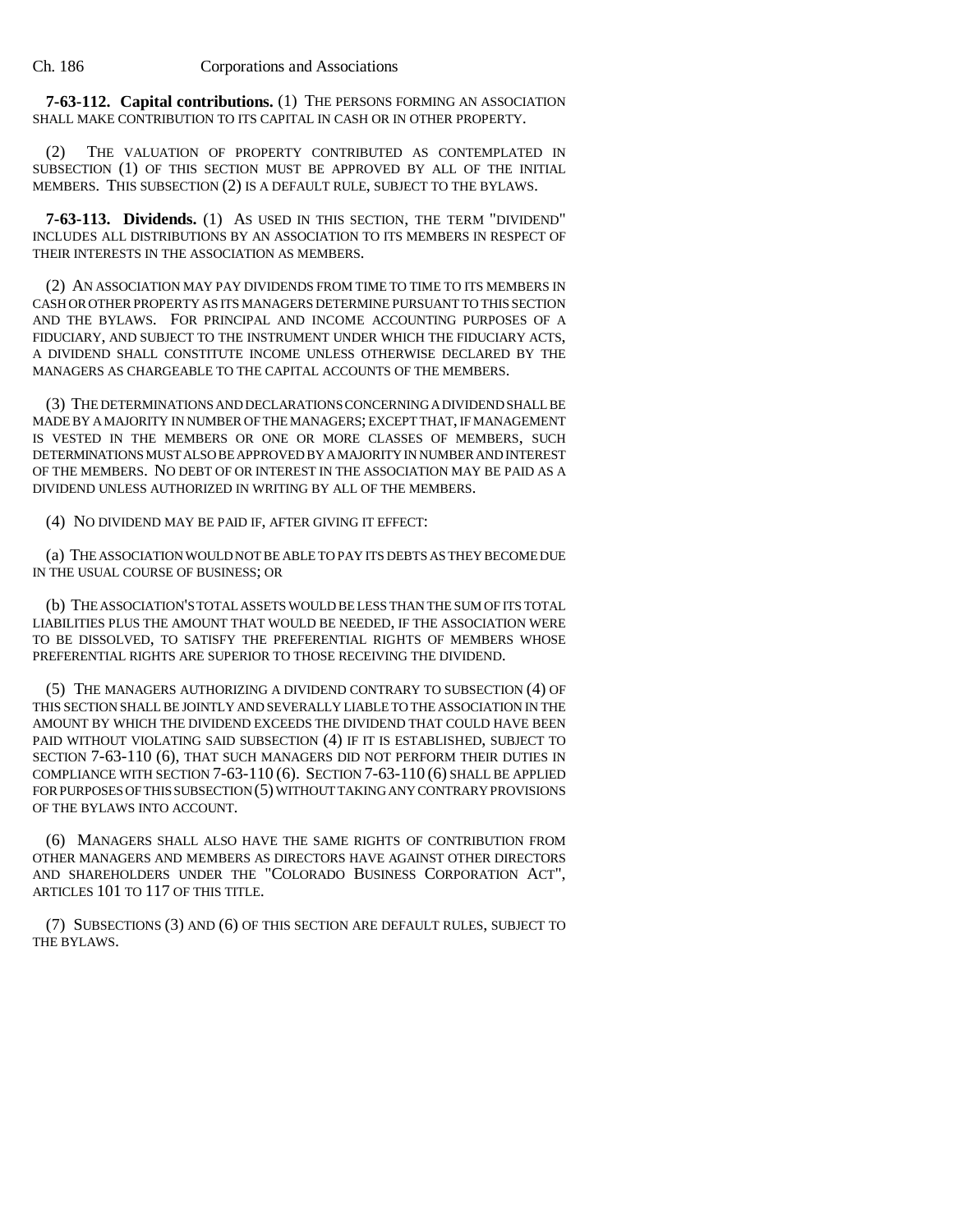**7-63-114. Membership participation - interests.** (1) ANY PERSON, EXCEPT AN INDIVIDUAL UNDER THE AGE OF EIGHTEEN YEARS OR A PERSON PROHIBITED FROM SO ACTING, MAY PARTICIPATE IN THE FORMATION OR BECOME A MEMBER OR MANAGER OF AN ASSOCIATION; EXCEPT THAT A CUSTODIAN, CONSERVATOR, GUARDIAN, OR OTHER FIDUCIARY MAY PARTICIPATE IN THE FORMATION OR BECOME AND ACT AS A MEMBER OR MANAGER ON BEHALF OF THE ESTATE OF AN INDIVIDUAL UNDER THE AGE OF EIGHTEEN YEARS. NOTWITHSTANDING ANY PROVISION OF THIS SUBSECTION (1) TO THE CONTRARY, THE BYLAWS MAY SET QUALIFICATIONS FOR AND OTHERWISE RESTRICT THE ELIGIBILITY OF PERSONS TO BECOME OR ACT AS MEMBERS OR MANAGERS.

(2) MEMBERS MAY VOTE, EXERCISE THEIR RIGHTS, AND OTHERWISE ACT BY PROXY OR OTHER AGENT.

(3) THE INTEREST OF A MEMBER IN AN ASSOCIATION IS PERSONAL PROPERTY.

(4) AN INTEREST IN THE ASSOCIATION MAY BE TRANSFERRED OR ENCUMBERED ONLY AS PROVIDED IN THE BYLAWS. A MEMBER MAY NOT RESIGN OR WITHDRAW.

(5) A PERSON MAY BE ADMITTED TO MEMBERSHIP BY A VOTE OF ALL OF THE MEMBERS. IF THERE ARE NO MEMBERS AND THERE IS NO OTHER PROVISION FOR ADMISSION OF SUCCESSOR MEMBERS, THEN A MAJORITY IN NUMBER AND INTEREST OF THE TRANSFEREES OF, AND OTHER SUCCESSORS IN INTEREST TO, THE MEMBERS MAY ADMIT ONE OR MORE OF THE TRANSFEREES AND SUCCESSORS AS MEMBERS. SUCH MAJORITY IN NUMBER SHALL BE DETERMINED BY COUNTING ALL OF THE TRANSFEREES AND OTHER SUCCESSORS OF EACH FORMER MEMBER AS ONE.

(6) EXCEPT FOR PERSONS FORMING AN ASSOCIATION OR ADMITTED TO ITS MEMBERSHIP, NO TRANSFEREE, REPRESENTATIVE OF THE ESTATE OF A DECEASED, INCOMPETENT, INSOLVENT OR BANKRUPT MEMBER, OR OTHER SUCCESSOR TO AN INTEREST OF A MEMBER OR ANY OTHER PERSON SHALL BE ENTITLED TO ANY PARTICIPATION IN THE MANAGEMENT OF THE BUSINESS AND AFFAIRS OF THE ASSOCIATION OR HAVE ANY RIGHT TO BECOME A MEMBER. NO TRANSFER, SUCCESSION, ENCUMBRANCE, JUDGMENT, DECREE, ORDER, OR OTHER CLAIM UPON THE INTEREST OF A MEMBER OR AGAINST A MEMBER, SHALL GIVE A PERSON ANY OF THE RIGHTS OF THE MEMBER OR WITH RESPECT TO THE MEMBER'S INTEREST OTHER THAN THE RIGHT TO BE PAID THE DIVIDENDS AND OTHER DISTRIBUTIONS WHEN AND TO THE EXTENT THAT THE MEMBER WOULD OTHERWISE HAVE BEEN PAID.

(7) SUBSECTIONS (2) AND (4) TO (6) OF THIS SECTION ARE DEFAULT RULES, SUBJECT TO THE BYLAWS.

**7-63-115. Information and accounting.** (1) EACH MEMBER HAS THE RIGHT TO:

(a) INSPECT AND COPY THE BOOKS AND RECORDS OF ACCOUNT, THE RECORDS OF THE CONTRIBUTIONS AND HOLDINGS OF THE MEMBERS AND THEIR TRANSFEREES AND OTHER SUCCESSORS, THE BYLAWS, AND THE MINUTES OF THE MEMBERS AND OF THE MANAGERS;

(b) OBTAIN FROM THE MANAGERS TRUE AND FULL INFORMATION REGARDING THE STATE OF THE BUSINESS AND THE FINANCIAL CONDITION OF THE ASSOCIATION AND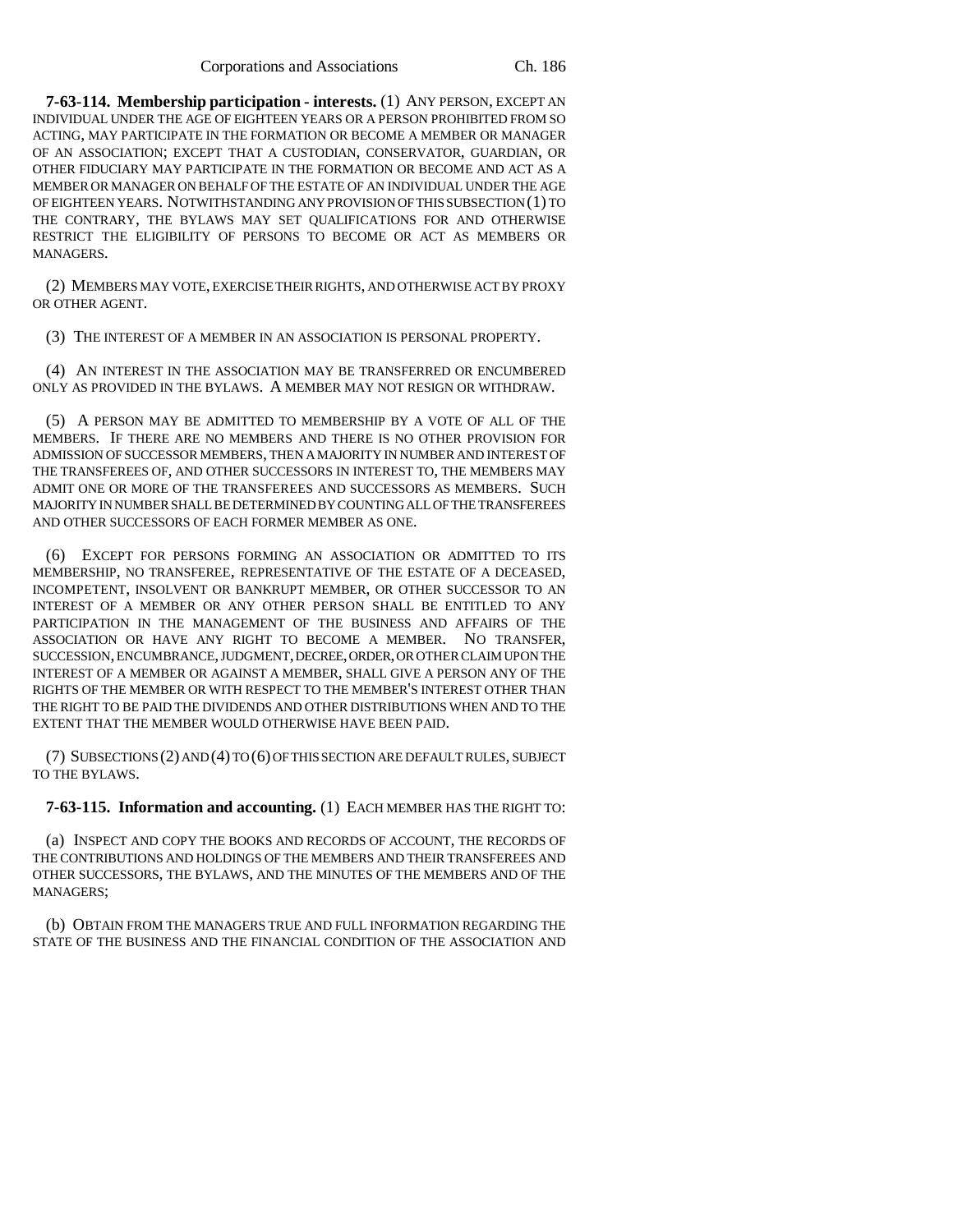ANY OTHER INFORMATION REGARDING THE AFFAIRS OF THE ASSOCIATION;

(c) OBTAIN COPIES FROM THE MANAGERS, UPON BECOMING AVAILABLE, OF THE ASSOCIATION'S FEDERAL, STATE, AND LOCAL INCOME TAX RETURNS FOR EACH YEAR; AND

(d) HAVE A FORMAL ACCOUNTING OF ASSOCIATION AFFAIRS WHENEVER CIRCUMSTANCES RENDER IT JUST AND REASONABLE.

(2) SUBSECTION (1) OF THIS SECTION IS A DEFAULT RULE, SUBJECT TO THE BYLAWS.

**7-63-116. Dissolution and termination.** (1) AN ASSOCIATION SHALL HAVE INDEFINITE DURATION AND SHALL CONTINUE UNTIL TERMINATED AS PROVIDED IN THIS SECTION. AN ASSOCIATION SHALL CONTINUE EVEN THOUGH IT HAS ONLY ONE MEMBER OR ONLY ONE PERSON OWNING ALL OF THE INTERESTS IN THE ASSOCIATION. AN ASSOCIATION MAY BE DISSOLVED BY A VOTE OF ALL OF ITS MEMBERS OR UPON THE OTHER EVENTS OR CIRCUMSTANCES AS MAY BE PROVIDED IN THE BYLAWS.

(2) AFTER AN ASSOCIATION IS DISSOLVED, ITS BUSINESS AND AFFAIRS SHALL BE WOUND UP AND ITS PROPERTY DISTRIBUTED; EXCEPT THAT THE PROPERTY OF THE ASSOCIATION SHALL BE APPLIED FIRST TO THE SATISFACTION OF ITS LIABILITIES AND INDEBTEDNESS AND THEN TO DISTRIBUTIONS AMONG THE MEMBERS WITH RESPECT TO THEIR INTERESTS AS MEMBERS.

(3) IF ASSETS OF AN ASSOCIATION HAVE BEEN DISTRIBUTED TO MEMBERS IN THE WINDING UP OF THE ASSOCIATION BEFORE ITS LIABILITIES AND INDEBTEDNESS HAVE BEEN PAID OR ADEQUATELY PROVIDED FOR, THE ASSOCIATION BEFORE ITS TERMINATION, AND, AFTER ITS TERMINATION, THE CREDITORS OF AN ASSOCIATION SHALL HAVE A CLAIM AGAINST MEMBERS RECEIVING DISTRIBUTIONS FOR SUCH LIABILITIES AND INDEBTEDNESS NOT BARRED BY APPLICABLE STATUTES OF LIMITATION; EXCEPT THAT A MEMBER'S TOTAL LIABILITY FOR ALL CLAIMS UNDER THIS SECTION MAY NOT EXCEED THE TOTAL VALUE OF ASSETS DISTRIBUTED TO THE MEMBER, AS SUCH VALUE IS DETERMINED AT THE TIME OF DISTRIBUTION. ANY MEMBER REQUIRED TO RETURN ANY PORTION OF THE VALUE OF ASSETS RECEIVED BY THE MEMBER IN LIQUIDATION SHALL BE ENTITLED TO CONTRIBUTION FROM ALL OTHER MEMBERS. EACH SUCH CONTRIBUTION SHALL BE IN ACCORDANCE WITH THE CONTRIBUTING MEMBER'S RIGHTS AND INTERESTS AND SHALL NOT EXCEED THE VALUE OF THE ASSETS RECEIVED BY THE CONTRIBUTING MEMBER IN DISSOLUTION.

(4) DISTRIBUTIONS AMONG MEMBERS SHALL BE IN ACCORDANCE WITH THE PRIORITIES AND PROPORTIONS OF THEIR RESPECTIVE CLAIMS AND INTERESTS.

(5) UPON THE APPARENT COMPLETION OF THE WINDING UP AND DISTRIBUTION, THE ASSOCIATION SHALL FILE ARTICLES OF DISSOLUTION WITH THE SECRETARY OF STATE. THE EXISTENCE OF THE ASSOCIATION IS THEREBY TERMINATED. AFTER THE EXISTENCE OF AN ASSOCIATION IS TERMINATED, ITS MANAGERS AND AGENTS SHALL CONTINUE TO HAVE AUTHORITY TO CONVEY ANY REAL OR PERSONAL PROPERTY HELD IN THE NAME OF THE ASSOCIATION AND OTHERWISE ACT AS PROVIDED IN THE BYLAWS OR, SUBJECT TO THE BYLAWS, AS PROVIDED IN THIS ARTICLE TO COMPLETE THE WINDING UP OR DISTRIBUTION.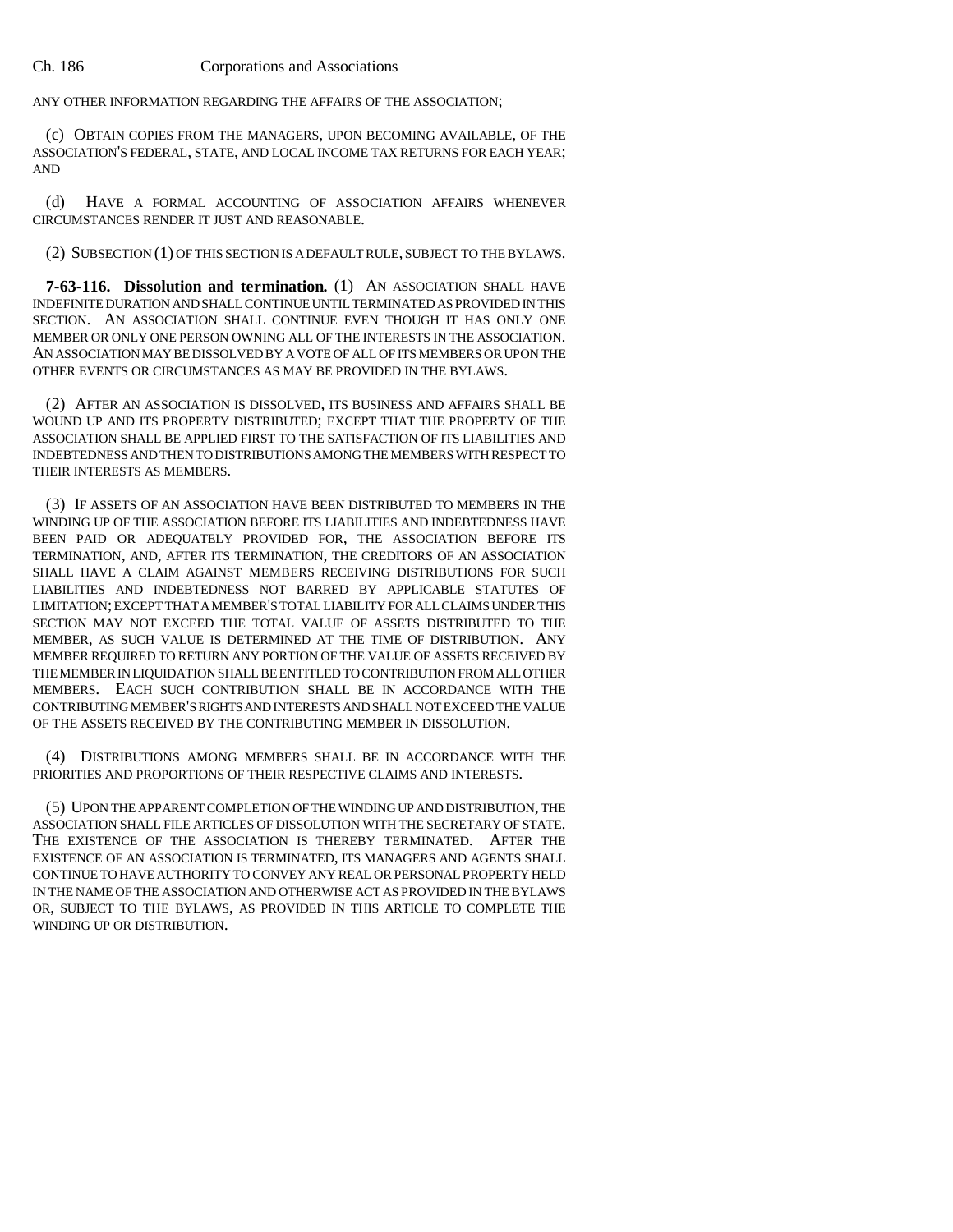(6) SUBSECTIONS (1) AND (4) OF THIS SECTION ARE DEFAULT RULES, SUBJECT TO THE BYLAWS.

**7-63-117. Conversion.** (1) EXCEPT AS OTHERWISE PROVIDED IN THIS SECTION:

(a) ANY ENTITY MAY CONVERT TO OR FROM AN ASSOCIATION ON THE SAME BASIS AND WITH THE SAME EFFECT THAT THE ENTITY MAY CONVERT TO OR FROM A LIMITED LIABILITY COMPANY.

(b) A LIMITED LIABILITY COMPANY MAY CONVERT TO OR FROM AN ASSOCIATION ON THE SAME BASIS AND WITH THE SAME EFFECT AS A LIMITED LIABILITY COMPANY MAY CONVERT TO OR FROM A LIMITED LIABILITY PARTNERSHIP.

(2) AN ASSOCIATION MAY NOT BE MERGED INTO OR CONVERTED TO ANY OTHER ENTITY UNLESS AUTHORIZED BY OR IN ACCORDANCE WITH THE BYLAWS OF THE ASSOCIATION.

(3) FOR PURPOSES OF THIS SECTION, THE BYLAWS OF AN ASSOCIATION CORRESPOND TO THE PARTNERSHIP AGREEMENTS OR OPERATING AGREEMENTS OF THE OTHER ENTITIES AND THE MEMBERS OF AN ASSOCIATION CORRESPOND TO THE MEMBERS OR PARTNERS OF THE OTHER ENTITIES.

(4) THE PARTNERS OR MEMBERS OF AN ENTITY RESULTING FROM A CONVERSION AUTHORIZED BY SUBSECTION (1) OF THIS SECTION SHALL HAVE THE SAME PROTECTIONS FROM AND RESPONSIBILITIES FOR THE LIABILITIES OF THE CONVERTED ENTITY AS ARE PROVIDED IN THE CASE APPLICABLE TO THE CONVERSION UNDER SUCH SUBSECTION. THE MEMBERS OF AN ASSOCIATION RESULTING FROM A CONVERSION SHALL SIGN AND FILE ARTICLES OF ASSOCIATION ON BEHALF OF THE ASSOCIATION AS REQUIRED IN THE CASE OF AN ASSOCIATION INITIALLY FORMED UNDER THIS ARTICLE.

(5) EXCEPT AS OTHERWISE PROVIDED IN THE OPERATING AGREEMENT OR THE PARTNERSHIP AGREEMENT OF AN ENTITY RESULTING FROM THE CONVERSION OF AN ASSOCIATION, AND NOTWITHSTANDING THE PROVISIONS OF THE OTHER ARTICLES OF THIS TITLE APPLICABLE TO THE RESULTING ENTITY, THE RESULTING ENTITY SHALL HAVE INDEFINITE DURATION AND SHALL NOT, WITHOUT THE WRITTEN CONSENT OF ALL OF ITS MEMBERS OR PARTNERS, BE VOLUNTARILY DISSOLVED OR MERGED INTO OR CONVERTED TO ANOTHER ENTITY.

**SECTION 19.** 7-71-101, Colorado Revised Statutes, 1986 Repl. Vol., as amended, is amended to read:

## **7-71-101. Membership of firm - business under assumed name - fees.**

(1) Repealed.

(2) Any corporation, limited partnership,  $\sigma$  limited liability company, existing under the laws of this state LIMITED LIABILITY PARTNERSHIP, OR LIMITED LIABILITY LIMITED PARTNERSHIP ON FILE WITH THE SECRETARY OF STATE may transact all or a portion of its business under an assumed A TRADE name upon filing in the office of BY DELIVERING TO the secretary of state FOR FILING a certificate regarding each assumed SUCH TRADE name setting forth the following: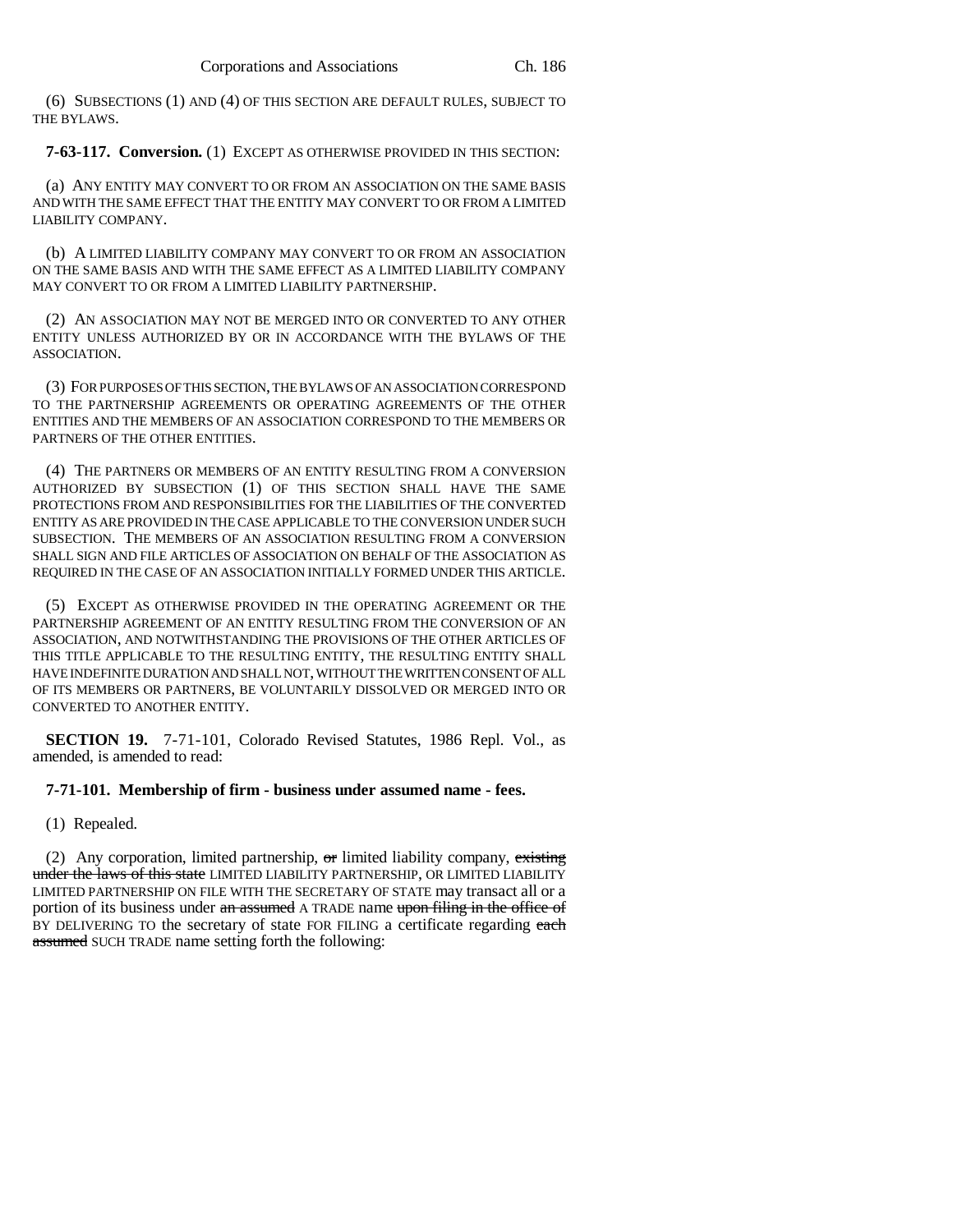(a) The corporate, limited partnership, or limited liability company name OF THE ENTITY and the location of its principal office;

(b) The name other than the corporate, limited partnership, or limited liability company ENTITY'S name under which the business is carried on TRANSACTED;

(c) A brief description of the kind of business transacted under the assumed TRADE name.

(d) (I) A certificate of assumed or trade name by a corporation shall be signed by the chairperson of the board of directors of a domestic or foreign corporation, by all of its directors, by one of its officers, or by any other person authorized to execute the document.

(II) A certificate of assumed or trade name by a limited partnership shall be signed by one or more of the general partners.

(III) A certificate of assumed or trade name by a limited liability company shall be signed by one or more of the managers.

(3) Any assumed TRADE name used by any corporation, limited partnership, or limited liability company SUBMITTED TO THE SECRETARY OF STATE FOR FILING shall: be such as to distinguish it from the names of other domestic or foreign corporations, limited partnerships, or limited liability companies authorized to do business in this state and from the assumed names already in use by any domestic or foreign corporations, limited partnerships or limited liability companies, or domestic or foreign limited partnerships and from any trademark on file with the secretary of state or any name reserved or registered under the laws of this state.

(a) NOT BE THE SAME AS OR DECEPTIVELY SIMILAR TO:

(I) THE NAME OF ANY ENTITY ON FILE WITH THE SECRETARY OF STATE;

(II) ANY NAME WHICH HAS BEEN RESERVED OR REGISTERED WITH THE SECRETARY OF STATE UNDER THE LAWS OF THIS STATE; OR

(III) THE CORPORATE OR TRADE NAME OF A DISSOLVED CORPORATION DURING THE ONE-HUNDRED-TWENTY-DAY PERIOD FOLLOWING THE EFFECTIVE DATE OF ITS DISSOLUTION PURSUANT TO SECTION 7-114-103, 7-114-202 (2), OR 7-114-304; AND

(b) NOT SO RESEMBLE ANY TRADEMARK REGISTERED WITH THE SECRETARY OF STATE UNDER THE LAWS OF THIS STATE BY ANOTHER PERSON, WHICH TRADEMARK HAS PREVIOUSLY BEEN USED BY THE REGISTERED TRADEMARK OWNER AND NOT ABANDONED, THAT IT IS LIKELY TO CAUSE CONFUSION OR MISTAKE OR TO DECEIVE WHEN USED IN CONNECTION WITH THE GOODS OR SERVICES OF THE OWNER OF SUCH REGISTERED TRADEMARK.

(4) Any corporation, limited partnership, or limited liability company doing business under an assumed name ENTITY REGISTERED WITH THE SECRETARY OF STATE AND TRANSACTING BUSINESS UNDER A TRADE NAME shall be liable in connection therewith to the same extent and in the same manner as if that business were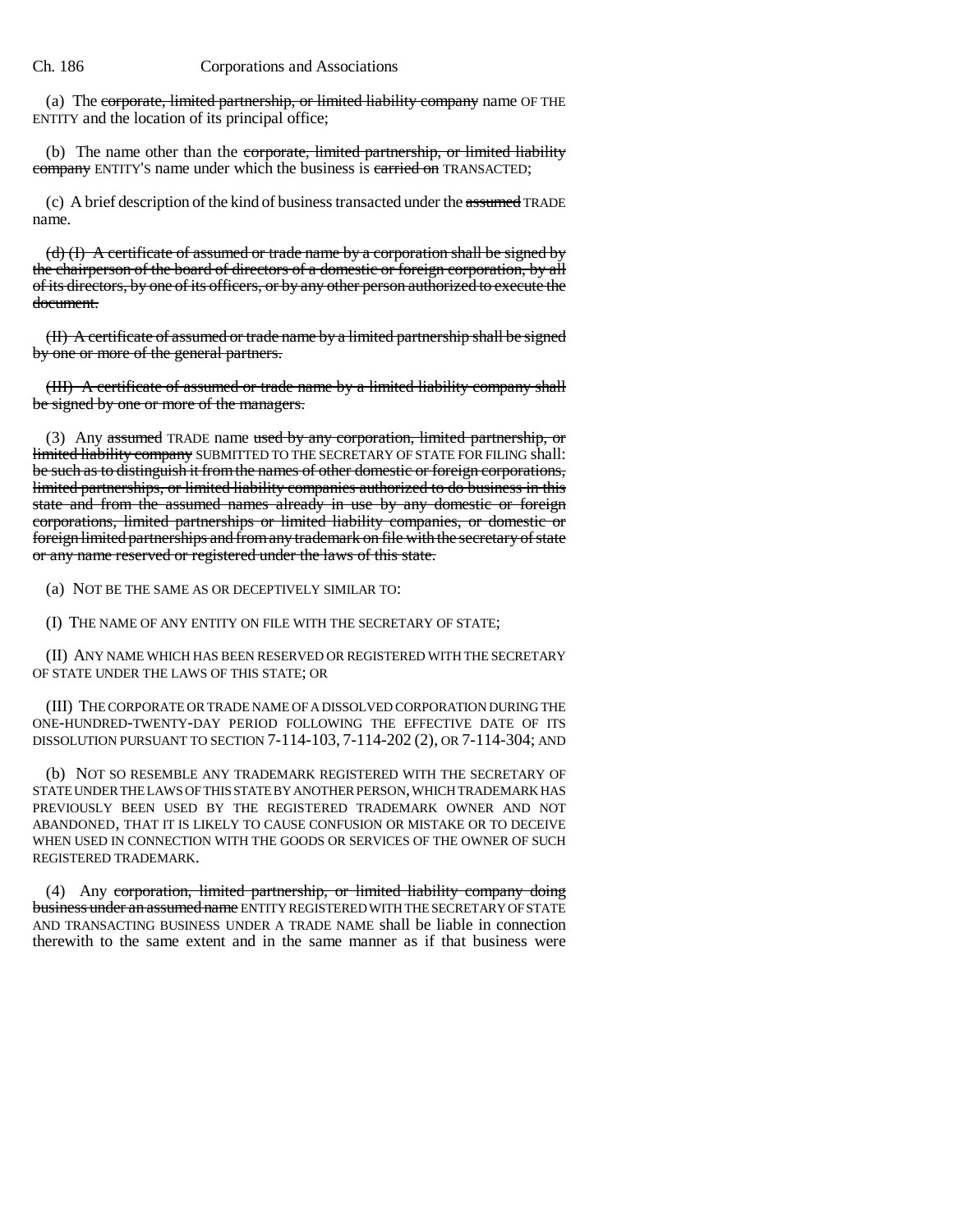transacted under its true corporate, limited partnership, or limited liability company name. The corporation, limited partnership, or limited liability company ENTITY may be sued in connection therewith either under its true name or its assumed TRADE name.

(5) The secretary of state shall charge and collect a fee which shall be determined and collected pursuant to section 24-21-104 (3), C.R.S., for the filing and recording of each of such certificates CERTIFICATE PROVIDED FOR BY THIS SECTION.

(6) Repealed.

(7) The certification provided for in this section may be recorded and, upon recording, shall constitute prima facie evidence of the facts recited therein insofar as the same affect title to real property.

 $(8)$  (a) Any corporation, limited partnership, or limited liability company ENTITY HAVING A TRADE NAME REGISTERED WITH THE SECRETARY OF STATE may relinquish its SUCH trade name by DELIVERING TO THE SECRETARY OF STATE FOR filing a certificate of withdrawal of trade name in the office of the secretary of state and paying a filing fee which shall be determined and collected pursuant to section 24-21-104 (3), C.R.S. The certificate in respect of each such trade name shall contain the following SETTING FORTH:

(H) (a) The corporate, limited partnership, or limited liability company name OF THE ENTITY and the location of its registered office; AND

(H) (b) The trade name on file in the office of WITH the secretary of state that the corporation, limited partnership, or limited liability company desires to relinquish IS BEING RELINQUISHED.

 $(b)$  (I) The certificate of withdrawal of trade name by a corporation shall be signed by the chairperson of the board of directors of a domestic or foreign corporation, by all of its directors, by one of its officers, or by any other person authorized to execute the document.

(II) The certificate of withdrawal of trade name by a limited partnership shall be signed by one or more of the general partners.

(III) The certificate of withdrawal of trade name by a limited liability company shall be signed by one or more of the managers.

(9)  $(a)$  Any corporation, limited partnership, or limited liability company ENTITY having a trade name filed REGISTERED with the secretary of state AS PROVIDED IN THIS SECTION, upon changing its corporate, limited partnership, or limited liability company name, shall file DELIVER TO THE SECRETARY OF STATE FOR FILING a change of name certificate in the office of the secretary of state, setting forth the following:

(H) (a) The new corporate, limited partnership, or limited liability company name OF THE ENTITY and the location of its registered office;

 $(H)$  (b) The old corporate, limited partnership, or limited liability company name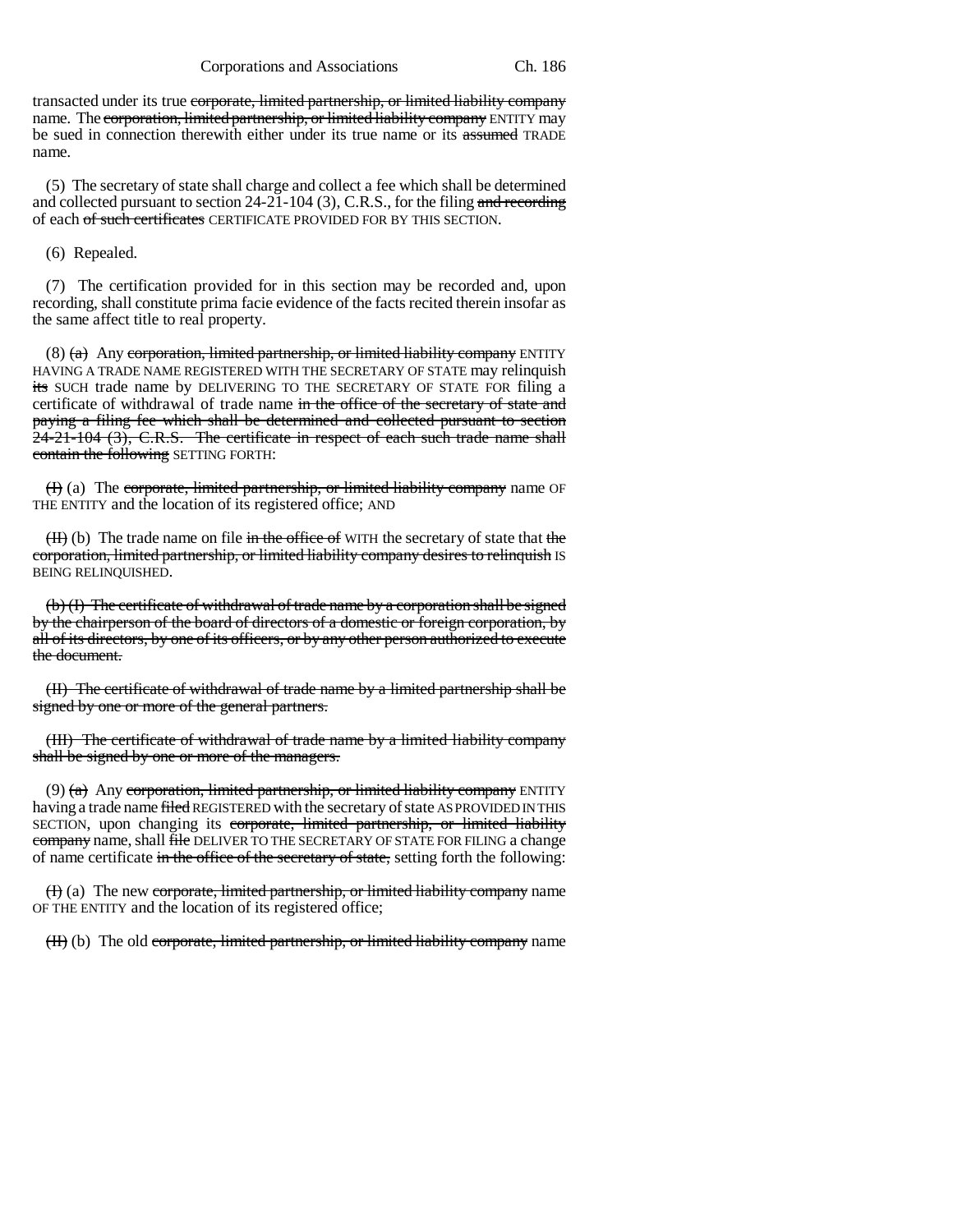of the owner ENTITY as shown on the trade name on file in the office of WITH the secretary of state; AND

(III) (c) The trade name as shown on file in the office of WITH the secretary of state.

(b) (I) The certificate of change of name by a corporation shall be signed by the chairperson of the board of directors of a domestic or foreign corporation, by all of its directors, by one of its officers, or by any other person authorized to execute the document.

(II) The certificate of change of name by a limited partnership shall be signed and acknowledged by one or more of the general partners.

(III) The certificate of change of name by a limited liability company shall be signed by one or more of the managers.

(c) A fee which shall be determined and collected pursuant to section 24-21-104 (3), C.R.S., shall be paid to the secretary of state for filing this certificate.

(10)  $(a)$  Any corporation being ENTITY THAT IS the survivor of a merger or consolidation, if it desires to use the trade name previously used by the merging or consolidating corporation ENTITY, shall, file within ninety days after the merger or consolidation, DELIVER a certificate of merger or consolidation in the office of TO the secretary of state FOR FILING, setting forth the following:

(H) (a) The corporate name and registered office of the said surviving owner ENTITY;

(II) (b) The corporate name of the previous owner of the trade name as shown on the trade name on file in the office of WITH the secretary of state;

(HII) (c) The trade name as shown on file in the office of WITH the secretary of state.

(b) The certificate of merger or consolidation shall be signed by the chairperson of the board of directors of a domestic or foreign corporation, by all of its directors, by one of its officers, or by any other person authorized to execute the document.

(c) A fee which shall be determined and collected pursuant to section 24-21-104 (3), C.R.S., shall be paid to the secretary of state for filing this certificate.

(11) A separate certificate shall be filed for each trade name.

(12) For the purposes of this section, "limited partnership" means limited partnerships formed under, or that have elected to be governed by, or that have been filed as foreign limited partnerships under the provisions of the "Colorado Uniform Limited Partnership Act of 1981", article 62 of this title. ANY CERTIFICATE FILED PURSUANT TO THIS SECTION SHALL BE EXECUTED, OR SHALL BE A TRUE COPY, MADE BY PHOTOGRAPHIC, XEROGRAPHIC, OR OTHER PROCESS PROVIDING SIMILAR COPY ACCURACY, AS FOLLOWS: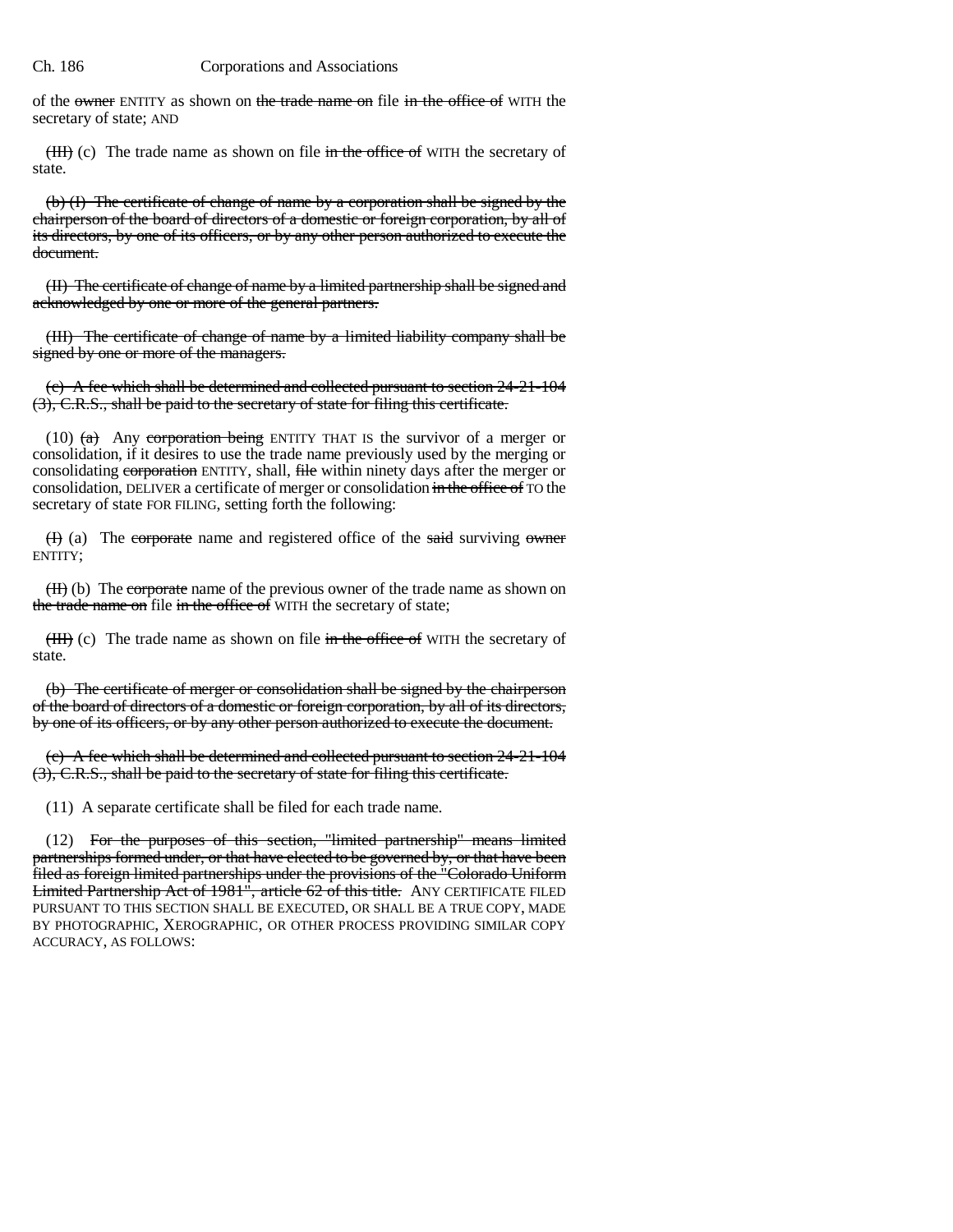(a) IF FILED BY A CORPORATION, THEN EXECUTED BY THE CHAIRPERSON OF THE BOARD OF DIRECTORS, BY ALL OF ITS DIRECTORS, BY ONE OF ITS OFFICERS, OR BY ANY OTHER PERSON AUTHORIZED TO EXECUTE THE CERTIFICATE;

(b) IF FILED BY A LIMITED PARTNERSHIP, LIMITED LIABILITY PARTNERSHIP, OR LIMITED LIABILITY LIMITED PARTNERSHIP, THEN EXECUTED BY ONE OR MORE OF ITS GENERAL PARTNERS; OR

(c) IF FILED BY A LIMITED LIABILITY COMPANY, THEN EXECUTED BY ONE OR MORE OF ITS MANAGERS.

**SECTION 20.** 7-71-102 (1), Colorado Revised Statutes, 1986 Repl. Vol., is amended to read:

**7-71-102. Penalty for failure to file.** (1) Any limited partnership or corporation trading and doing ENTITY TRANSACTING business in this state which has not filed for records its A certificate in compliance with section 7-71-101 shall not be permitted to prosecute any suits for the collection of its debts until such certificate has been filed.

**SECTION 21.** 7-80-102 (7.6), (11), and (13), Colorado Revised Statutes, 1986 Repl. Vol., as amended, are amended to read:

**7-80-102. Definitions.** As used in this article, unless the context otherwise requires:

(7.6) "Limited partnership" means a limited partnership created under the "Colorado Uniform Limited Partnership Act of 1981", article 62 of this title, a predecessor law, or a comparable law of another jurisdiction AND INCLUDES A REGISTERED LIMITED LIABILITY LIMITED PARTNERSHIP.

(11) "Operating agreement" means any valid agreement of ALL OF the members as to the affairs of a limited liability company and the conduct of its business. Except as otherwise provided in this article, the operating agreement need not be in writing. The operating agreement may contain any provisions required or permitted by section 7-80-108 (1). AN OPERATING AGREEMENT INCLUDES AMENDMENTS AGREED TO BY ALL OF THE MEMBERS OR ADOPTED IN SUCH OTHER MANNER AS MAY BE PROVIDED IN A WRITTEN OPERATING AGREEMENT.

(13) "Partnership" means a partnership as defined in the "Uniform Partnership Law", article 60 of this title, a predecessor law, or a comparable law of another jurisdiction AND INCLUDES A REGISTERED LIMITED LIABILITY PARTNERSHIP.

**SECTION 22.** 7-80-901, Colorado Revised Statutes, 1986 Repl. Vol., as amended, is amended to read:

**7-80-901. Law governing foreign limited liability companies.** Subject to the constitution of this state, The laws of the jurisdiction under which a foreign limited liability company is organized govern its organization and internal affairs and the liability of its members OR MANAGERS, and a foreign limited liability company may not be denied a certificate of authority to transact business in this state by reason of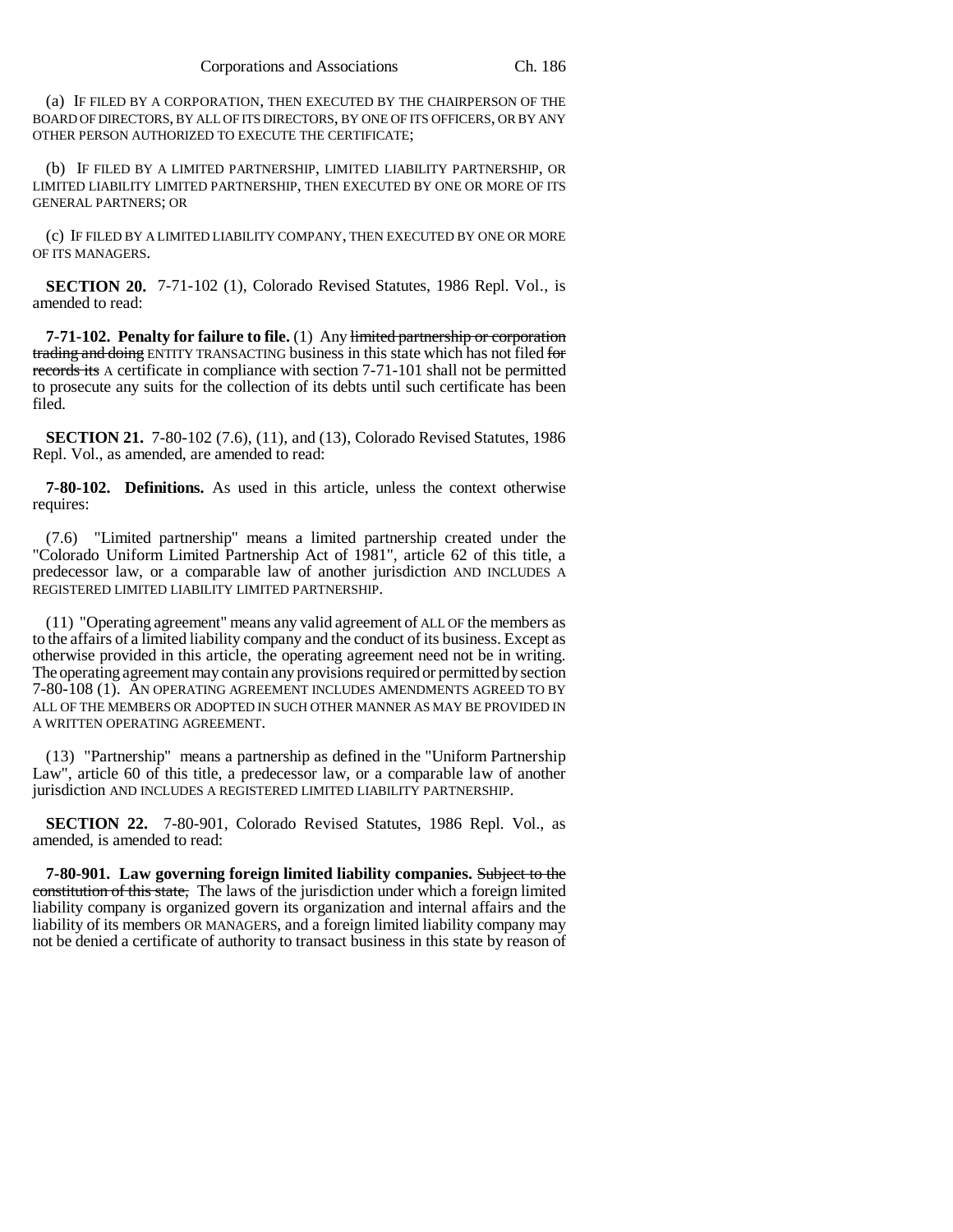any difference between those laws and the laws of this state.

**SECTION 23.** Part 10 of article 80 of title 7, Colorado Revised Statutes, 1986 Repl. Vol., as amended, is amended BY THE ADDITION OF A NEW SECTION to read:

**7-80-1001.5. Conversion of limited liability company to partnership or limited partnership.** (1) A LIMITED LIABILITY COMPANY MAY BE CONVERTED TO A PARTNERSHIP OR LIMITED PARTNERSHIP AS PROVIDED IN THIS SECTION.

(2) THE TERMS AND CONDITIONS OF A CONVERSION OF A LIMITED LIABILITY COMPANY TO A PARTNERSHIP OR LIMITED PARTNERSHIP MUST BE APPROVED BY ALL THE MEMBERS OR, IF A NUMBER OR PERCENTAGE OF MEMBERS WHOSE APPROVAL IS REQUIRED FOR SUCH CONVERSION IS SPECIFIED IN THE OPERATING AGREEMENT, BY THAT NUMBER OR PERCENTAGE.

(3) AFTER THE CONVERSION IS APPROVED AS PROVIDED IN SUBSECTION (2) OF THIS SECTION:

(a) IF THE RESULTING ORGANIZATION IS A LIMITED PARTNERSHIP, THE LIMITED LIABILITY COMPANY SHALL FILE WITH THE OFFICE OF THE SECRETARY OF STATE A CERTIFICATE OF LIMITED PARTNERSHIP WHICH SATISFIES THE REQUIREMENTS OF SECTION 7-62-201; AND

(b) IF THE RESULTING ORGANIZATION IS A REGISTERED LIMITED LIABILITY PARTNERSHIP OR A REGISTERED LIMITED LIABILITY LIMITED PARTNERSHIP, THE LIMITED LIABILITY COMPANY SHALL FILE WITH THE OFFICE OF THE SECRETARY OF STATE A REGISTRATION STATEMENT WHICH SATISFIES THE REQUIREMENTS OF SECTION 7-60-144.

(4) AFTER THE CONVERSION IS APPROVED AS PROVIDED IN SUBSECTION (2) OF THIS SECTION, THE LIMITED LIABILITY COMPANY SHALL FILE A NOTICE OF CONVERSION WITH THE OFFICE OF THE SECRETARY OF STATE WHICH SHALL SET FORTH:

(a) A STATEMENT THAT THE LIMITED LIABILITY COMPANY WAS CONVERTED TO A PARTNERSHIP OR LIMITED PARTNERSHIP;

(b) IN THE CASE OF CONVERSION DIRECTLY INTO A REGISTERED LIMITED LIABILITY PARTNERSHIP OR A REGISTERED LIMITED LIABILITY LIMITED PARTNERSHIP, A STATEMENT TO THAT EFFECT;

(c) THE NAME OF THE LIMITED LIABILITY COMPANY;

(d) THE NAME OF THE PARTNERSHIP OR LIMITED PARTNERSHIP INTO WHICH THE LIMITED LIABILITY COMPANY WAS CONVERTED; AND

(e) A STATEMENT OF THE NUMBER OF VOTES CAST BY THE MEMBERS ENTITLED TO VOTE FOR AND AGAINST THE CONVERSION AND, IF THE VOTE WAS LESS THAN UNANIMOUS, THE NUMBER OR PERCENTAGE REQUIRED TO APPROVE THE CONVERSION UNDER THE OPERATING AGREEMENT.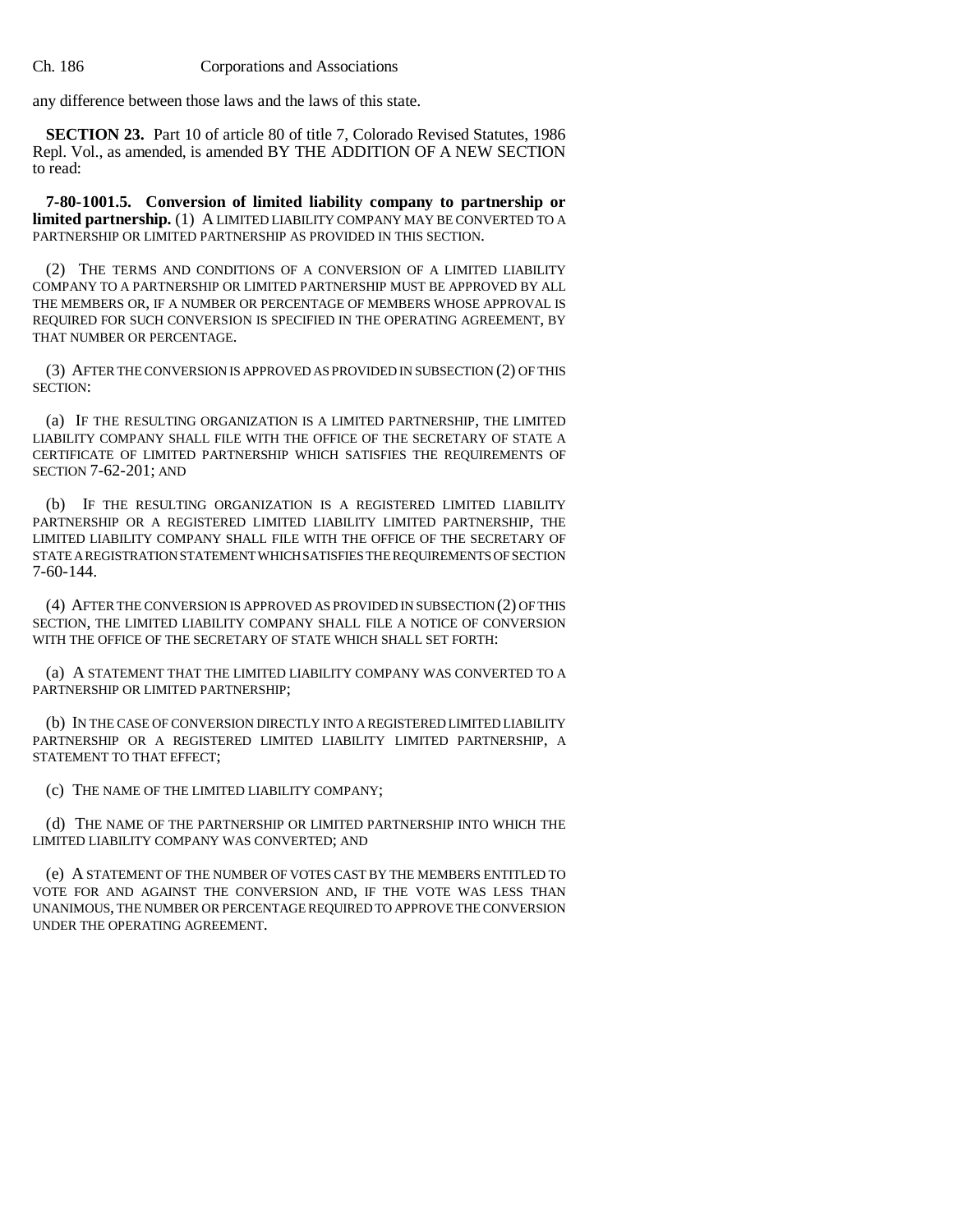(5) THE CONVERSION TAKES EFFECT WHEN THE NOTICE OF CONVERSION IS FILED WITH THE OFFICE OF THE SECRETARY OF STATE OR AT ANY LATER DATE SPECIFIED IN THE NOTICE OF CONVERSION.

(6) A MEMBER OF A LIMITED LIABILITY COMPANY WHO BECOMES A PARTNER AS A RESULT OF A CONVERSION SHALL NOT BECOME PERSONALLY LIABLE AS A PARTNER FOR AN OBLIGATION INCURRED BY THE LIMITED LIABILITY COMPANY BEFORE THE EFFECTIVE DATE OF THE CONVERSION. THE LIABILITY OF A MEMBER AS A PARTNER OR LIMITED PARTNER OF THE PARTNERSHIP, LIMITED PARTNERSHIP, REGISTERED LIMITED LIABILITY PARTNERSHIP, OR REGISTERED LIMITED LIABILITY LIMITED PARTNERSHIP INTO WHICH THE LIMITED LIABILITY COMPANY IS CONVERTED SHALL BE AS PROVIDED IN THE STATUTE UNDER WHICH THE PARTNERSHIP IS ORGANIZED.

(7) IF THE NOTICE OF CONVERSION CONTAINS A STATEMENT THAT THE LIMITED LIABILITY COMPANY IS CONVERTED DIRECTLY INTO A REGISTERED LIMITED LIABILITY PARTNERSHIP OR A REGISTERED LIMITED LIABILITY LIMITED PARTNERSHIP:

(a) (I) A DOMESTIC REGISTERED LIMITED LIABILITY PARTNERSHIP OR DOMESTIC REGISTERED LIMITED LIABILITY LIMITED PARTNERSHIP SHALL BE DEEMED TO BE IN EXISTENCE AT THE TIME OF THE CONVERSION; AND

(II) A FOREIGN LIMITED LIABILITY PARTNERSHIP OR FOREIGN LIMITED LIABILITY LIMITED PARTNERSHIP SHALL BE DEEMED TO BE IN EXISTENCE AT THE TIME OF THE CONVERSION IF IT HAS COMPLIED WITH THE LAWS OF THE JURISDICTION UNDER WHOSE LAWS IT IS ORGANIZED;

(b) THE MEMBERS SHALL BE DEEMED TO HAVE BECOME PARTNERS IN A REGISTERED LIMITED LIABILITY PARTNERSHIP OR A REGISTERED LIMITED LIABILITY LIMITED PARTNERSHIP WITHOUT HAVING BEEN PARTNERS IN A PARTNERSHIP OR LIMITED PARTNERSHIP THAT WAS NOT A REGISTERED LIMITED LIABILITY LIMITED PARTNERSHIP OR REGISTERED LIMITED LIABILITY LIMITED PARTNERSHIP, AS THE CASE MAY BE.

**SECTION 24.** 7-80-1002, Colorado Revised Statutes, 1986 Repl. Vol., as amended, is amended to read:

**7-80-1002. Effect of conversion.** (1) A partnership, or limited partnership, OR LIMITED LIABILITY COMPANY that has been converted pursuant to this article is for all purposes the same entity that existed before the conversion.

(2) When a conversion takes effect:

(a) All property owned by the converting partnership,  $\sigma$ r limited partnership, OR LIMITED LIABILITY COMPANY remains vested in the converted entity;

(b) All obligations of the converting partnership, or limited partnership, OR LIMITED LIABILITY COMPANY continue as obligations of the converted entity; and

(c) An action or proceeding pending against the converting partnership,  $\sigma$  limited partnership, OR LIMITED LIABILITY COMPANY may be continued as if the conversion had not occurred.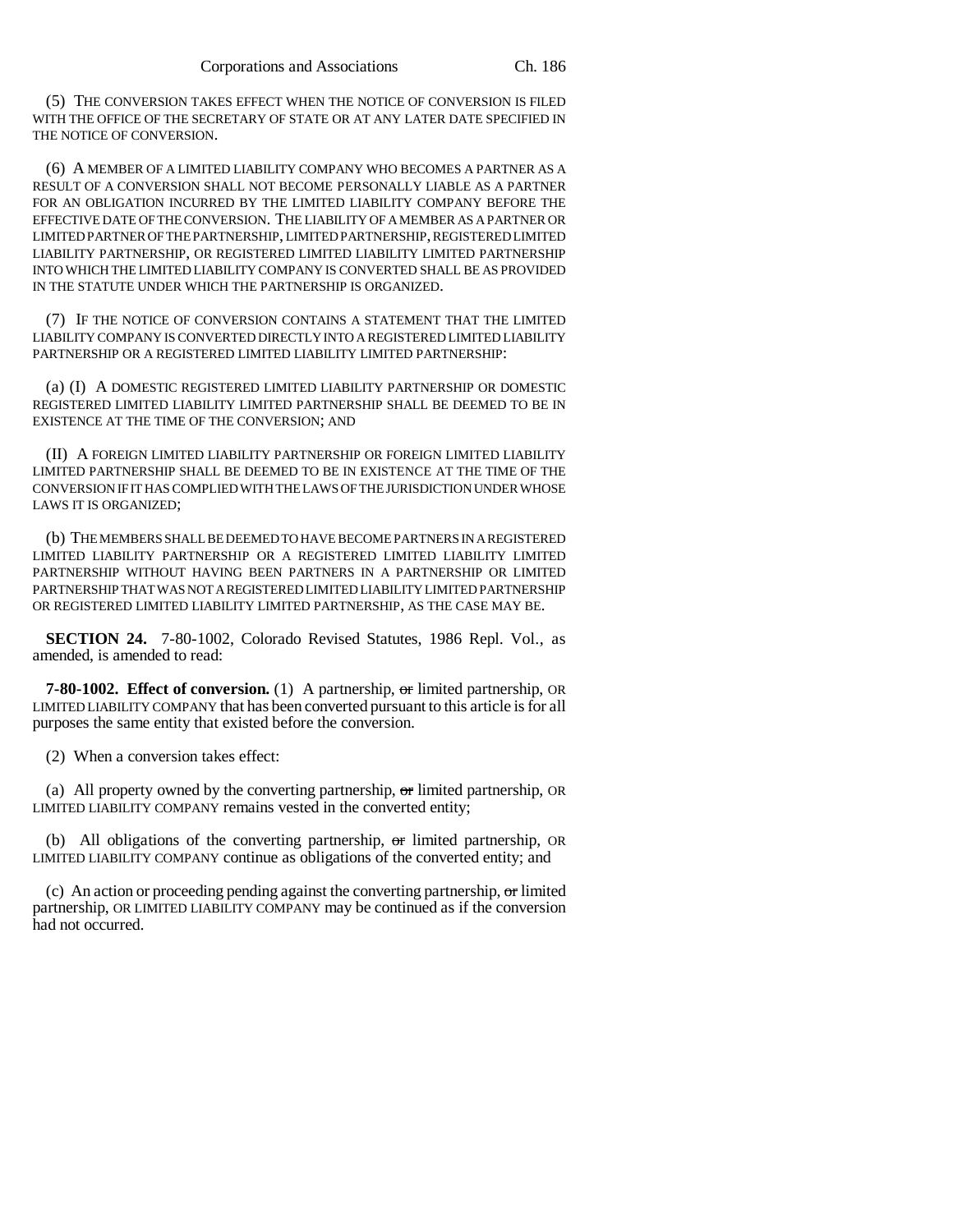**SECTION 25.** The introductory portion to 12-2-117 (1), Colorado Revised Statutes, 1991 Repl. Vol., as amended, is amended, and the said 12-2-117 is further amended BY THE ADDITION OF THE FOLLOWING NEW SUBSECTIONS, to read:

**12-2-117. Partnerships, professional corporations, and limited liability companies composed of certified public accountants - registration thereof.** (1) A partnership, professional corporation, or limited liability company engaged, in this state, in the practice of public accounting as certified public accountants shall register once every three years with the board as a partnership, professional corporation, or limited liability company of certified public accountants and must meet the following requirements; AND, AS USED IN THIS ARTICLE, "PARTNERSHIP" INCLUDES A REGISTERED LIMITED LIABILITY PARTNERSHIP AND A FOREIGN LIMITED LIABILITY PARTNERSHIP:

(2.5) AS USED IN SUBSECTIONS (3) AND (3.5) OF THIS SECTION, "EMPLOYEE" INCLUDES A MEMBER OF A LIMITED LIABILITY COMPANY AND A PARTNER IN A REGISTERED LIMITED LIABILITY PARTNERSHIP OR FOREIGN LIMITED LIABILITY PARTNERSHIP.

(3.5) NO LIMITED LIABILITY COMPANY, REGISTERED LIMITED LIABILITY PARTNERSHIP, OR FOREIGN LIMITED LIABILITY PARTNERSHIP ENGAGED IN THE PRACTICE OF PUBLIC ACCOUNTING IN THIS STATE AND IN ONE OR MORE OTHER JURISDICTIONS SHALL BE REQUIRED TO INCLUDE A PROVISION IN ITS ARTICLES OF ORGANIZATION OR ORGANIZING DOCUMENTS AS OTHERWISE REQUIRED BY SUBSECTION (3) OF THIS SECTION, BUT SHALL BE SUBJECT, WITH RESPECT TO THE PRACTICE OF PUBLIC ACCOUNTING WITHIN THIS STATE, TO THE REQUIREMENTS OF PARAGRAPHS (a), (b), AND (d) OF SUBSECTION (3) OF THIS SECTION AND SHALL MAINTAIN IN GOOD STANDING PROFESSIONAL LIABILITY INSURANCE WHICH MEETS THE MINIMUM STANDARDS PROVIDED IN SUBPARAGRAPHS (I) THROUGH (IV) OF PARAGRAPH (c) OF SUBSECTION (3) OF THIS SECTION, OR, IF IT DOES NOT MAINTAIN SUCH INSURANCE, ITS MEMBERS OR PARTNERS SHALL BE JOINTLY AND SEVERALLY LIABLE FOR ALL ACTS, ERRORS, AND OMISSIONS OF ITS EMPLOYEES OCCURRING IN THIS STATE DURING PERIODS OF TIME THAT IT DOES NOT MAINTAIN SUCH INSURANCE.

**SECTION 26.** 12-4-110, Colorado Revised Statutes, 1991 Repl. Vol., as amended, is amended to read:

**12-4-110. Partnerships - professional corporations - limited liability companies - requirements.** (1) EXCEPT AS OTHERWISE PROVIDED IN THIS SECTION, no firm, partnership, corporation ENTITY, or group of persons may be licensed to practice architecture, but a partnership, corporation, ENTITY, or group of persons may use the term "architects" in its business name if a majority of the officers and directors OR MEMBERS OR PARTNERS are licensed architects.

(1.5) THE PRACTICE OF ARCHITECTURE BY THE FOLLOWING ENTITIES IS PERMITTED, SUBJECT TO SUBSECTION (2) OF THIS SECTION:

(a) A CORPORATION THAT COMPLIES WITH THE "COLORADO BUSINESS CORPORATION ACT", ARTICLES 101 TO 117 OF TITLE 7, C.R.S.;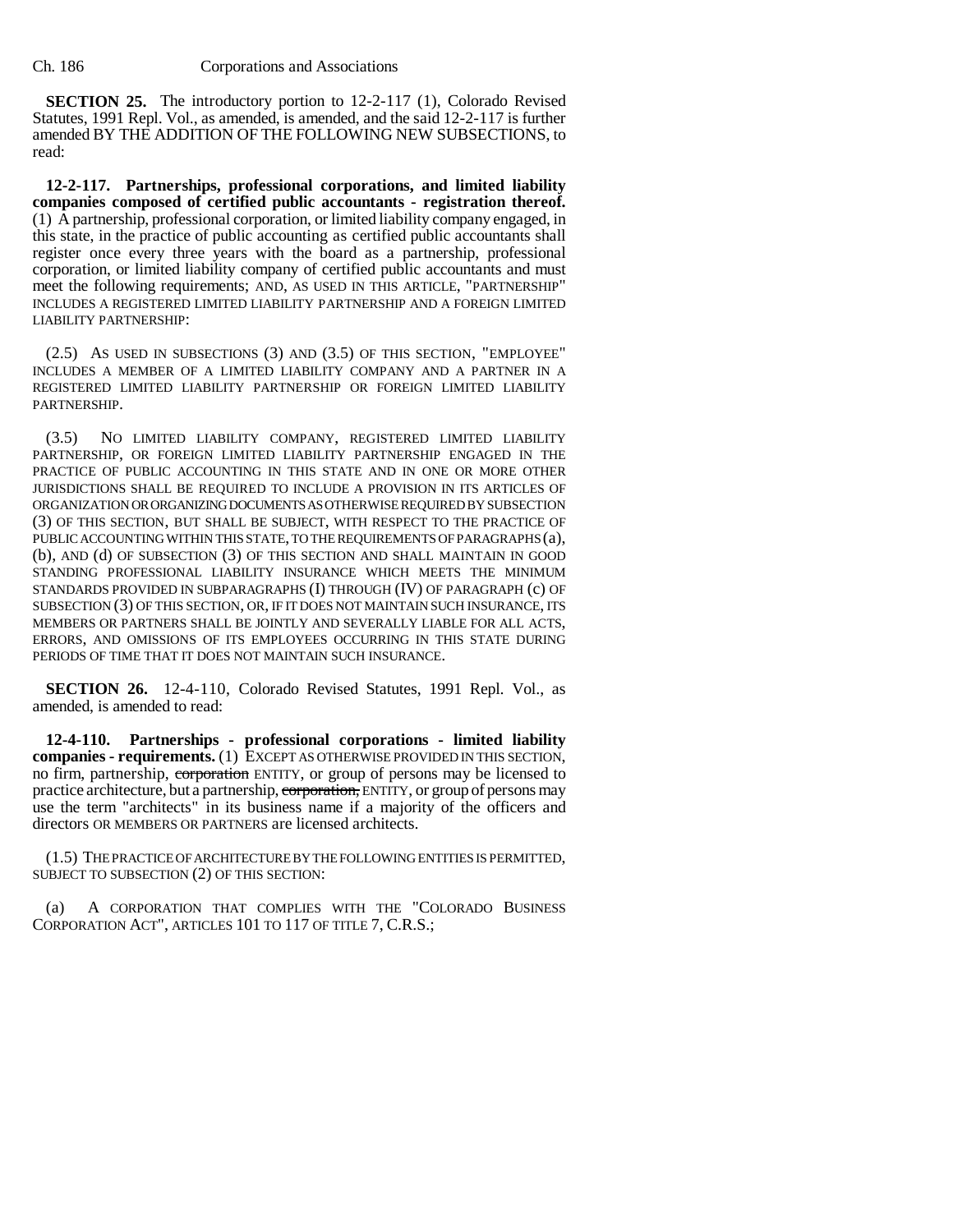(b) A LIMITED LIABILITY COMPANY THAT COMPLIES WITH THE "COLORADO LIMITED LIABILITY COMPANY ACT", ARTICLE 80 OF TITLE 7, C.R.S.;

(c) A REGISTERED LIMITED LIABILITY PARTNERSHIP THAT HAS REGISTERED IN ACCORDANCE WITH SECTION 7-60-144, C.R.S.

(2) Corporate practice of architecture is permitted in compliance with the "Colorado Business Corporation Act", articles 101 to 117 of title 7, C.R.S., but only  $\frac{d}{dt}$ : AN ENTITY LISTED IN SUBSECTION (1.5) OF THIS SECTION MAY PRACTICE ARCHITECTURE, BUT ONLY IF:

(a) The practice of architecture by such corporation ENTITY is under the direct supervision of an architect, licensed in the state of Colorado, who is an officer of the corporation, A MEMBER OF THE LIMITED LIABILITY COMPANY, OR A PARTNER IN THE REGISTERED LIMITED LIABILITY PARTNERSHIP;

(b) Such architect remains individually responsible to the board and the public for his OR HER professional acts and conduct;

(c) All architectural plans, designs, drawings, specifications, or reports which are involved in such practice, issued by or for such corporation ENTITY, bear the seal and signature of an architect in responsible charge of, and directly responsible for, such architectural work when issued; and

(d) (I) The articles of incorporation, OPERATING AGREEMENT, OR PARTNERSHIP AGREEMENT, AS THE CASE MAY BE, of such corporation ENTITY provide and all shareholders, MEMBERS, OR PARTNERS of the corporation ENTITY agree that all shareholders, of the corporation are liable for all acts, errors, and omissions of the employees, of the corporation or that all shareholders, MEMBERS, OR PARTNERS of the corporation ENTITY are liable for all acts, errors, and omissions of the employees, MEMBERS, AND PARTNERS of the corporation ENTITY except during periods of time when the corporation ENTITY maintains in good standing professional liability insurance which meets the following minimum standards:

(A) The policy insures the corporation ENTITY against liability imposed upon it by law for damages arising out of the negligent acts, errors, and omissions of all professional and nonprofessional employees, MEMBERS, AND PARTNERS; and

(B) The insurance is in a policy amount of at least seventy-five thousand dollars multiplied by the number of architects, up to a maximum of five hundred thousand dollars, or, if practicing with a corporation AN ENTITY composed of architects and professional engineers, by the number of architects and engineers, up to a maximum of five hundred thousand dollars.

(II) In addition, the policy may include:

(A) A provision that it shall not apply to: Any dishonest, fraudulent, criminal, or malicious act or omission of the insured corporation ENTITY or any stockholder,  $\sigma$ employee, MEMBER, OR PARTNER thereof; and the conduct of any business enterprise (as distinguished from the practice of architecture) engaged in by the insured corporation ENTITY or in which the insured corporation ENTITY may be a partner or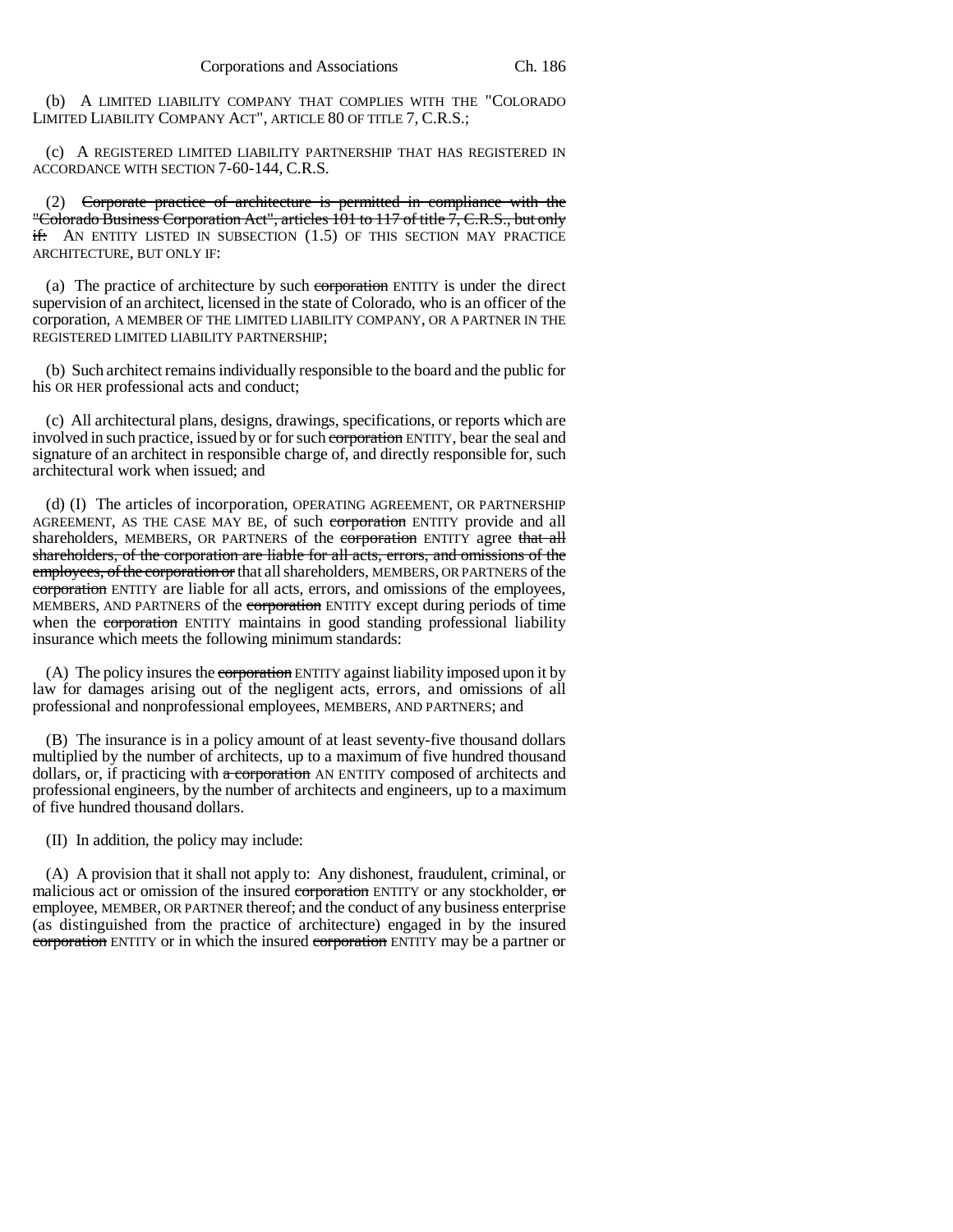which may be controlled, operated, or managed by the insured corporation ENTITY in its own or in a fiduciary capacity, including the ownership, maintenance, or use of any property in connection therewith, any bodily injury to, or sickness, disease, or death of, any person, or any injury to or destruction of any tangible property, including the loss of use thereof;

(B) Any other reasonable provisions with respect to policy periods, territory, claims, conditions, and other usual matters.

(3) An individual licensed architect may incorporate and practice as a professional service corporation without complying with the "Colorado Corporation Code" requirement of a minimum of three directors.

(4) (a) Nothing in this article shall be construed as prohibiting a corporation, LIMITED LIABILITY COMPANY, REGISTERED LIMITED LIABILITY PARTNERSHIP, joint venture, partnership, or association between one or several architects or corporations meeting the requirements of subsection (2) of this section and one or several professional engineers, all duly licensed or registered under the respective provisions of the applicable laws of this state.

(b) It is lawful for such a corporation, partnership, joint venture, or association AN ENTITY to use in its title the words "architects and engineers".

(c) No identifying media used by any member of such corporation, partnership, joint venture, or association ENTITY shall mislead the public as to the fact that such member is licensed as an architect or as a registered professional engineer.

(5) No LIMITED LIABILITY COMPANY, REGISTERED LIMITED LIABILITY PARTNERSHIP, partnership, joint venture, or association shall continue to use, as a part of its firm name, the name of any person for more than two years after such person has ceased to be a bona fide member of such firm.

(6) and (7) Repealed, L. 88, p. 470, § 14, effective July 1, 1988.

**SECTION 27.** 12-6-102 (15), Colorado Revised Statutes, 1991 Repl. Vol., as amended, is amended to read:

**12-6-102. Definitions.** As used in this part 1, unless the context otherwise requires:

(15) "Person" means any natural person, estate, trust, limited liability company, partnership, association, corporation, or other legal entity, INCLUDING, WITHOUT LIMITATION, A REGISTERED LIMITED LIABILITY PARTNERSHIP.

**SECTION 28.** 12-20-102 (5), Colorado Revised Statutes, 1991 Repl. Vol., as amended, is amended to read:

**12-20-102. Definitions.** As used in this article, unless the context otherwise requires:

(5) "Licensee" means any individual, limited liability company, partnership,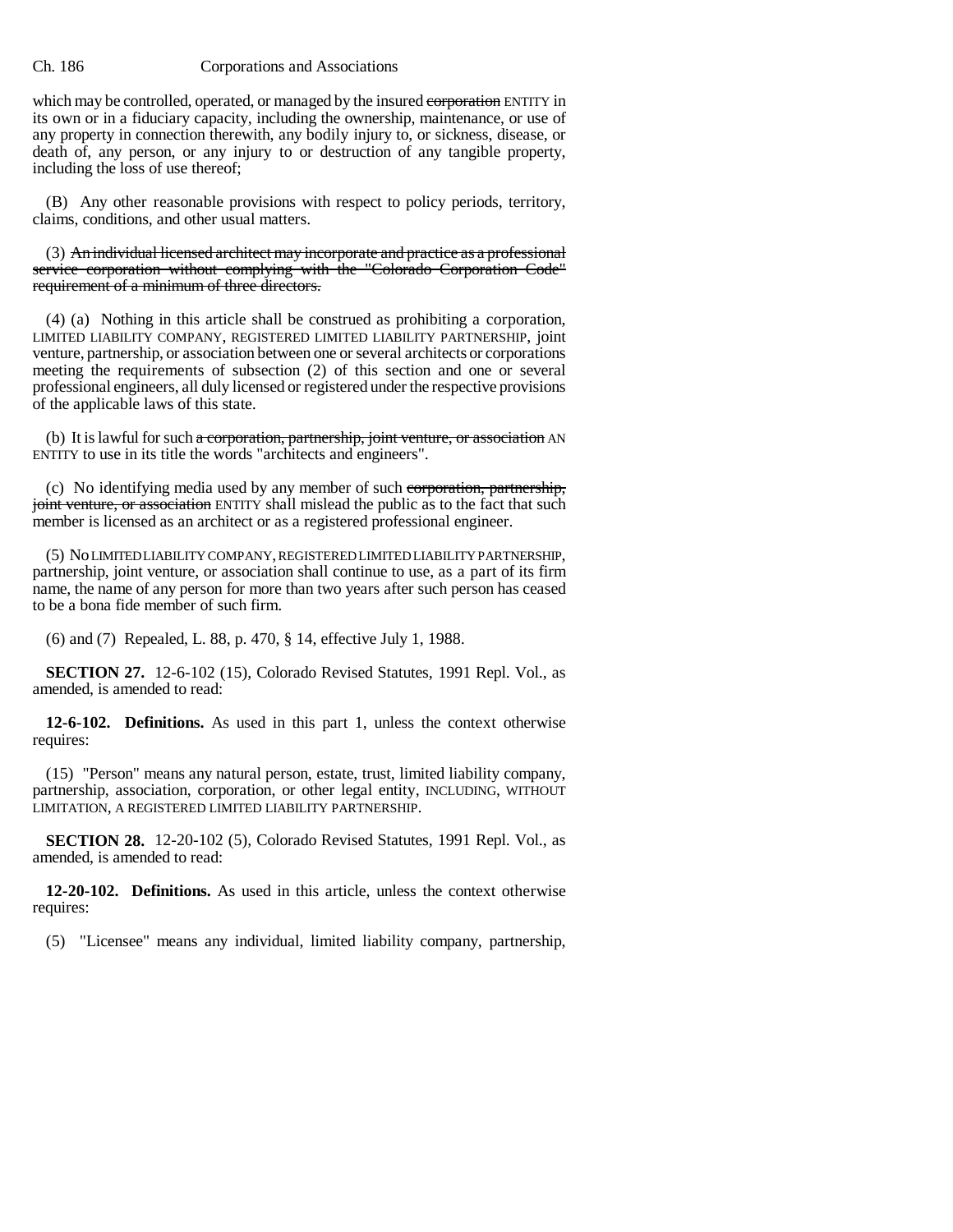unincorporated association, or corporation licensed under this article, INCLUDING, WITHOUT LIMITATION, A REGISTERED LIMITED LIABILITY PARTNERSHIP.

**SECTION 29.** 12-25-104 (1) (a), Colorado Revised Statutes, 1991 Repl. Vol., as amended, is amended to read:

**12-25-104. Forms of organizations permitted to practice.** (1) No partnership, corporation, limited liability company, or joint stock association shall be registered under this part 1. No partnership, corporation, limited liability company, or joint stock association shall practice or offer to practice engineering in the state except under the following conditions:

(a) Professional engineers may practice under this part 1 as individuals or partners or through joint stock associations, REGISTERED LIMITED LIABILITY PARTNERSHIPS, limited liability companies, or corporations.

**SECTION 30.** 12-32-109.5, Colorado Revised Statutes, 1991 Repl. Vol., as amended, is amended BY THE ADDITION OF A NEW SUBSECTION to read:

**12-32-109.5. Professional service corporations, limited liability companies, and registered limited liability partnerships for the practice of podiatry**  definitions. (6) As USED IN THIS SECTION, UNLESS THE CONTEXT OTHERWISE REQUIRES:

(a) "ARTICLES OF INCORPORATION" INCLUDES OPERATING AGREEMENTS OF LIMITED LIABILITY COMPANIES AND PARTNERSHIP AGREEMENTS OF REGISTERED LIMITED LIABILITY PARTNERSHIPS.

(b) "CORPORATION" INCLUDES A LIMITED LIABILITY COMPANY ORGANIZED UNDER THE "COLORADO LIMITED LIABILITY COMPANY ACT", ARTICLE 80 OF TITLE 7,C.R.S., AND A LIMITED LIABILITY PARTNERSHIP REGISTERED UNDER SECTION 7-60-144,C.R.S.

(c) "DIRECTOR" AND "OFFICER" OF A CORPORATION INCLUDES A MEMBER AND A MANAGER OF A LIMITED LIABILITY COMPANY AND A PARTNER IN A REGISTERED LIMITED LIABILITY PARTNERSHIP.

(d) "EMPLOYEES" INCLUDES EMPLOYEES, MEMBERS, AND MANAGERS OF A LIMITED LIABILITY COMPANY AND EMPLOYEES AND PARTNERS OF A REGISTERED LIMITED LIABILITY PARTNERSHIP.

(e) "SHARE" INCLUDES A MEMBER'S RIGHTS IN A LIMITED LIABILITY COMPANY AND A PARTNER'S RIGHTS IN A REGISTERED LIMITED LIABILITY PARTNERSHIP.

(f) "SHAREHOLDER" INCLUDES A MEMBER OF A LIMITED LIABILITY COMPANY AND A PARTNER IN A REGISTERED LIMITED LIABILITY PARTNERSHIP.

**SECTION 31.** 12-33-124, Colorado Revised Statutes, 1991 Repl. Vol., is amended BY THE ADDITION OF A NEW SUBSECTION to read:

# **12-33-124. Professional service corporations, limited liability companies, and**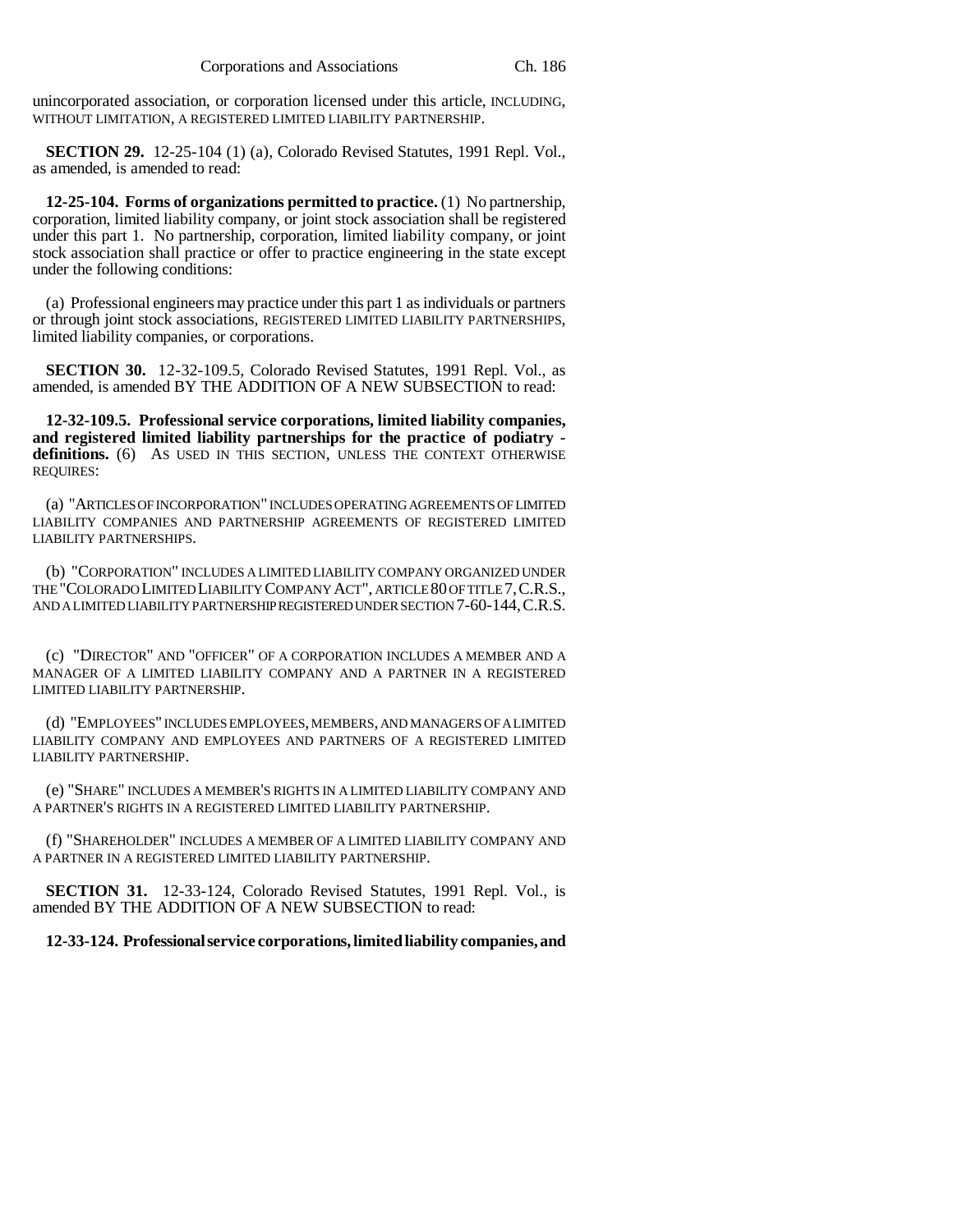**registered limited liability partnerships for the practice of chiropractic**  definitions. (7) AS USED IN THIS SECTION, UNLESS THE CONTEXT OTHERWISE REQUIRES:

(a) "ARTICLES OF INCORPORATION" INCLUDES OPERATING AGREEMENTS OF LIMITED LIABILITY COMPANIES AND PARTNERSHIP AGREEMENTS OF REGISTERED LIMITED LIABILITY PARTNERSHIPS.

(b) "CORPORATION" INCLUDES A LIMITED LIABILITY COMPANY ORGANIZED UNDER THE "COLORADO LIMITED LIABILITY COMPANY ACT", ARTICLE 80 OF TITLE 7,C.R.S., AND A LIMITED LIABILITY PARTNERSHIP REGISTERED UNDER SECTION 7-60-144,C.R.S.

(c) "DIRECTOR" AND "OFFICER" OF A CORPORATION INCLUDES A MEMBER AND A MANAGER OF A LIMITED LIABILITY COMPANY AND A PARTNER IN A REGISTERED LIMITED LIABILITY PARTNERSHIP.

(d) "EMPLOYEES" INCLUDES EMPLOYEES, MEMBERS, AND MANAGERS OF A LIMITED LIABILITY COMPANY AND EMPLOYEES AND PARTNERS OF A REGISTERED LIMITED LIABILITY PARTNERSHIP.

(e) "SHARE" INCLUDES A MEMBER'S RIGHTS IN A LIMITED LIABILITY COMPANY AND A PARTNER'S RIGHTS IN A REGISTERED LIMITED LIABILITY PARTNERSHIP.

(f) "SHAREHOLDER" INCLUDES A MEMBER OF A LIMITED LIABILITY COMPANY AND A PARTNER IN A REGISTERED LIMITED LIABILITY PARTNERSHIP.

**SECTION 32.** 12-35-112, Colorado Revised Statutes, 1991 Repl. Vol., is amended BY THE ADDITION OF A NEW SUBSECTION to read:

**12-35-112. Names and status under which dental practice may be conducted.** (3) THE PRACTICE OF DENTISTRY BY A LIMITED LIABILITY COMPANY OF LICENSEES OR BY A LIMITED LIABILITY PARTNERSHIP OF LICENSEES IS PERMITTED SUBJECT TO THE LIMITATIONS AND REQUIREMENTS, INSOFAR AS ARE APPLICABLE, SET FORTH IN SECTION 12-36-134, RELATING TO A LIMITED LIABILITY COMPANY OR LIMITED LIABILITY PARTNERSHIP FOR THE PRACTICE OF MEDICINE.

**SECTION 33.** 12-36-134, Colorado Revised Statutes, 1991 Repl. Vol., as amended, is amended BY THE ADDITION OF A NEW SUBSECTION to read:

**12-36-134. Professional service corporations, limited liability companies, and registered limited liability partnerships for the practice of medicine**  definitions. (8) AS USED IN THIS SECTION, UNLESS THE CONTEXT OTHERWISE REQUIRES:

(a) "ARTICLES OF INCORPORATION" INCLUDES OPERATING AGREEMENTS OF LIMITED LIABILITY COMPANIES AND PARTNERSHIP AGREEMENTS OF REGISTERED LIMITED LIABILITY PARTNERSHIPS.

(b) "CORPORATION" INCLUDES A LIMITED LIABILITY COMPANY ORGANIZED UNDER THE "COLORADO LIMITED LIABILITY COMPANY ACT", ARTICLE 80 OF TITLE 7,C.R.S.,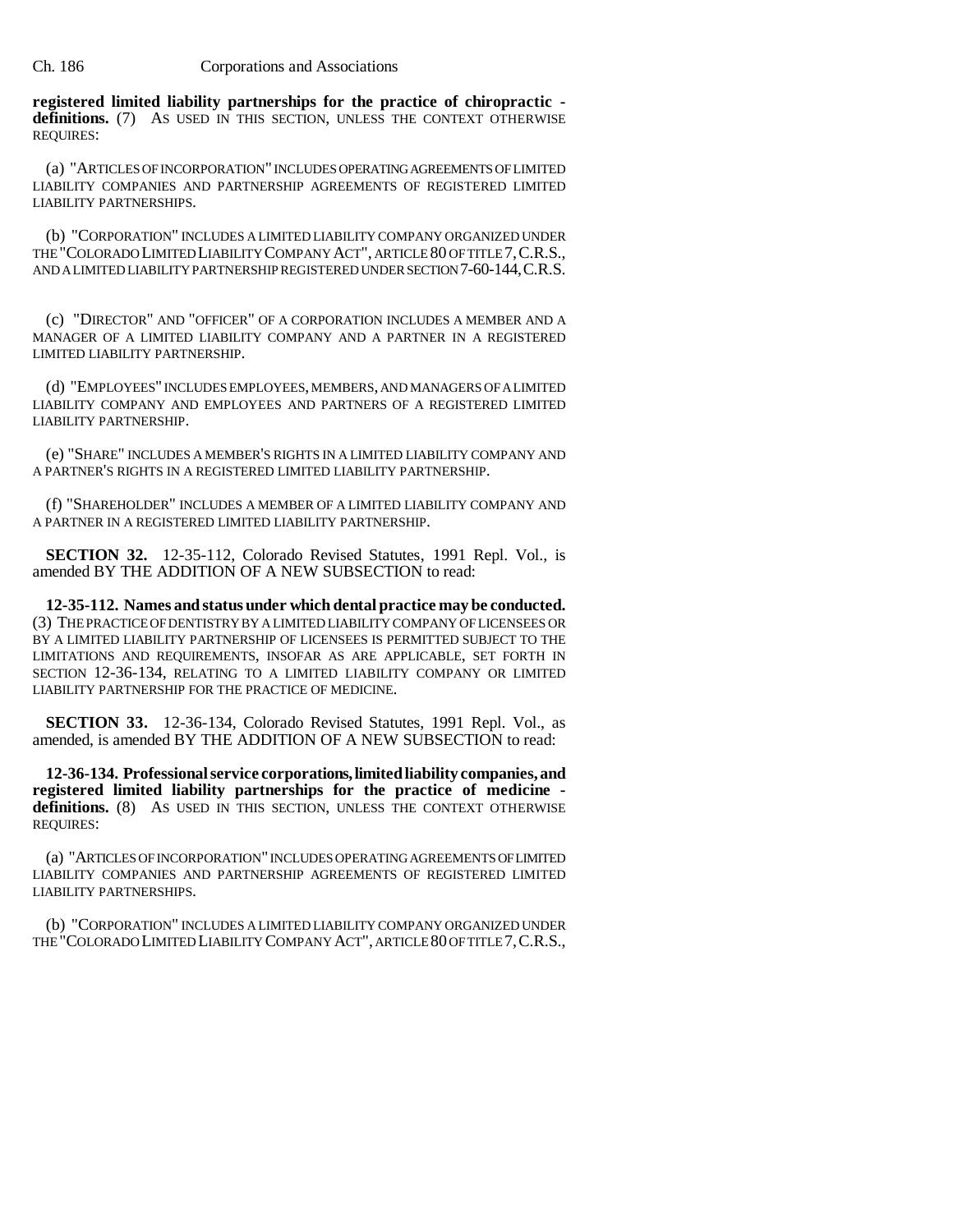AND A LIMITED LIABILITY PARTNERSHIP REGISTERED UNDER SECTION 7-60-144, C.R.S.; EXCEPT THAT THE NAME OF AN ENTITY OTHER THAN A CORPORATION SHALL CONTAIN THE WORD "PROFESSIONAL" OR THE ABBREVIATION "PROF." IN ADDITION TO ANY OTHER WORDS REQUIRED BY THE STATUTE UNDER WHICH SUCH ENTITY IS ORGANIZED.

(c) "DIRECTOR" AND "OFFICER" OF A CORPORATION INCLUDES A MEMBER AND A MANAGER OF A LIMITED LIABILITY COMPANY AND A PARTNER IN A REGISTERED LIMITED LIABILITY PARTNERSHIP.

(d) "EMPLOYEES" INCLUDES EMPLOYEES, MEMBERS, AND MANAGERS OF A LIMITED LIABILITY COMPANY AND EMPLOYEES AND PARTNERS OF A REGISTERED LIMITED LIABILITY PARTNERSHIP.

(e) "PRESIDENT" INCLUDES ALL MANAGERS, IF ANY, OF A LIMITED LIABILITY COMPANY AND ALL PARTNERS IN A REGISTERED LIMITED LIABILITY PARTNERSHIP.

(f) "SHARE" INCLUDES A MEMBER'S RIGHTS IN A LIMITED LIABILITY COMPANY AND A PARTNER'S RIGHTS IN A REGISTERED LIMITED LIABILITY PARTNERSHIP.

(g) "SHAREHOLDER" INCLUDES A MEMBER OF A LIMITED LIABILITY COMPANY AND A PARTNER IN A REGISTERED LIMITED LIABILITY PARTNERSHIP.

**SECTION 34.** 12-40-125, Colorado Revised Statutes, 1991 Repl. Vol., is amended BY THE ADDITION OF A NEW SUBSECTION to read:

**12-40-125. Professional service corporations, limited liability companies, and registered limited liability partnerships for the practice of optometry**  definitions. (7) AS USED IN THIS SECTION, UNLESS THE CONTEXT OTHERWISE REQUIRES:

(a) "ARTICLES OF INCORPORATION" INCLUDES OPERATING AGREEMENTS OF LIMITED LIABILITY COMPANIES AND PARTNERSHIP AGREEMENTS OF REGISTERED LIMITED LIABILITY PARTNERSHIPS.

(b) "CORPORATION" INCLUDES A LIMITED LIABILITY COMPANY ORGANIZED UNDER THE "COLORADO LIMITED LIABILITY COMPANY ACT", ARTICLE 80 OF TITLE 7, C.R.S., AND A LIMITED LIABILITY PARTNERSHIP REGISTERED UNDER SECTION 7-60-144,C.R.S.

(c) "DIRECTOR" AND "OFFICER" OF A CORPORATION INCLUDES A MEMBER AND A MANAGER OF A LIMITED LIABILITY COMPANY AND A PARTNER IN A REGISTERED LIMITED LIABILITY PARTNERSHIP.

(d) "EMPLOYEES" INCLUDES EMPLOYEES, MEMBERS, AND MANAGERS OF A LIMITED LIABILITY COMPANY AND EMPLOYEES AND PARTNERS OF A REGISTERED LIMITED LIABILITY PARTNERSHIP.

(e) "SHARE" INCLUDES A MEMBER'S RIGHTS IN A LIMITED LIABILITY COMPANY AND A PARTNER'S RIGHTS IN A REGISTERED LIMITED LIABILITY PARTNERSHIP.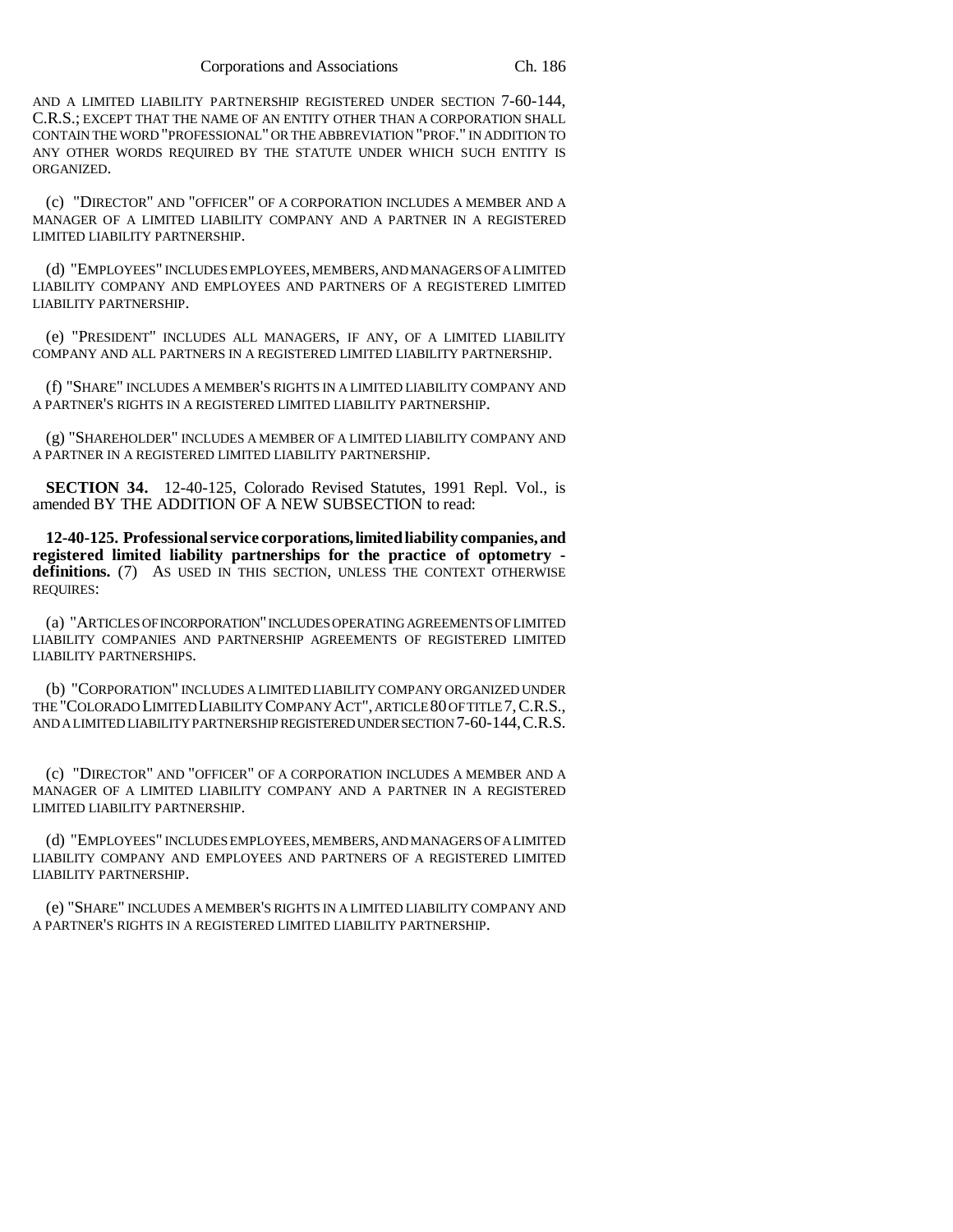(f) "SHAREHOLDER" INCLUDES A MEMBER OF A LIMITED LIABILITY COMPANY AND A PARTNER IN A REGISTERED LIMITED LIABILITY PARTNERSHIP.

**SECTION 35.** 12-41-124, Colorado Revised Statutes, 1991 Repl. Vol., as amended, is amended BY THE ADDITION OF A NEW SUBSECTION to read:

**12-41-124. Professional service corporations, limited liability companies, and registered limited liability partnerships for the practice of physical therapy**  definitions. (6) As USED IN THIS SECTION, UNLESS THE CONTEXT OTHERWISE REQUIRES:

(a) "ARTICLES OF INCORPORATION" INCLUDES OPERATING AGREEMENTS OF LIMITED LIABILITY COMPANIES AND PARTNERSHIP AGREEMENTS OF REGISTERED LIMITED LIABILITY PARTNERSHIPS.

(b) "CORPORATION" INCLUDES A LIMITED LIABILITY COMPANY ORGANIZED UNDER THE "COLORADO LIMITED LIABILITY COMPANY ACT", ARTICLE 80 OF TITLE 7, C.R.S., AND A LIMITED LIABILITY PARTNERSHIP REGISTERED UNDER SECTION 7-60-144,C.R.S.

(c) "DIRECTOR" AND "OFFICER" OF A CORPORATION INCLUDES A MEMBER AND A MANAGER OF A LIMITED LIABILITY COMPANY AND A PARTNER IN A REGISTERED LIMITED LIABILITY PARTNERSHIP.

(d) "EMPLOYEES" INCLUDES EMPLOYEES, MEMBERS, AND MANAGERS OF A LIMITED LIABILITY COMPANY AND EMPLOYEES AND PARTNERS OF A REGISTERED LIMITED LIABILITY PARTNERSHIP.

(e) "SHARE" INCLUDES A MEMBER'S RIGHTS IN A LIMITED LIABILITY COMPANY AND A PARTNER'S RIGHTS IN A REGISTERED LIMITED LIABILITY PARTNERSHIP.

(f) "SHAREHOLDER" INCLUDES A MEMBER OF A LIMITED LIABILITY COMPANY AND A PARTNER IN A REGISTERED LIMITED LIABILITY PARTNERSHIP.

**SECTION 36.** 12-43-211, Colorado Revised Statutes, 1991 Repl. Vol., as amended, is amended BY THE ADDITION OF A NEW SUBSECTION to read:

**12-43-211. Professional service corporations for the practice of psychology, clinical social work, marriage and family therapy, and professional counseling.** (7) AS USED IN THIS SECTION, UNLESS THE CONTEXT OTHERWISE REQUIRES:

(a) "ARTICLES OF INCORPORATION" INCLUDES OPERATING AGREEMENTS OF LIMITED LIABILITY COMPANIES AND PARTNERSHIP AGREEMENTS OF REGISTERED LIMITED LIABILITY PARTNERSHIPS.

(b) "CORPORATION" INCLUDES A LIMITED LIABILITY COMPANY ORGANIZED UNDER THE "COLORADO LIMITED LIABILITY COMPANY ACT", ARTICLE 80 OF TITLE 7,C.R.S., AND A LIMITED LIABILITY PARTNERSHIP REGISTERED UNDER SECTION 7-60-144,C.R.S.

(c) "DIRECTOR" AND "OFFICER" OF A CORPORATION INCLUDES A MEMBER AND A MANAGER OF A LIMITED LIABILITY COMPANY AND A PARTNER IN A REGISTERED LIMITED LIABILITY PARTNERSHIP.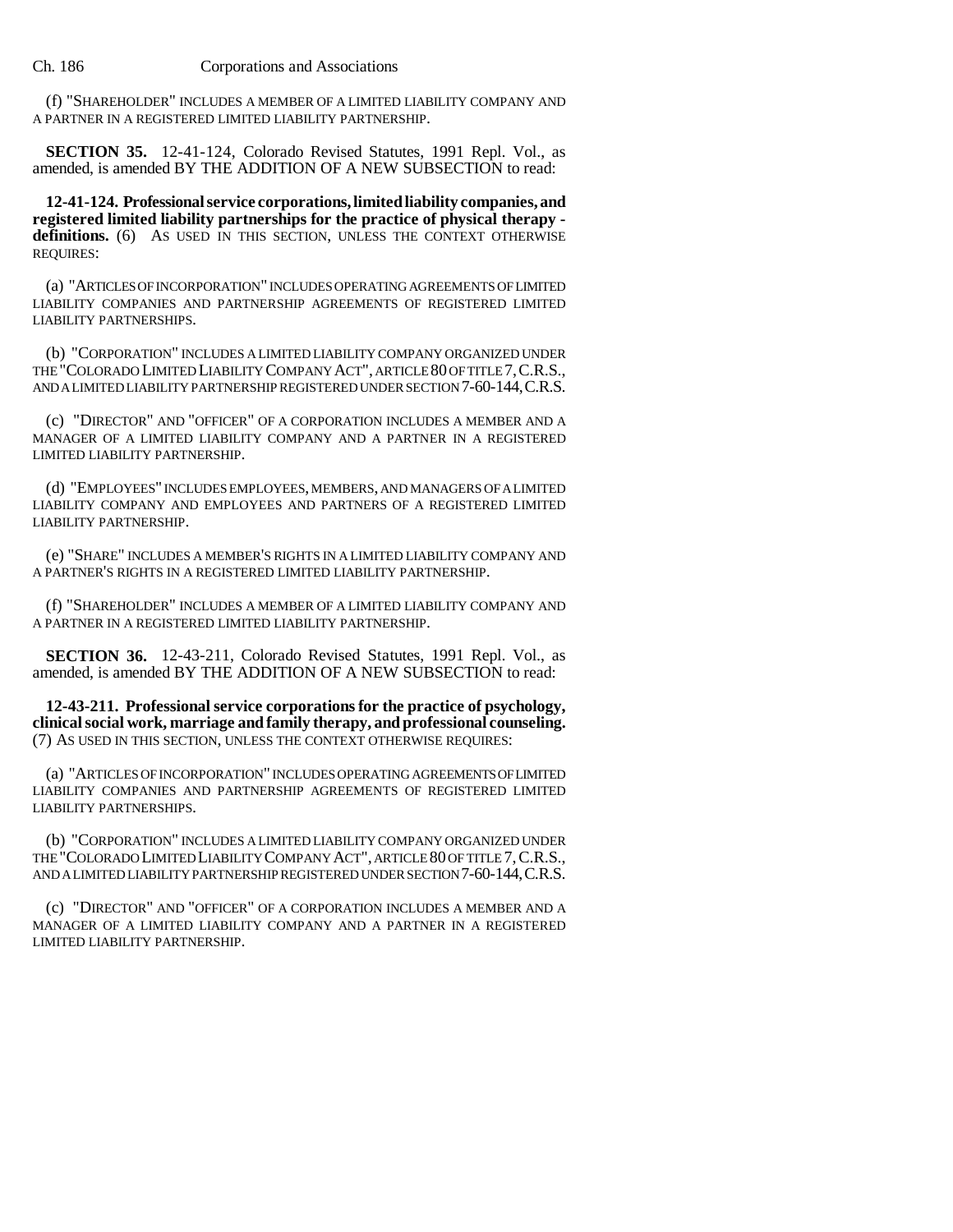(d) "EMPLOYEES" INCLUDES EMPLOYEES, MEMBERS, AND MANAGERS OF A LIMITED LIABILITY COMPANY AND EMPLOYEES AND PARTNERS OF A REGISTERED LIMITED LIABILITY PARTNERSHIP.

(e) "SHARE" INCLUDES A MEMBER'S RIGHTS IN A LIMITED LIABILITY COMPANY AND A PARTNER'S RIGHTS IN A REGISTERED LIMITED LIABILITY PARTNERSHIP.

(f) "SHAREHOLDER" INCLUDES A MEMBER OF A LIMITED LIABILITY COMPANY AND A PARTNER IN A REGISTERED LIMITED LIABILITY PARTNERSHIP.

**SECTION 37.** 12-52-103 (5), Colorado Revised Statutes, 1991 Repl. Vol., as amended, is amended to read:

**12-52-103. Definitions.** As used in this article, unless the context otherwise requires:

(5) "Person" means any natural person, firm, association, partnership, REGISTERED LIMITED LIABILITY PARTNERSHIP, syndicate, joint stock company, unincorporated company or association, limited liability company, common law trust, or any corporation organized under the laws of the United States or of any state or territory of the United States or of any foreign country.

**SECTION 38.** 12-61-101, Colorado Revised Statutes, 1991 Repl. Vol., as amended, is amended BY THE ADDITION OF A NEW SUBSECTION to read:

**12-61-101. Definitions.** As used in this part 1, unless the context otherwise requires:

(1.7) "PARTNERSHIP" INCLUDES, BUT IS NOT LIMITED TO, A REGISTERED LIMITED LIABILITY PARTNERSHIP.

**SECTION 39.** 24-35-301 (1), (1.5), and (2), Colorado Revised Statutes, 1988 Repl. Vol., as amended, are amended to read:

**24-35-301. Registration - required.** (1) On and after July 1, 1986, every person and general partnership or other business organization doing business in this state under any name other than the personal name of its owner or owners and every limited liability company doing business in this state under a name other than its true limited liability company name shall register and annually renew such trade name with the department of revenue. Corporations, LIMITED LIABILITY COMPANIES, GENERAL PARTNERSHIPS REGISTERED AS REGISTERED LIMITED LIABILITY PARTNERSHIPS, and limited partnerships, INCLUDING LIMITED PARTNERSHIPS REGISTERED AS REGISTERED LIMITED LIABILITY LIMITED PARTNERSHIPS operating under a trade or assumed name shall file REGISTER SUCH NAME with the secretary of state in accordance with section 7-71-101, C.R.S., and are not subject to the provisions of this article. Limited liability companies operating under a trade or assumed name shall also file with the secretary of state in accordance with section 7-71-101, C.R.S.

(1.5) Any person, limited liability company, GENERAL partnership, or other business organization may record with the county clerk and recorder of the county in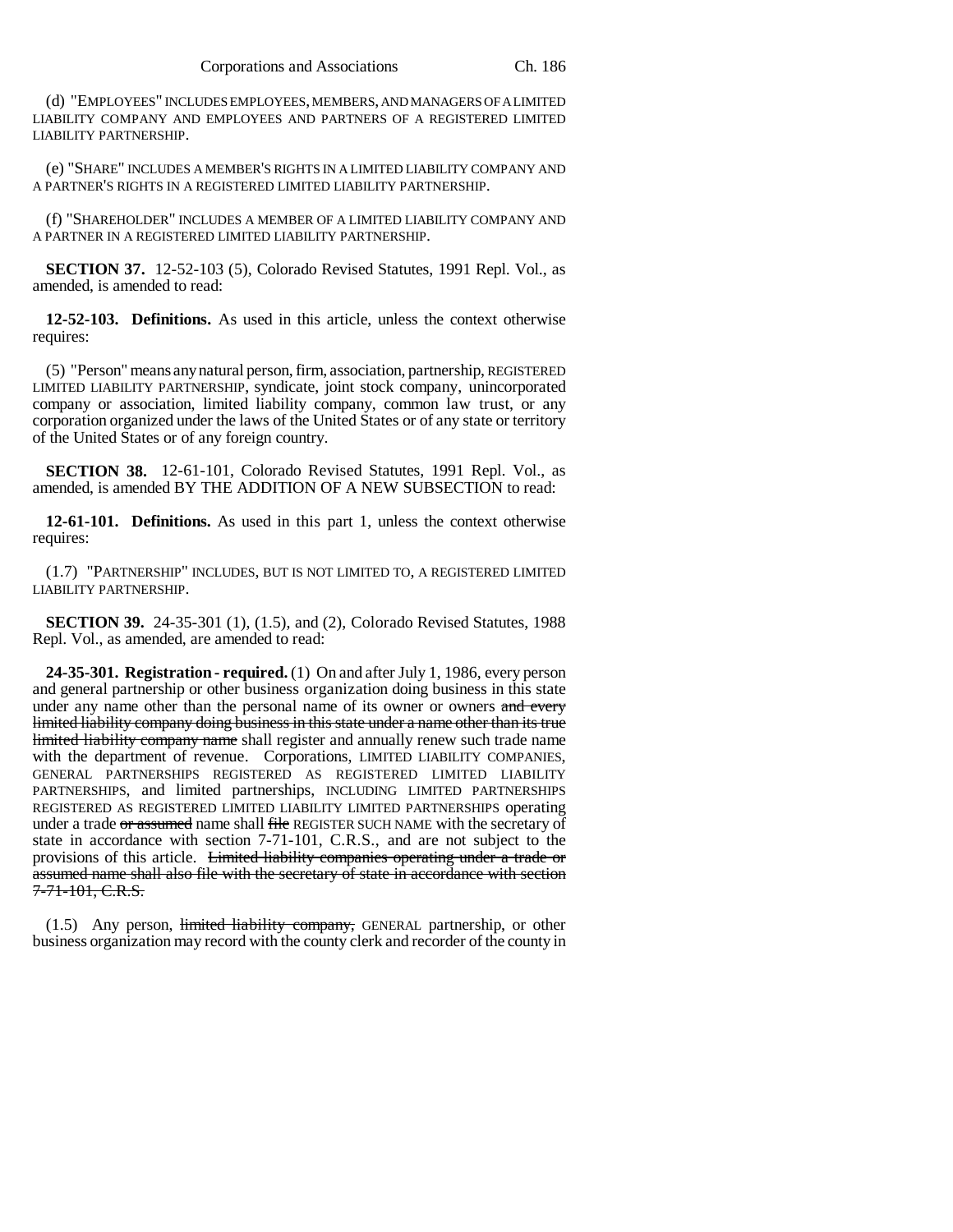which the business or trade is carried on and in which any real property owned by the person, limited liability company, GENERAL partnership, or other business organization is located an affidavit setting forth the full first names and surnames of all the parties representing such person, limited liability company, GENERAL partnership, or other business organization as of the date of such affidavit. Upon recording, the affidavit provided for in this subsection (1.5) shall constitute prima facie evidence of the facts recited therein insofar as the same affect title to real property.

(2) Registration of trade names shall be made in the manner and form and at such times as the department of revenue shall require. Such registration shall include: The trade name of the registrant, the address of the registrant's principal place of business in this state, and the names and addresses of the persons, limited liability company, GENERAL partnership, corporation, or other business organization doing business under such trade name.

**SECTION 40.** 39-22-103 (2.5), (5.5), and (8.5), Colorado Revised Statutes, 1994 Repl. Vol., are amended to read:

**39-22-103. Definitions - construction of terms.** As used in this article, unless the context otherwise requires:

(2.5) "C corporation" means any organization taxed as a corporation for federal income tax purposes. other than a limited liability company.

(5.5) "Member" means a member in a limited liability company, as set forth in section 7-80-102 (9), C.R.S., or in a foreign limited liability company, and may be an individual, corporation, estate, trust, partnership, or limited liability company.

(8.5) "Resident member" means a member who is a resident individual, a domestic corporation, a resident estate, a resident trust, a partnership, or a limited liability company organized under the laws of this state. A "nonresident member" means a member other than a resident member.

**SECTION 41.** 39-22-201.5, Colorado Revised Statutes, 1994 Repl. Vol., is repealed as follows:

**39-22-201.5. Limited liability company members - subject to tax.** A limited liability company, as such, shall not be subject to tax under this article. Members of a limited liability company shall be liable for the tax and the alternative minimum tax under this article only in their separate or individual capacities.

**SECTION 42.** 39-22-202.5, Colorado Revised Statutes, 1994 Repl. Vol., is repealed as follows:

**39-22-202.5. Resident members.** (1) In determining the federal taxable income of a resident member for Colorado income tax purposes, any modification described in section 39-22-104 which relates to an item of limited liability company income, gain, loss, or deduction shall be made in accordance with the member's distributive share, for federal income tax purposes, of the item to which the modification relates. Where a member's distributive share of any such item is not required to be taken into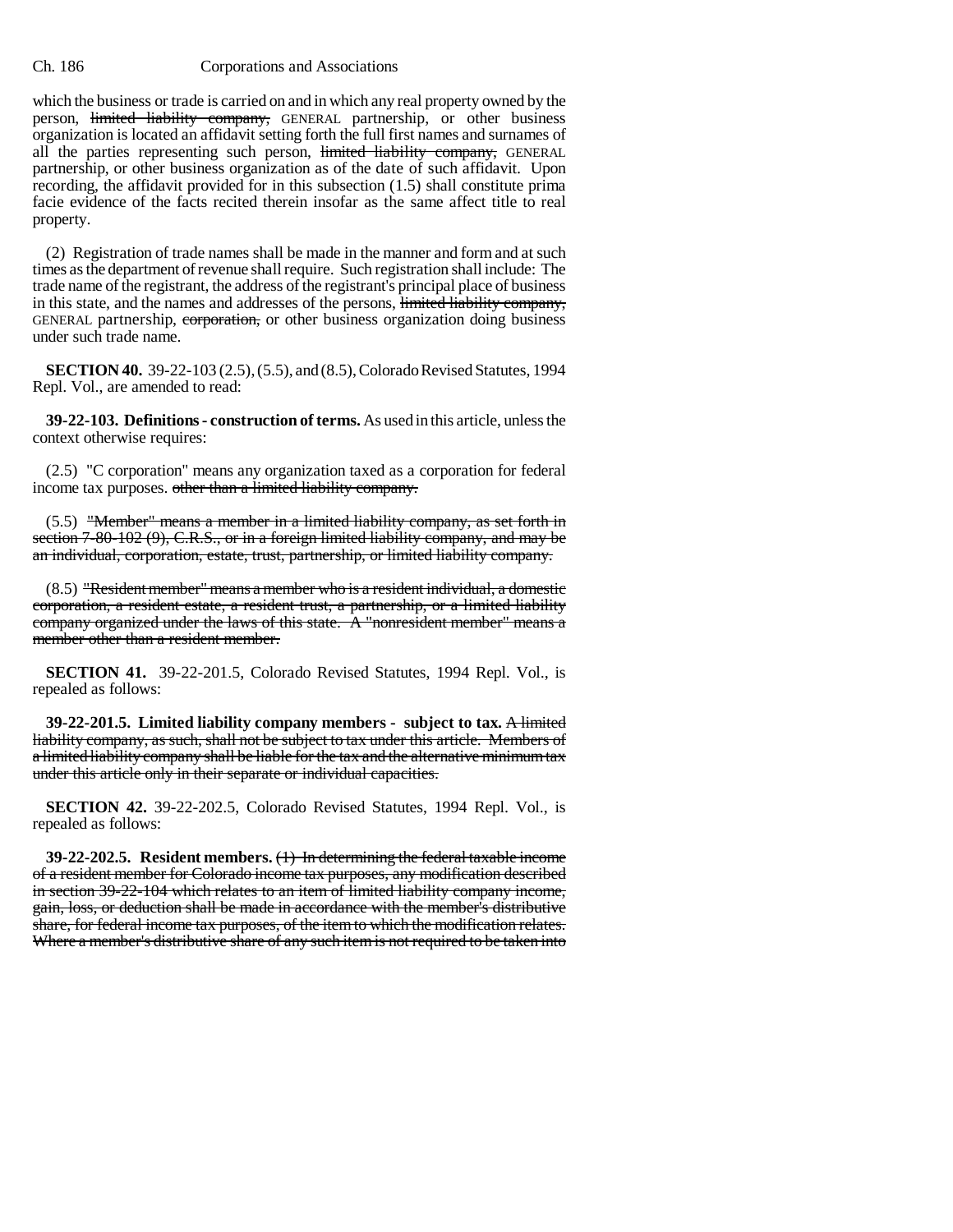account separately for federal income tax purposes, the member's distributive share of any such item shall be determined in accordance with his distributive share, for federal income tax purposes, of limited liability company taxable income or loss generally.

(2) Each item of limited liability company income, gain, loss, deduction, or credit shall have the same character for a member under this article as for federal income tax purposes.

(3) Where a member's distributive share of an item of partnership income, gain, loss, deduction, or credit is determined for federal income tax purposes by special provision of the operating agreement of the limited liability company with respect to such item and where the principal purpose of such provision is the avoidance or evasion of tax under this article, the member's distributive share of such item and any modification required with respect thereto shall be determined as if the operating agreement made no special provision with respect to such item.

**SECTION 43.** 39-22-204.5, Colorado Revised Statutes, 1994 Repl. Vol., is repealed as follows:

**39-22-204.5. Accounting periods and methods - limited liability companies.** The provisions of section 39-22-111 shall apply to limited liability companies to the extent not inconsistent with sections 39-22-201.5 to 39-22-203.5.

**SECTION 44.** 39-22-205, Colorado Revised Statutes, 1994 Repl. Vol., is repealed as follows:

**39-22-205. Limited liability company members.** (1) A domestic limited liability company shall, for purposes of this title, be treated the same as a partnership. A foreign limited liability company shall, for purposes of this title, be treated the same as a partnership if it is treated as a partnership for federal income tax purposes. Members of any domestic limited liability company or members of any foreign limited liability company treated as a partnership for federal income tax purposes shall be liable for the tax and the alternative minimum tax under this article only in their separate or individual capacities.

(2) For the purposes of this title, a resident member shall be treated the same as a resident partner.

(3) For the purposes of this title, a nonresident member shall be treated the same as a nonresident partner.

**SECTION 45.** 39-22-206, Colorado Revised Statutes, 1994 Repl. Vol., is amended to read:

**39-22-206. Foreign source income of export taxpayers.** If a partnership or a limited liability company qualifies as an export taxpayer, its partners or members may exclude from gross income for Colorado income tax purposes such partners' or members' distributive share of any such partnership or limited liability company income or gain which constitutes foreign source income for federal income tax purposes. For the purposes of this section, an "export taxpayer" means any